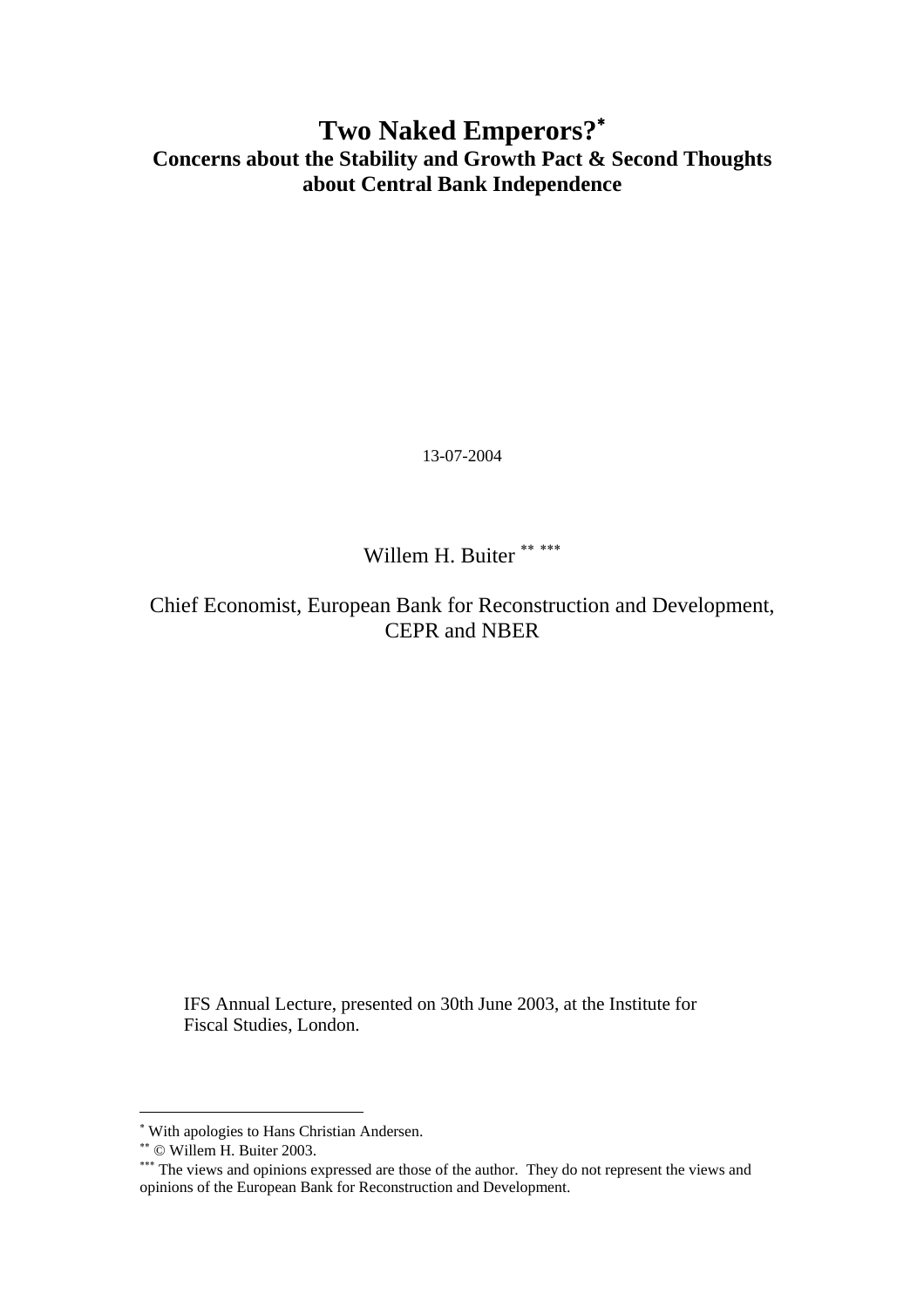#### **Abstract**

This 2003 Institute for Fiscal Studies Lecture addresses two sets of issues relevant to current and prospective future E(M)U members: the consequences of the Stability and Growth Pact for fiscal-financial sustainability and macroeconomic stability, and some risks associated with operational independence of the central bank. The relevance of the second issue is not restricted to E(M)U members.

Poor communication, co-operation and co-ordination between the fiscal and monetary authorities can be costly in two contingencies. The first of these occurs when the central bank's role as the lender of last resort needs to be backed up by the willingness of the Treasury to recapitalise the central bank, should the need arise. The second contingency occurs when unwanted deflation needs to be prevented or combated, but the central bank's conventional monetary arsenal is exhausted. Friedman's helicopter drop of money, a temporary tax cut or transfer payment increase financed through the issuance of base money will always stimulate demand provided it is not expected to be reversed, in present value terms, in the future. In most real-world institutional/legal settings, – the implementation of a helicopter drop of base money requires co-ordinated actions by the central bank and Treasury. Central bank independence is unlikely to survive if either or both of these contingencies occur, if there is an ineffective response by the fiscal and monetary authorities and if this is blamed on lack of communication, co-operation or co-ordination.

**Key words:** Fiscal rules, Stability and Growth Pact; Fiscal-Financial Sustainability, macroeconomic stability; central bank independence; lender of last resort; deflation, zero bound; co-ordinated monetary and fiscal policy; helicopter drop.

**Journal of Economic Literature Classification System:** E31, E61, E62, E63, F33, F41, F42, H62, H87, E32, E42.

Willem H. Buiter, European Bank for Reconstruction and Development, One Exchange Square, London EC2A 2JN, United Kingdom Tel.:  $+44(0)2073366805$ Fax: + 44 (0)20 7338 6110/1 E-mail: [buiterw@ebrd.com](mailto:buiterw@ebrd.com) (Office) E-mail: [willembuiter@whsmithnet.co.uk](mailto:willembuiter@whsmithnet.co.uk) (Home) www:<http://www.nber.org/wbuiter>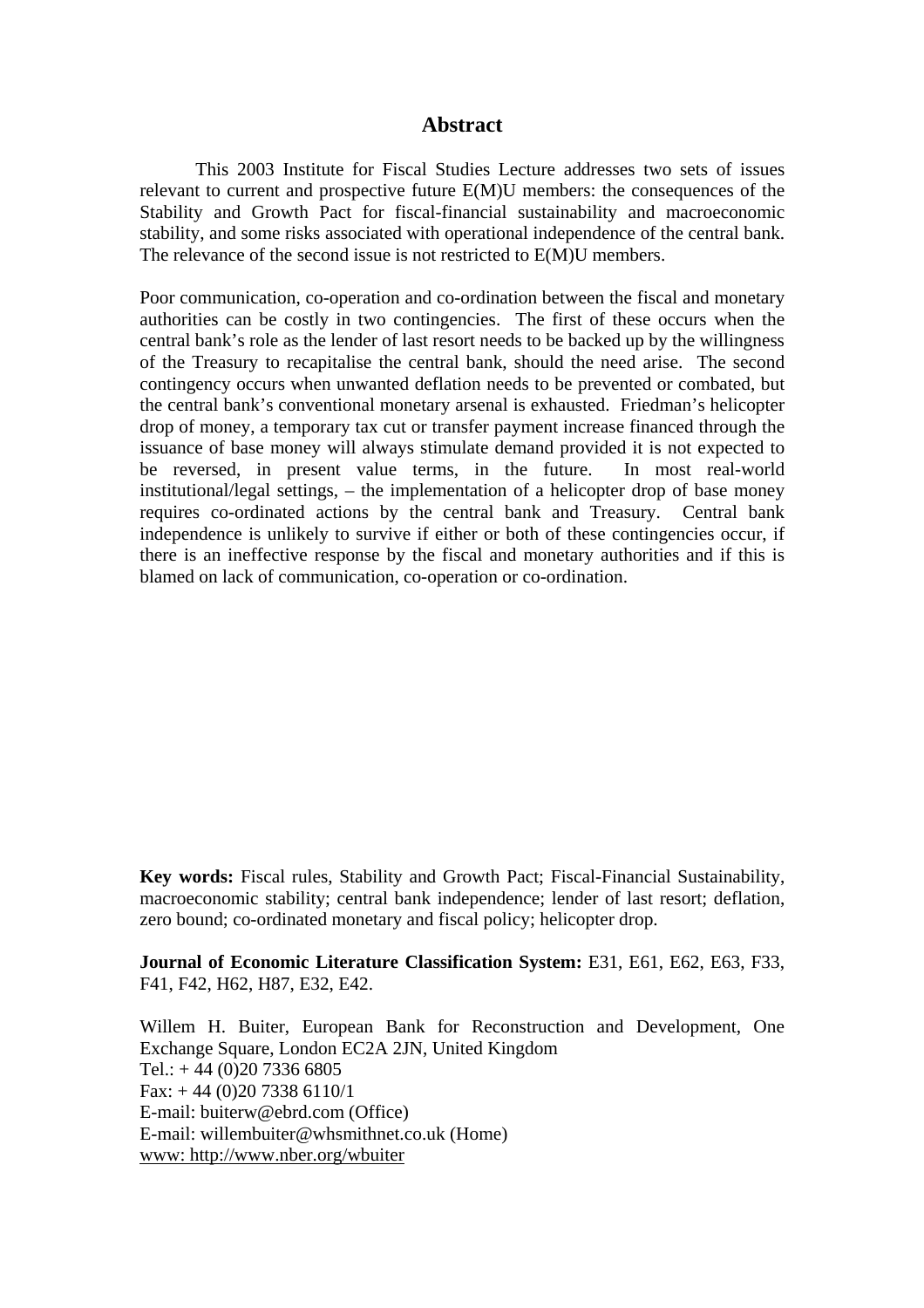### **1. Introduction**

 $\overline{a}$ 

This lecture deals with some fiscal, financial and monetary issues facing countries contemplating membership in EMU, the European Economic and Monetary Union. The relevance of some of the issues raised is not restricted to current and prospective EMU members, however. This applies particularly to the discussion of the risks associated with some of the contemporary implementations of operational independence of the central bank, the second set of issues considered in this lecture.

The Stability and Growth Pact issues addressed in the first part of the lecture are relevant both to the United Kingdom, Denmark and Sweden, the three current EU members that do not belong to the euro area, and to the candidates for EU accession – the ten countries virtually certain to join in 2004, the two that hope to join in 2007 and thefive to ten further countries that may join at some yet to be determined later time.<sup>1</sup>

The focus in this lecture is on financial sustainability and macroeconomic stabilisation. I will not address the microeconomic incentive effects of alternative tax, benefit and subsidy structures, or the problems created for national fiscal policy by the international mobility of tax bases (financial capital, enterprises, corporate headquarters, owners of capital, workers and consumers) and of benefit/subsidy seekers (persons and enterprises). There are many important and unresolved issues there, involving tax competition, regulatory competition and other dimensions of systems competition (see Sinn [2003]). A key issue for the EU, and indeed for the wider global community, is whether the prevailing lack of co-operation and coordination of tax rates and bases, benefit eligibility and regulatory standards represents a race to the bottom and a lowest-common denominator outcome or should

<span id="page-2-0"></span><sup>&</sup>lt;sup>1</sup> The lecture on which this paper is based was given on June  $30<sup>th</sup>$ , 2003, almost a year before the EU enlargement with 10 new members on May 1, 2004.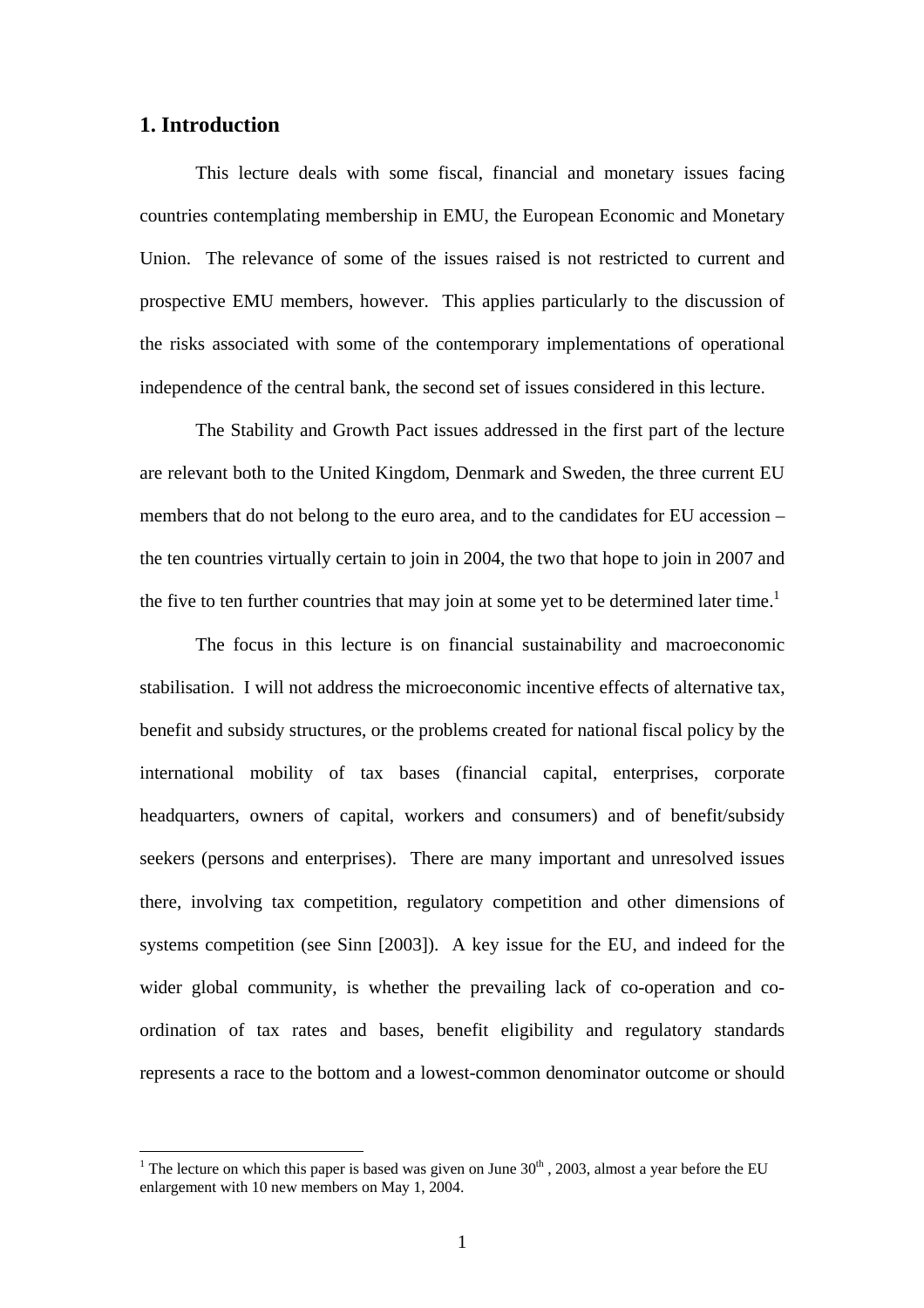instead be viewed as a welcome constraint on the self-aggrandising ambitions of national fiscal and regulatory Leviathans.

Some may be surprised that a lecture given at the Institute for *Fiscal* Studies contains so much discussion of monetary policy issues. This reflects my view that, from the point of view of both positive and normative theories of macroeconomic management, it makes no sense to distinguish between monetary and fiscal policy, unless one defines monetary policy as whatever the Bank of England (the central bank) does and fiscal policy as whatever the Treasury (the ministry of finance) does. I hope to convince you that, for some important purposes, those definitions would not be enlightening. Both monetary and fiscal policy are subsets of intertemporal public finance. They should be treated in an integrated manner.

The point that monetary and fiscal policy are inextricably intertwined has relevance well beyond the EMU and the EU, before or after accession. It is relevant for any country where the central bank may be called upon to act as the lender of last resort and where the Treasury may be called upon to recapitalise the central bank. It is also relevant for any country that faces the threat or the reality of unwanted deflation and the zero bound problem for monetary management through short nominal interest rates. The US faces the first and Japan the second of these contingencies.

Let me emphasise that this lecture is not intended as an attack on central bank operational independence. I believe that an operationally independent central bank makes practical sense, provided it does not lead to poor communication, lack of cooperation and absence of co-ordination between the central bank and the ministry of finance. For reasons that are not well understood, central bank operational independence can act as a commitment device that renders possible the design and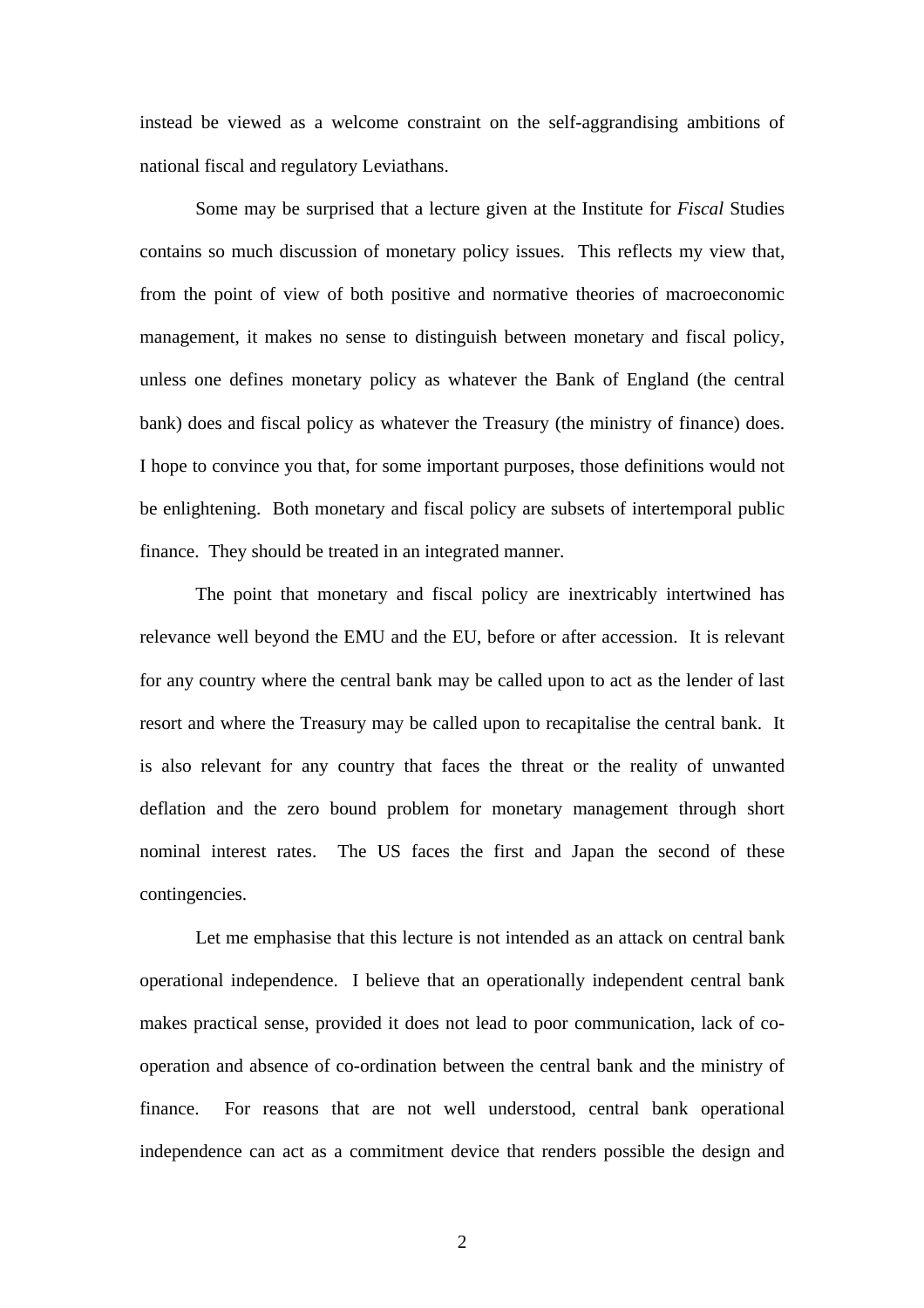implementation of more consistent, far-sighted monetary policy than would have been the case without independence, especially when excessive inflation is the dominant macroeconomicproblem.<sup>2</sup> Where communication, co-operation and co-ordination between central bank and ministry of finance are seriously impaired, however, central bank independence may do more harm than good. The costs of non-co-operation are apt to be especially serious if the dominant macroeconomic problem is unwanted deflation. Defenders of operationally independent central banks must recognise that operational independence presupposes a willingness of the central bank to communicate, co-operate and where appropriate to co-ordinate its actions with the Treasury.

In Section 2, I address some of the key financial sustainability and macroeconomic stabilisation issues faced by countries contemplating membership in EMU. In Section 3, I outline the importance of a unified approach to intertemporal (or dynamic) public finance issues that encompasses the conventional fiefdoms of fiscal and monetary policy.

### **2. The Stability and Growth Pact**

The following notation is used:

*B* is the stock of general government nominal interest-bearing debt held outside the central bank, with nominal interest rate  $i$ ;  $D$  is the stock of general government debt held by the central bank; the total stock of general government interest-bearing debt is  $B^g = B + D$ ;  $R^*$  is the stock of official foreign exchange reserves, with nominal interest rate  $i^*$ ; G is real general government spending on current goods and services and on transfers and subsidies;  $T<sup>p</sup>$  is real value of the tax payments by the domestic private sector to the general government;  $T^{cb}$  is the real value of taxes paid by the central bank to the general government;  $T^s = T^p + T^{cb}$  is the real value of total general government tax receipts; *H* is the real value of the transfer payments made by the central bank to the private sector ('helicopter drops');  $T \equiv T^p - H$  is total taxes received by the state, that is,

<span id="page-4-0"></span> $2$  See McCallum (1995, 1997a, b)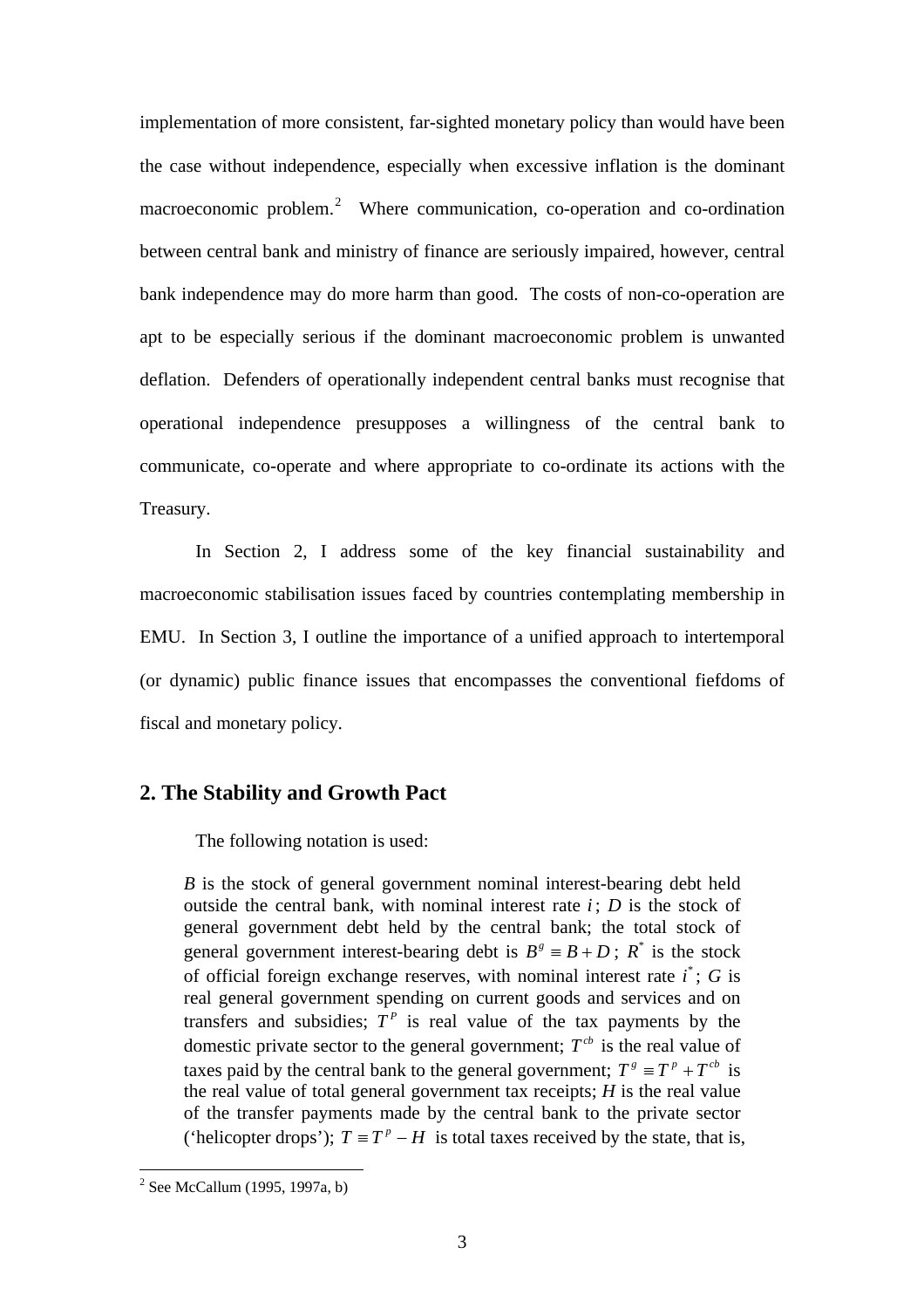the consolidated general government and central bank; Θ is the total gross financial returns earned by the general government on the general government capital stock; *P* is the general price level and  $\pi_t = \frac{I_t}{R} - 1$ 1 *t P*  $\pi_{t} \equiv \frac{I_{t}}{P_{t-1}} -$ − the rate of inflation; *E* is the value of the spot nominal exchange rate (the domestic currency price of foreign exchange); *Y* is real GDP and 1  $\frac{1}{t} \equiv \frac{1}{V} - 1$ *t*  $n_i \equiv \frac{Y_i}{Y_i}$  $Y_{t-}$  $\equiv \frac{I_t}{I} - 1$  the growth rate of real GDP; the domestic real interest rate, *r*, is defined by  $1 + r_i \equiv \frac{1}{1}$ 1  $\dot{t} \equiv \frac{1+t_t}{1+t_t}$ *t*  $r_t \equiv \frac{1+i_t}{1+\pi}$  $+r_t = \frac{1+}{t}$ + ; *M* is the nominal stock of base money; the backward difference operator is  $\Delta$ , that is,  $\Delta M_t \equiv M_t - M_{t-1}$ . All asset stocks are end-of-period. We also define the following stocks and flows as ratios of period GDP:  $b_t^g \equiv \frac{B_t}{\Delta x}$ ;  $g_t^g \equiv \frac{B_t^g}{R}$ *t t*  $b_t^g \equiv \frac{B_t^g}{P_t Y_t}; \ \ g \equiv \frac{G}{Y}; \theta \equiv \frac{G}{Y}$  $\theta \equiv \frac{\Theta}{\sigma}$ ;  $\tau^g \equiv \frac{T^g}{\sigma^2}$ *Y*  $\tau^g = \frac{1}{\tau}$ ; the general government financial deficit as a fraction of GDP is  $\delta$ ; the general government primary (non-interest) budget surplus as a fraction of GDP is  $\sigma \equiv \tau^g + \theta - g$ .

All EU members - not just EMU members and would-be EMU members - are required to satisfy the Stability and Growth Pact requirement that, over the medium term, the general government budget be close to balance or in surplus. The quantification of 'medium term' and 'close to' is, of course, subject to interpretation and negotiation. For current and future accession candidates, EMU membership is part of the 'Acquis'. There will be no further opt outs of the kind obtained by the UK and Denmark. When current and future EU accession candidates join the EU they will have derogations from participation in the euro system until all the conditions for full EMU membership have been met. Among these conditions are the deficit and debt ceilings of the Maastricht Treaty.

The Stability and Growth Pact and Maastricht Treaty fiscal-financial constraints are specified in terms of the general government financial deficit as a fraction of GDP,  $\delta$ , and the gross general government debt as a fraction of GDP. In what follows, I assume for simplicity that the general government does not have any financial assets, so gross and net financial debt as a fraction of GDP,  $b^s$ , are the same.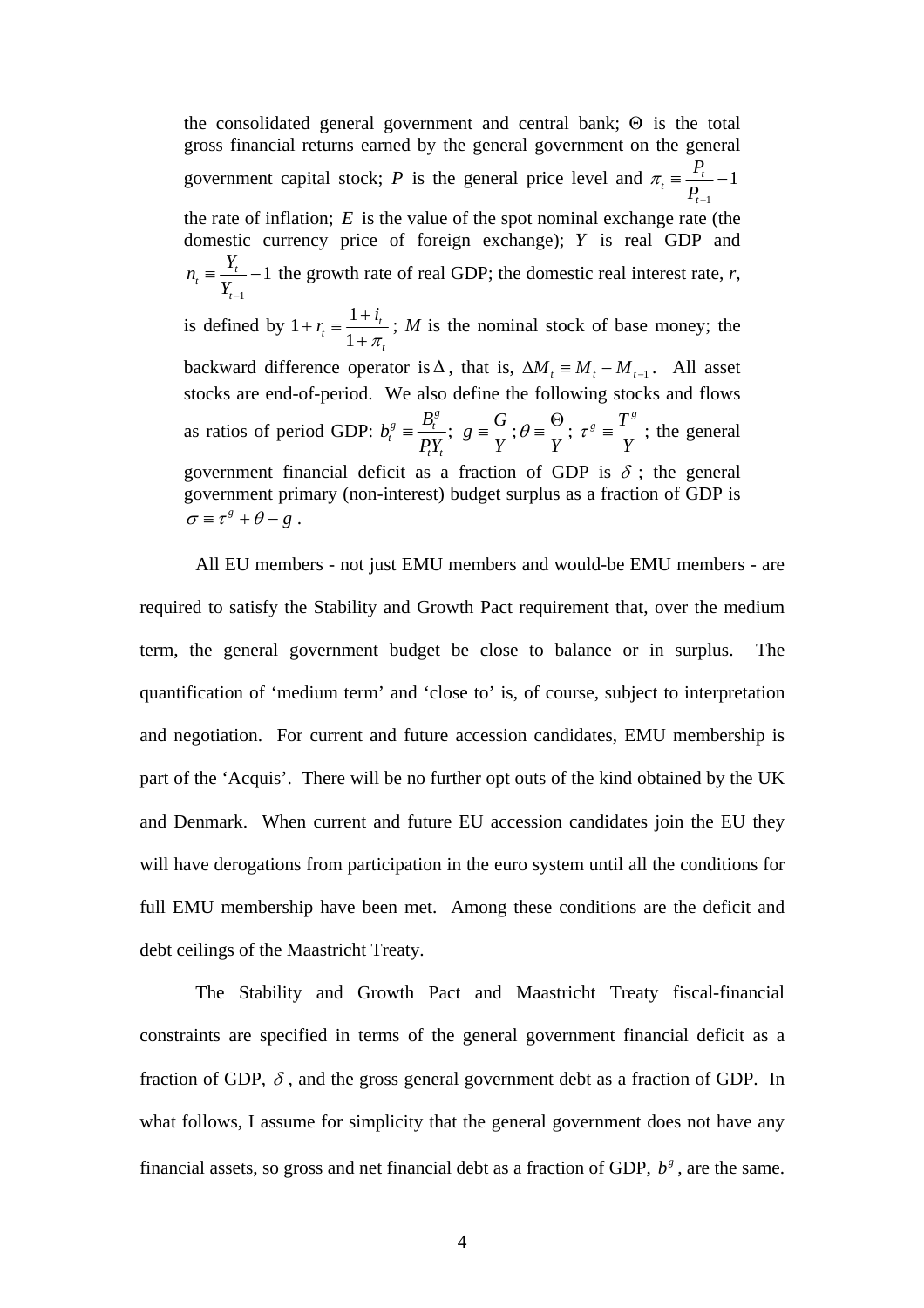Cyclically adjusted or 'medium-term' quantities are denoted by tildes. Permanent quantities, to be defined below, are denoted by overbars.

The medium-term close to balance or in surplus requirement can be written as

$$
\tilde{\delta}_t = \tilde{g}_t - \tilde{\theta}_t - \tilde{\tau}_t^s + \frac{i_t}{(1 + n_t)(1 + \pi_t)} b_{t-1}^s \le 0
$$
\n(1)

The Maastricht EMU membership deficit criterion is a general government financial deficit below three percent of GDP (except in exceptional circumstances, including conditions of severe recession). I will refer to this as the 'three percent rule', that is,

<span id="page-6-2"></span><span id="page-6-1"></span>
$$
\delta < 0.03\tag{2}
$$

The Maastricht EMU membership debt criterion is a (gross) general government debt to annual GDP ratio below 60 percent, that is,

<span id="page-6-3"></span>
$$
b^s < 0.60\tag{3}
$$

This will be referred to as the 'sixty percent rule'.

From the general government's budget identity we obtain the following equation for the evolution of the general government net debt to GDP ratio:

$$
b_t^s \equiv g_t - \theta_t - \tau_t^s + \left(\frac{1+r_t}{1+n_t}\right) b_{t-1}^s = -\sigma_t + \left(\frac{1+r_t}{1+n_t}\right) b_{t-1}^s
$$
  

$$
\equiv \delta_t + \frac{1}{(1+n_t)(1+\pi_t)} b_{t-1}^s
$$
 (4)

The government is solvent, that is, its fiscal-financial programme is sustainable, if the outstanding debt is no greater than the present discounted value of current and future primary (non-interest) surpluses, that is, the general government's intertemporal budget constraint given in [\(5\)](#page-6-0) holds:

<span id="page-6-0"></span>
$$
b_{t-1}^{g} \leq \sum_{j=t}^{\infty} \prod_{s=t}^{j} \left( \frac{1+n_s}{1+r_s} \right) \left( \tau_j^g + \theta_j - g_j \right) = \sum_{j=t}^{\infty} \prod_{s=t}^{j} \left( \frac{1+n_s}{1+r_s} \right) \sigma_j \tag{5}
$$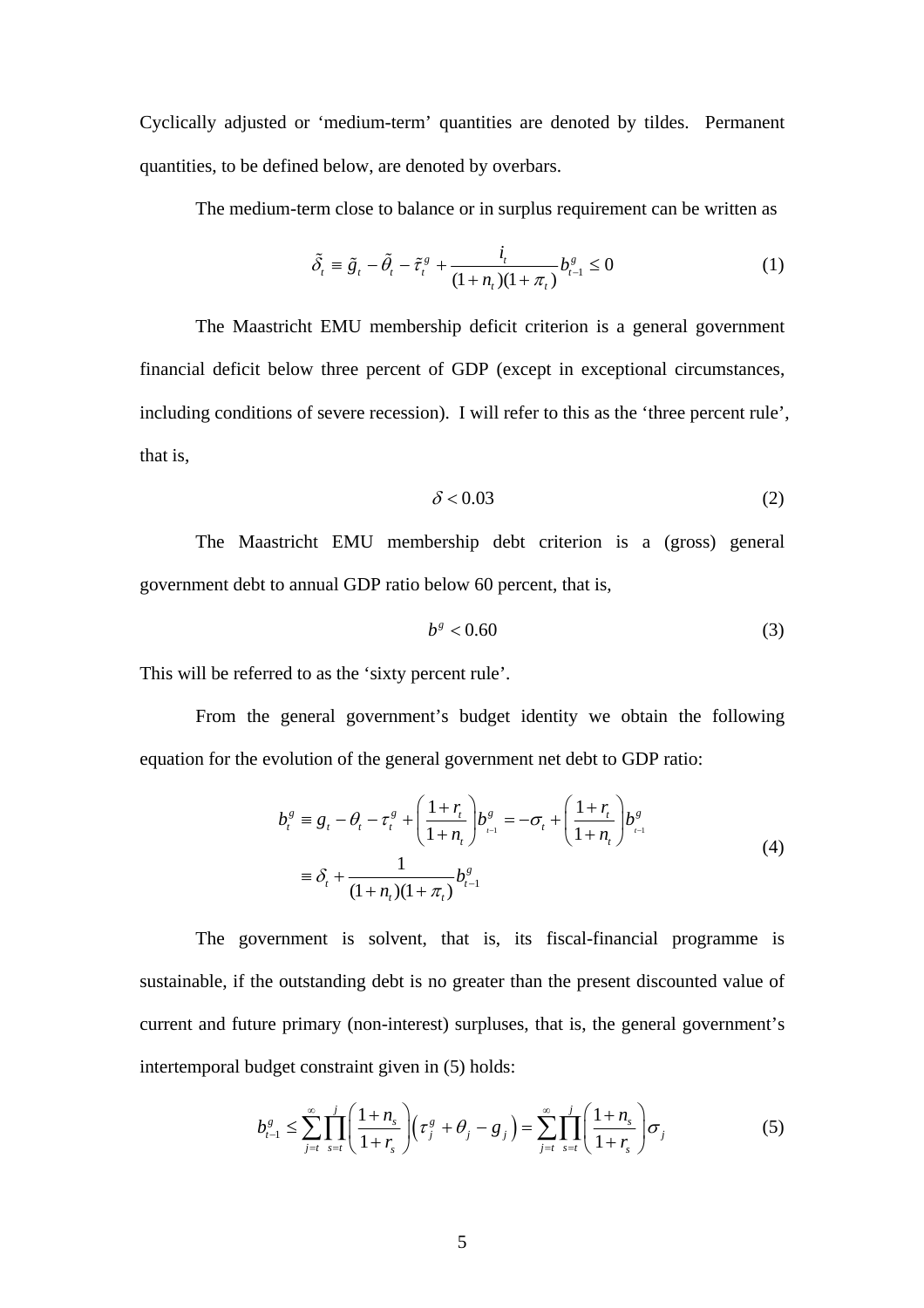I define the permanent discount rate, or the permanent excess of the real interest rate over the growth rate of real GDP, 1  $\overline{r}$  –  $\overline{n}$ *n* − + , as follows:

$$
\frac{\overline{r} - \overline{n}}{1 + \overline{n}} \equiv \left[ \sum_{j=t}^{\infty} \prod_{s=t}^{j} \left( \frac{1 + n_s}{1 + r_s} \right) \right]^{-1} \tag{6}
$$

It can be interpreted as the long-run average real interest rate minus the long-run average real growth rate of GDP.

For any flow variable, expressed as a share of GDP, e.g.  $\sigma$ , we define its permanent value,  $\overline{\sigma}$ , as that constant value of the variable whose present discounted value (using the real interest rate net of the growth rate of real GDP as the discount rate) is the same as the present discounted value of the actually planned or expected future values of the variable. E.g.

$$
\overline{\sigma} \equiv \left(\frac{\overline{r} - \overline{n}}{1 + \overline{n}}\right) \sum_{j=t}^{\infty} \prod_{s=t}^{j} \left(\frac{1 + n_s}{1 + r_s}\right) \sigma_s \tag{7}
$$

The general government's solvency constraint in [\(5\)](#page-6-0) can now be rewritten compactly as:

<span id="page-7-0"></span>
$$
b_{t-1}^g \leq \frac{\overline{\tau}^g + \overline{\theta} - \overline{g}}{\left(\frac{\overline{r} - \overline{n}}{1 + \overline{n}}\right)} = \frac{\overline{\sigma}}{\left(\frac{\overline{r} - \overline{n}}{1 + \overline{n}}\right)}
$$
(8)

The general government is solvent if its outstanding debt (as a fraction of GDP) does not exceed its permanent primary surplus (as a fraction of GDP) divided by its permanent discount rate, that is, divided by the permanent real interest rate minus the permanent growth rate of real GDP.

I now will compare a sensible and rather simple fiscal-financial rule, the socalled Permanent Balance rule proposed by Buiter and Grafe (2003a,b), with the Stability and Growth Pact and Maastricht fiscal rules (see also Buiter (2003a,b)).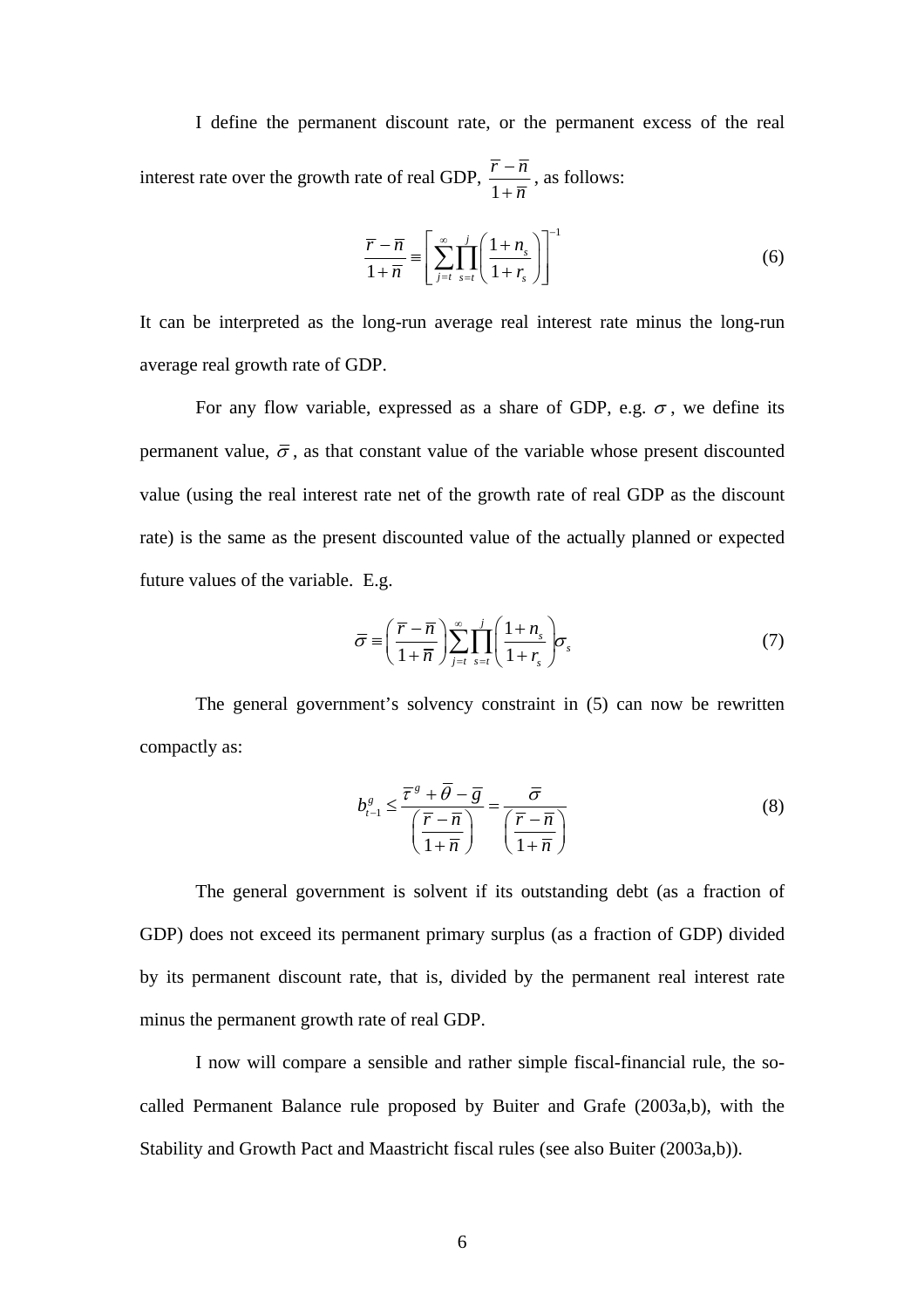The permanent balance rule is a tax smoothing rule. The share of general government tax revenue in GDP,  $\tau^s$ , is kept constant at the lowest value that will guarantee that the government's solvency constraint or intertemporal budget constraint is necessarily satisfied, that is, the actual share of taxes in GDP is set equal to the permanent tax share that just satisfies [\(5\)](#page-6-0) or [\(8\)](#page-7-0) with equality, that is,

<span id="page-8-1"></span><span id="page-8-0"></span>
$$
\tau_t^s = \overline{\tau}^s = \overline{g} - \overline{\theta} + \left(\frac{\overline{r} - \overline{n}}{1 + \overline{n}}\right) b_{t-1}^s \tag{9}
$$

Under the permanent balance rule, the general government debt-GDP ratio evolves as follows:

$$
\Delta b_t^s = g_t - \overline{g} - (\theta_t - \overline{\theta}) + \left(\frac{r_t - n_t}{1 + n_t} - \left(\frac{\overline{r} - \overline{n}}{1 + \overline{n}}\right)\right) b_{t-1}^s \tag{10}
$$

and the government financial deficit as a share of GDP is given by:

$$
\delta_t = \left( \frac{(1 + \pi_t)(1 + n_t) - 1}{(1 + \pi_t)(1 + n_t)} \right) b_{t-1}^s + g_t - \overline{g} - (\theta_t - \overline{\theta}) + \left( \frac{r_t - n_t}{1 + n_t} - \left( \frac{\overline{r} - \overline{n}}{1 + \overline{n}} \right) \right) b_{t-1}^s \tag{11}
$$

The permissible deficit, as a share of GDP, under the permanent balance rule is the sum of the following components. First, the reduction in the debt-GDP ratio brought about by nominal income growth,  $\left( \frac{(1 + \pi_t)(1 + n_t) - 1}{(1 + \pi_t)(1 + n_t)} \right) b_{t-1}^g$  $(1 + \pi)$ ,  $(1 + n)$  $\frac{t^{(t+1)} + t^{(t+1)} - 1}{t^{(t+1)} + t^{(t+1)} + t^{(t+1)} + t^{(t+1)} + t^{(t+1)} + t^{(t+1)}$  $t^{t}$  $\left(\frac{n_{t}}{b}\right) - 1\right]$ *n* π  $\left(\frac{(1+\pi_i)(1+n_i)-1}{(1+\pi_i)(1+n_i)}\right)b_i^s$  $\left( \frac{(1 + n_t)(1 + n_t)}{(1 + \pi_t)(1 + n_t)} \right) b_{t-1}^s$ ; second, the excess

of current total general government spending (on consumption, investment and transfer payments) over permanent general government spending),  $g - \overline{g}$ ; third, the excess of permanent financial returns on general government capital over its current level,  $\overline{\theta}$  −  $\theta$ ; fourth, the excess of current interest payments over their permanent

level, 
$$
\left(\frac{r_t - n_t}{1 + n_t} - \left(\frac{\overline{r} - \overline{n}}{1 + \overline{n}}\right)\right) b_{t-1}^s
$$
.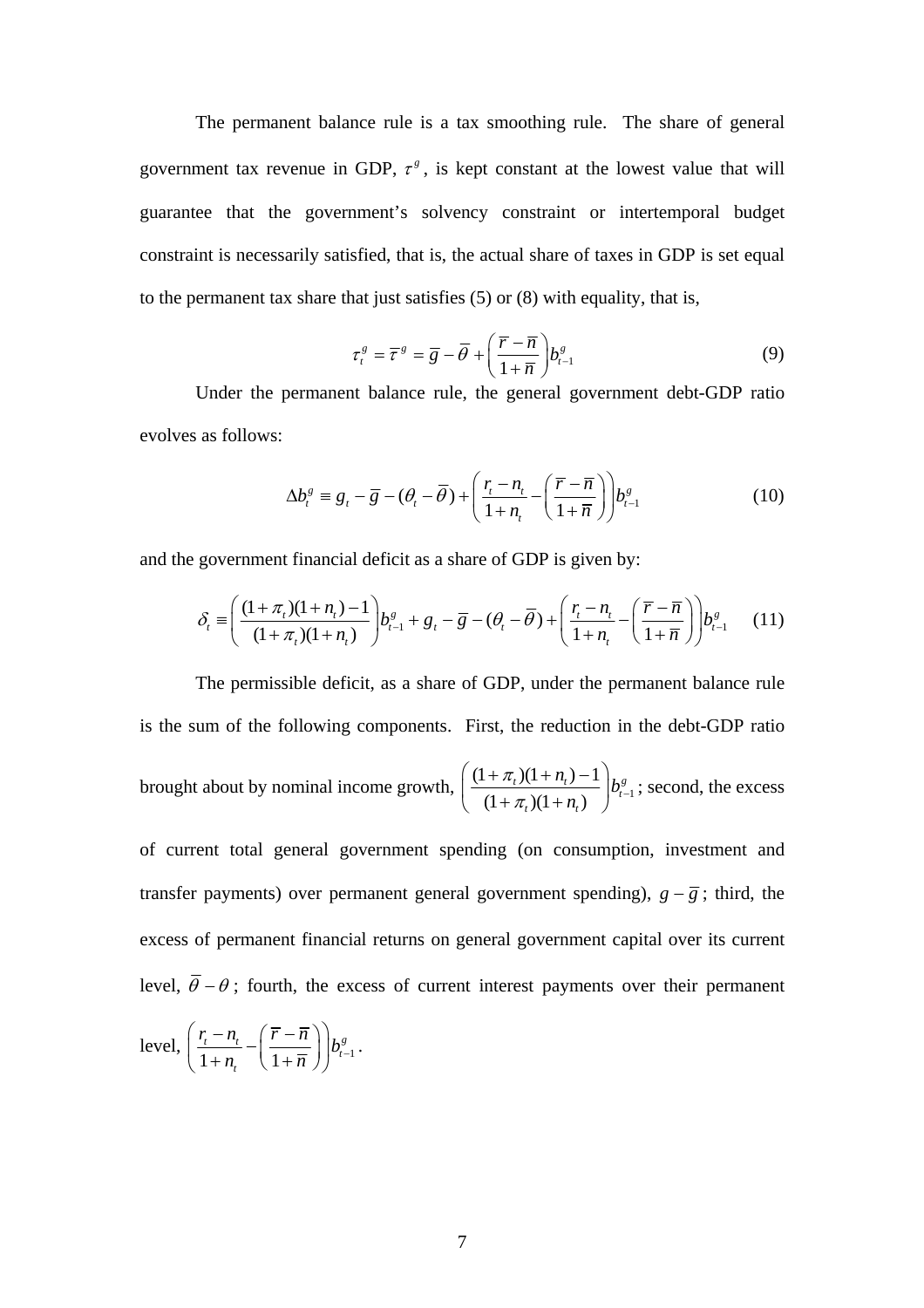Fiscal-financial sustainability and macroeconomic stability are the declared objectives behind both the Stability and Growth Pact fiscal-financial rules and the Permanent Balance Rule. How well does their design reflect these objectives?

Contrasting the Stability and Growth Pact fiscal-financial rules in [\(1\),](#page-6-1)[\(2\)](#page-6-2) and [\(3\)](#page-6-3) with the permissible deficit under the Permanent Balance Rule given in [\(11\),](#page-8-0) the following differences should be noted:

1. Because the Permanent Balance Rule allows for any departures of current public spending from permanent public spending, it automatically allows the automatic fiscal stabilisers to operate, and in a symmetric fashion. The rule requires tax revenues to be unit elastic with respect to current GDP. For current or aspiring EMU participants, the Stability and Growth Pact's close to balance or in surplus rule (equation [\(1\)\)](#page-6-1) only permits the automatic fiscal stabilisers to operate if the three percent rule and the sixty percent rule are not binding constraints. Operating the economy on average at a budget deficit level that is sufficiently low to reduce the risk of hitting the 3 percent of GDP deficit ceiling to an acceptable level, is likely to imply a sequence of deficits that has strange long-run properties (see point 2.).

2. In an economy with positive nominal GDP growth, the close to balance or in surplus rule implies that the long-run general government debt-to-GDO ratio will either be zero or negative. Despite some well-known theoretical intertemporal public finance contributions that imply that the state should be a net financial creditor in the long run (see. e.g. Chamley (1986)), I view these long-run implications of the Stability and Growth Pact as unattractive.

The Permanent Balance Rule implies that, in the long-run (in steady state) the net debt to GDP ratio is constant. In a stochastic world, it would behave like a random walk. This implies that it would exceed any given finite debt-to-GDP ratio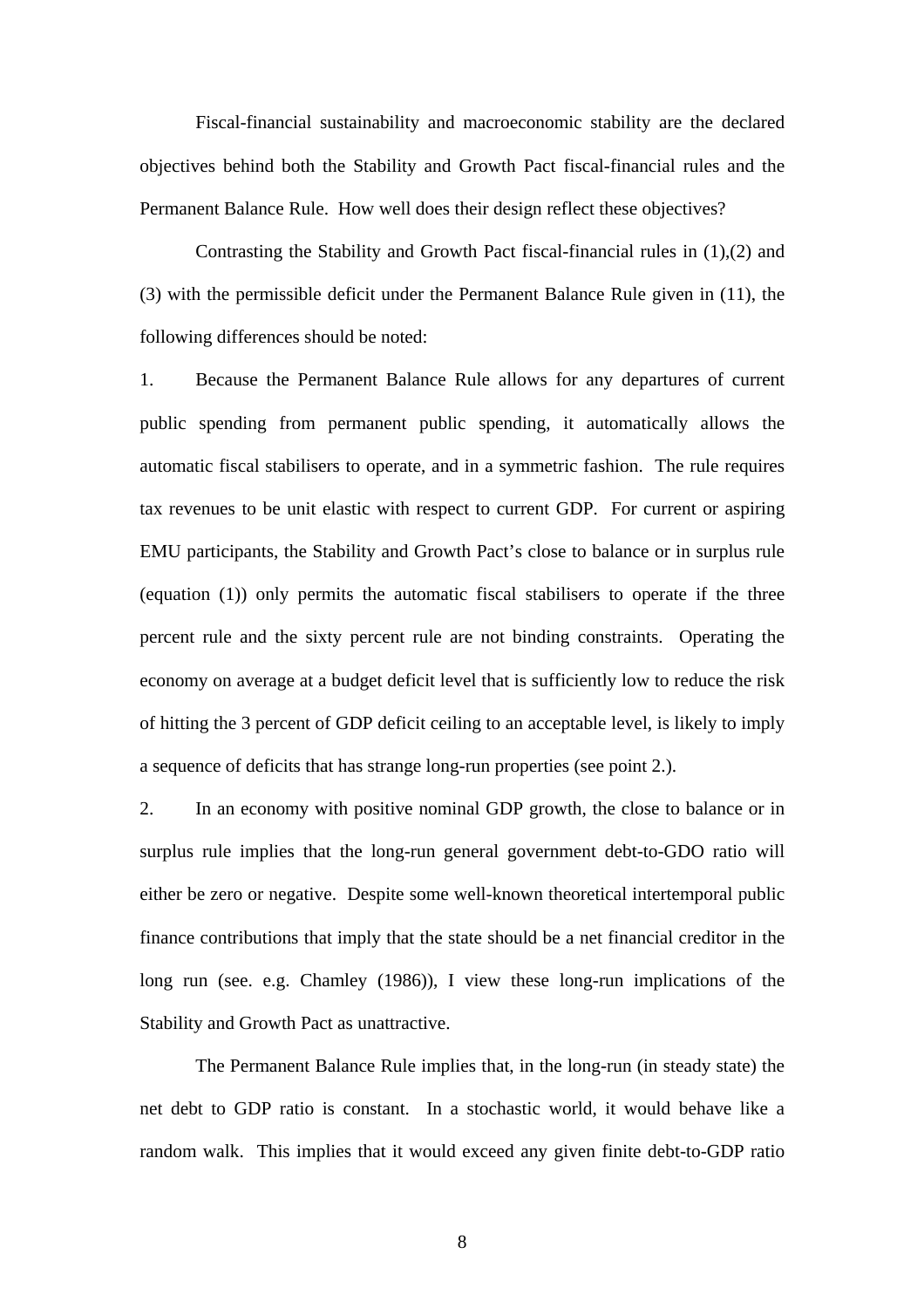limit in finite time with probability one. For those who are worried by this, an Augmented Permanent Balance Rule has been proposed by Buiter and Grafe (2003a,b) which adds to the permanent tax share of the Permanent Balance Rule, given in [\(9\),](#page-8-1) a term representing a partial adjustment from the current debt-to-GDP ratio to the target debt to GDP ratio,  $b^{g^*}$ , whenever the current debt-to-GDP ratio exceeds the target level, that is,

<span id="page-10-0"></span>
$$
\tau_t^g = \overline{g} - \overline{\theta} + \left(\frac{\overline{r} - \overline{n}}{1 + \overline{n}}\right) b_{t-1}^g + \alpha \left(b_{t-1}^g - b^{g^*}\right) \quad \text{if } b_{t-1}^g > b^{g^*}, \, \alpha > 0
$$
\n
$$
= \overline{g} - \overline{\theta} + \left(\frac{\overline{r} - \overline{n}}{1 + \overline{n}}\right) b_{t-1}^g \qquad \qquad \text{if } b_{t-1}^g \leq b^{g^*} \tag{12}
$$

The permissible general government financial deficit as a share of GDP is given by [\(11\)](#page-8-0) if  $b_i^g \le b^{g^*}$ , by [\(13\)](#page-10-0) otherwise.

$$
\delta_t \equiv \left( \frac{(1+\pi_t)(1+n_t)-1}{(1+\pi_t)(1+n_t)} + \left( \frac{r_t-n_t}{1+n_t} - \left( \frac{\overline{r} - \overline{n}}{1+\overline{n}} \right) - \alpha \right) \right) b_{t-1}^s + g_t - \overline{g} - (\theta_t - \overline{\theta}) + \alpha b^{s^*}
$$
(13)

3. The Stability and Growth Pact fiscal-financial rules do not allow for economically relevant, observable differences among countries in economic structure and initial conditions. Some of the key ones are the following:

• *Growth rates of real GDP*. Both the Permanent Balance Rule in [\(11\)](#page-8-0) and the general government's intertemporal budget constraint in [\(5\)](#page-6-0) or [\(8\),](#page-7-0) suggest that a higher growth rate of real GDP makes a larger debt-GDP ratio and a larger financial deficit to GDP ratio sustainable. Many EU accession candidates start from much lower levels of per capita income and productivity than existing EU members. If the hoped for and expected catch-up or real convergence actually takes place, they could have higher real GPD growth rates than existing EU members for many years – even decades.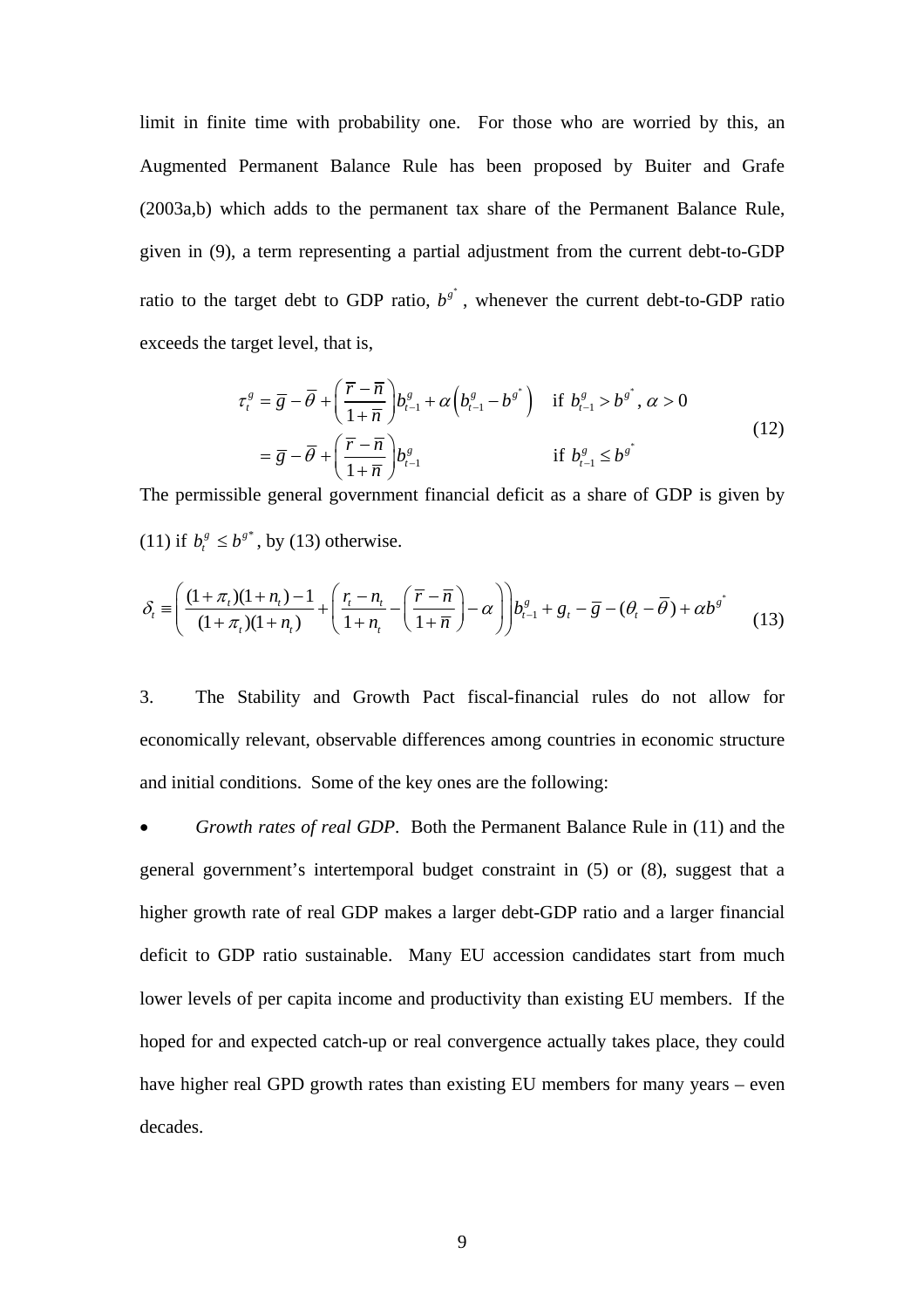• *Inflation rates*. Both the Permanent Balance Rule in [\(11\)](#page-8-0) and the general government's intertemporal budget constraint in [\(5\)](#page-6-0) or [\(8\),](#page-7-0) show that, when general government debt is nominally denominated, a higher inflation rate makes a higher general government deficit and debt-to-GDP ratio sustainable. With a common nominal interest rate, a higher inflation rate means a lower real interest rate. This means that, for a given permanent primary surplus (as a share of GDP), a higher debt ratio is sustainable or that, for a given debt ratio, a lower permanent primary surplus ratio is sustainable. Accession countries experiencing real convergence will, because of the Balassa-Samuelson effect, tend to have appreciating real exchange rates (Balassa (1964), Samuelson (1964, 1994)). With a common currency, this implies that they will have higher inflation rates. With common nominal interest rates, real risk-free interest rates will be therefore be lower in countries in the process of real catch-up and convergence. Even without a common currency, the real interest rate of countries undergoing real convergence and real exchange rate appreciation will be lower as long as uncovered interest parity (UIP) holds.

• *Initial capital stocks*. The eight transition countries among the ten EU accession candidates for 2004 all suffer from inadequate infrastructure and badly depleted environmental capital. The UK's public infrastructure, especially in the areas of public transport, schools and hospitals, shows the effects of decades of neglect and is now the worst among the industrial countries. Both the eight transition countries among the ten 2004 EU accession candidates and the UK recognise the need for a period of exceptionally high infrastructure investment. Like all temporarily high public spending items, a temporary increase in the public investment to GDP ratio should be financed by borrowing according to the Permanent Balance Rule. This is desirable both for tax efficiency reasons (smoothing the average marginal tax rates

10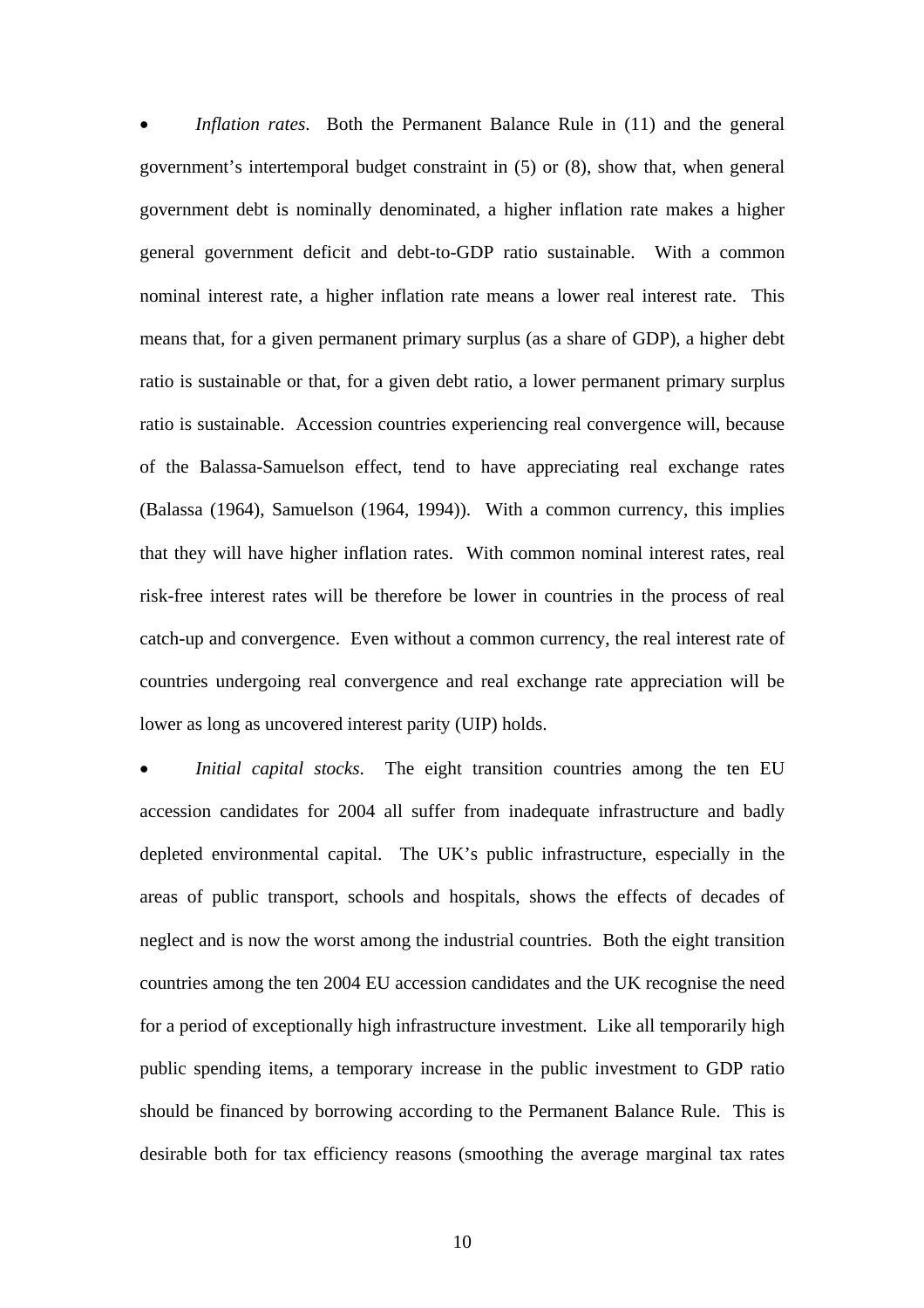over time lowers the excess burden of taxation) and for intertemporal fairness reasons: the benefits from the public investment will be long-lasting; the burden should not just be borne by current tax payers or current beneficiaries from other forms of public spending. Borrowing is an efficient way of shifting the burden of financing public spending to future generations.

The Stability and Growth Pact rules do not allow for borrowing to finance a *temporary* splurge in public investment. If public investment yields a financial return to the government, either directly, or indirectly by raising economy-wide productivity and thus boosting the tax base for income taxes, VAT etc, the Permanent Balance Rule allows for temporary borrowing if the early financial returns are less than the permanent financial returns – this would be reflected in a negative value of  $\theta - \overline{\theta}$ . The Golden Rule, favoured by the UK government, which states that the cyclically corrected general government *current* budget must not be in deficit, is too permissive, as it permits borrowing for public investment even if investment (as a share of GDP) is at its permanent level. Much, probably most, general government investment never yields any positive financial returns to the government, so not too much should be expected from the term  $\theta - \overline{\theta}$ . From a financial point of view, general government investment should therefore not be treated differently from public consumption.

• *Demographics*.All current and aspiring EMU members are experiencing low (and often still declining) birth rates and increasing life expectancy. This has resulted in a steady and continuing rise in the ratio of inactive older citizens to economically active citizens. Combined with generally disappointing productivity growth in the EU, this means that it will not be possible to fund, at the levels currently envisaged in laws and regulations and expected by the citizenry, the state pensions and other benefit entitlements currently financed out of social security contributions, unless there is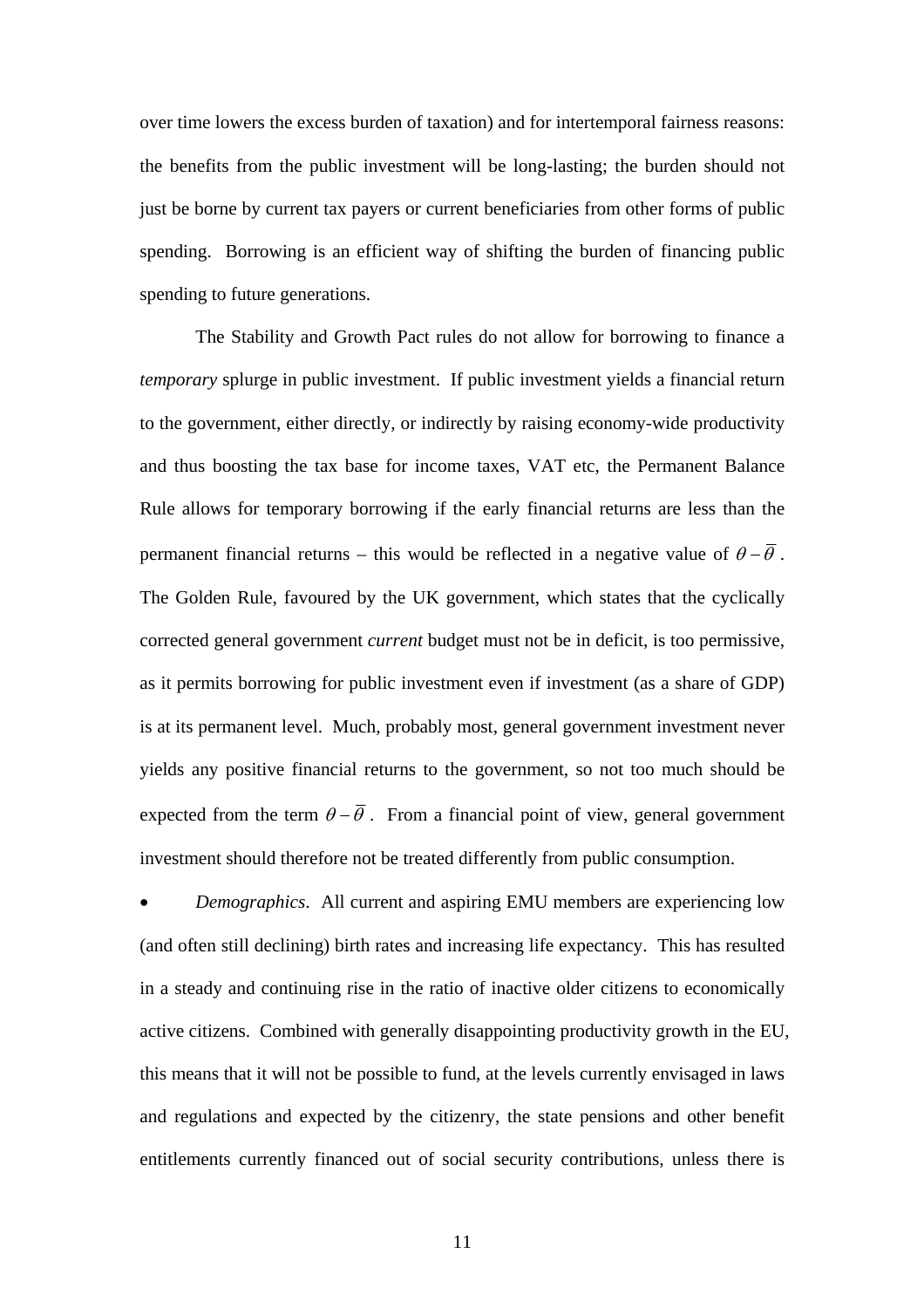some combination of a significant increase in contribution rates and an increase in the period for which contributions have to be paid. Alternatively, there could be an increase in the age at which benefit entitlement starts, a reduction in the replacement ratios (the generosity of the state pension and other social security benefits relative to the average wage) or other restrictions on benefit entitlement. Raising other current taxes, cutting other current public expenditure items, or postponing the necessary revenue increases or spending cuts by borrowing complete the menu of options. The Permanent Balance Rule handles this as a situation in which current transfer payments are below their permanent value:  $g < \overline{g}$ . Other things being equal, this calls for smaller deficits or larger surpluses. The Stability and Growth Pact criteria are myopic and therefore have nothing to say on this matter, until at some later time, the financial consequences of a failure to match social security outlays to contributions are reflected in an actual increase in the budget deficit that threatens to violate the deficit or debt ceilings.

4. The Permanent Balance Rule is *symmetric*. The Stability and Growth Pact is not. The Permanent Balance Rule requires temporary windfalls to be saved. If current spending is below permanent public spending, the general government deficit must be reduced (or the surplus increased). The Stability and Growth Pact deficit rules include no requirement that favourable revenue surprises and temporary low spending levels be used for debt retirement. It is 'memoryless': you do not build up credit towards larger future permissible deficits by running larger surpluses today. Of course, a simple net debt-to-GDP ceiling would be an alternative mechanism for giving countries an incentive to pay of debt during favourable periods. It is ironic that the sixty percent (gross) debt to GDP ceiling, the only one among the three fiscalfinancial constraints of the Stability and Growth Pact constraints that allows current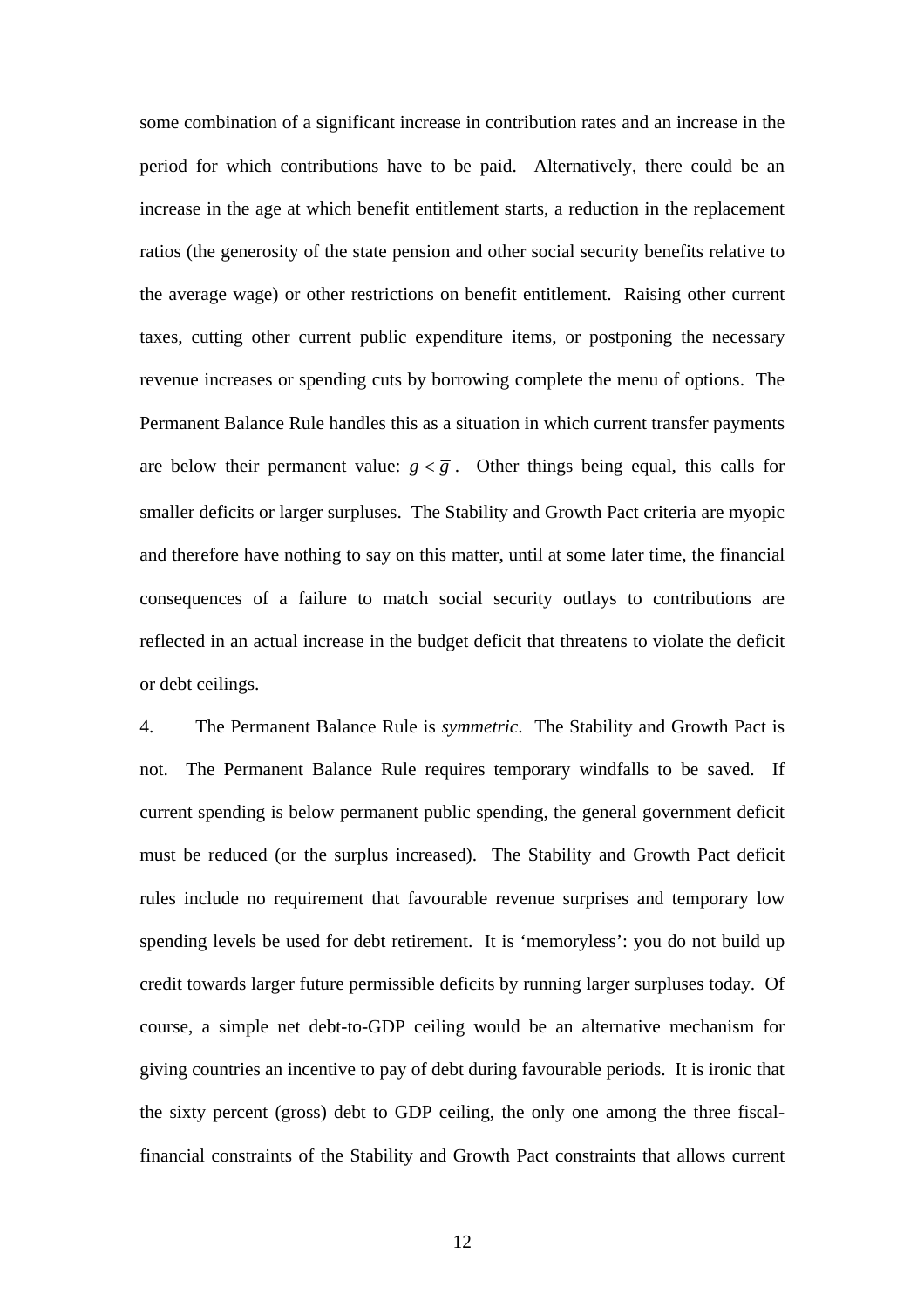and past fiscal restraint to be credited towards enhanced future fiscal elbow room, is theone that has been least emphasized since  $1992$ <sup>3</sup>. It is encouraging that recent proposals by the Commission seem to indicate a more prominent role for the debt to GDP ratio.

The authors of the Stability and Growth Pact gave quite a few hostages to fortune through the ambitious name they bestowed on their offspring. The jury is still out on whether the Pact has made a positive contribution to either stability or growth in the EU and EMU. The marked, and necessary, improvement in the fiscal positions of a number of EU countries during the second half of the 1990s are almost certainly attributable either to a domestic imperative or to the desire to join EMU (in 1999 for the 11 original EMU members and in 2001 for Greece). The failure of the three largest EMU members to consolidate their fiscal stabilisation gains after 1999, after EMU membership had been secured, supports this interpretation. The fact that the UK and Demark, which have opt-outs from EMU and therefore from the 3 percent rule, have maintained a sustainable fiscal position and have not in fact produced general government deficits in excess of three percent of GDP, is also supportive of the view that lasting fiscal virtue can only be achieved if it is based on a domestic consensus and that it cannot, except under exceptional and inherently transitory circumstances, be imposed externally.

As regards the accession candidates, the 'Acquis' requirement that they become full members of EMU (although not until they have satisfied all the criteria) and the manifest benefits to these very small and highly open economies of being part of the euro area (assuming they have achieved fiscal-financial sustainability), may well induce fiscal stabilisation efforts, prior to EMU entry, that would not have been

<span id="page-14-0"></span><sup>&</sup>lt;sup>2</sup><br>3 <sup>3</sup> The debt criterion should be reformulated as a net debt criterion. Financial assets and liabilities should be valued at the present discounted value of future debt service rather than at notional values, to correct for concessional assets and liabilities.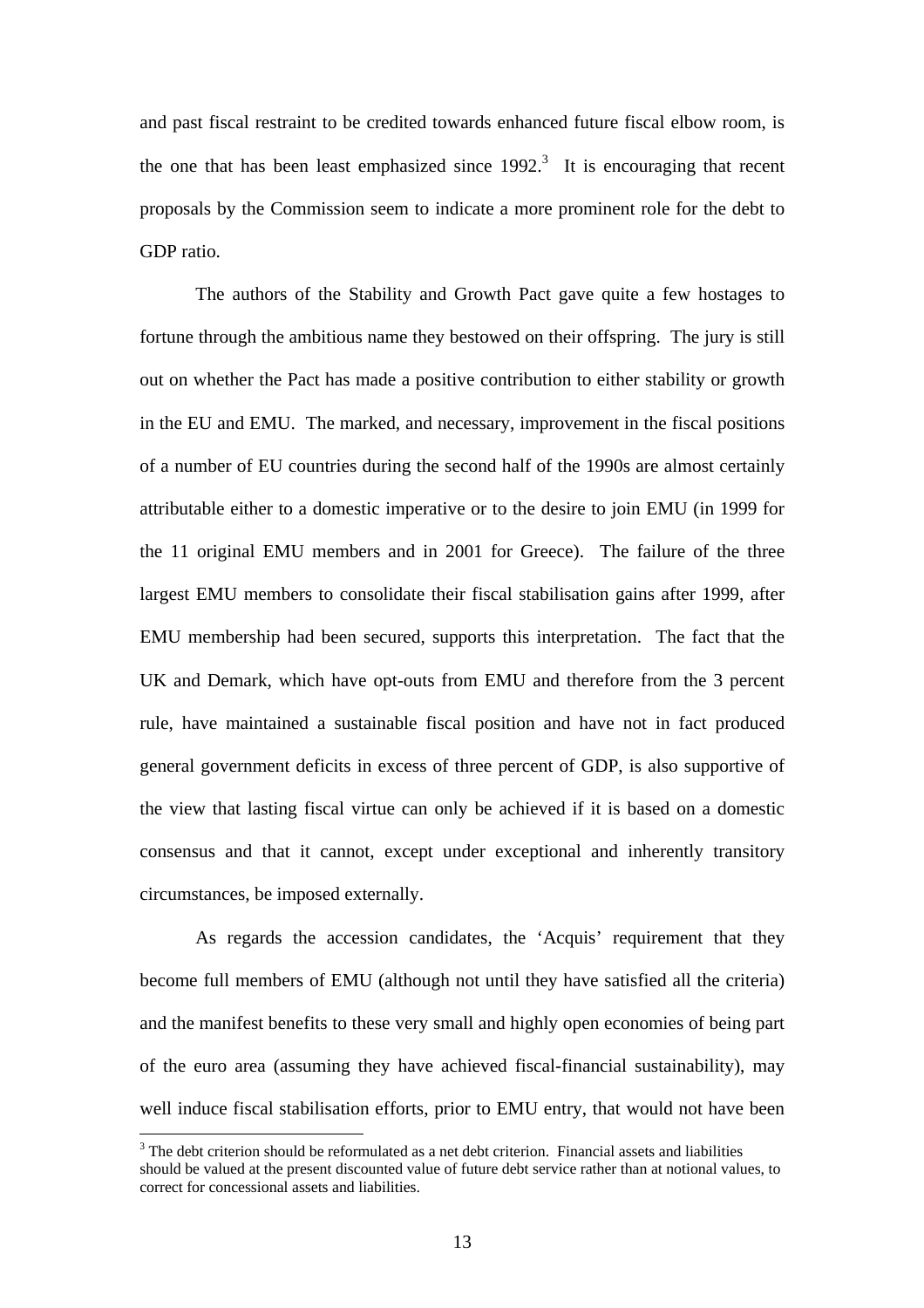forthcoming without the lure of EMU membership. This would be a good thing, even if the fiscal consolidation efforts are not sustained once full EMU membership has been achieved. The recent slide towards loss of fiscal control in the four Visigrad countries underlines the importance of designing effective mechanisms for achieving fiscal-financial sustainability and macroeconomic stability. The experience with the Stability and Growth Pact since 1999 suggests that these mechanisms will have to be created and enforced at the national level rather than at level of the EU or the EMU.

As regards, the UK, in the short run, given the obvious need for a period of catch-up investment in public infrastructure, the Golden Rule is less unnecessarily restrictive that the Stability and Growth Pact's close to balance or in surplus rule. As a permanent feature of the fiscal landscape, however, the Golden rule is not obviously superior to the close-to-balance or in surplus rule. Should the UK decide to join EMU, the sixty percent gross debt rule is unlikely to constrain the UK government's fiscalfinancial programme in the foreseeable future, as the UK's sustainable investment rule requires the (net) general government debt to annual GDP ratio not to exceed forty percent. The three percent rule could become a binding constraint if growth were to disappoint further.

## **3. Should we have second thoughts about central bank independence? 'No, unless ' vs. 'Yes, unless '.[4](#page-15-0)**

Monetary policy concerns the liquid corner of intertemporal public finance – the corner with the potentially high-frequency, low cost, policy instruments: the short nominal interest rate, the nominal exchange rate or the monetary base. It is a small

<span id="page-15-0"></span> $\frac{1}{4}$  $4$  Arguments similar to those made in Section 3 have also been made by Sims (2003). His paper demonstrates, using a full-fledged dynamic monetary model, that the ability of the monetary authority to achieve its inflation target depends on the combined fiscal capacity (that is, intertemporal resourceextracting capacity) of the central bank and the general government.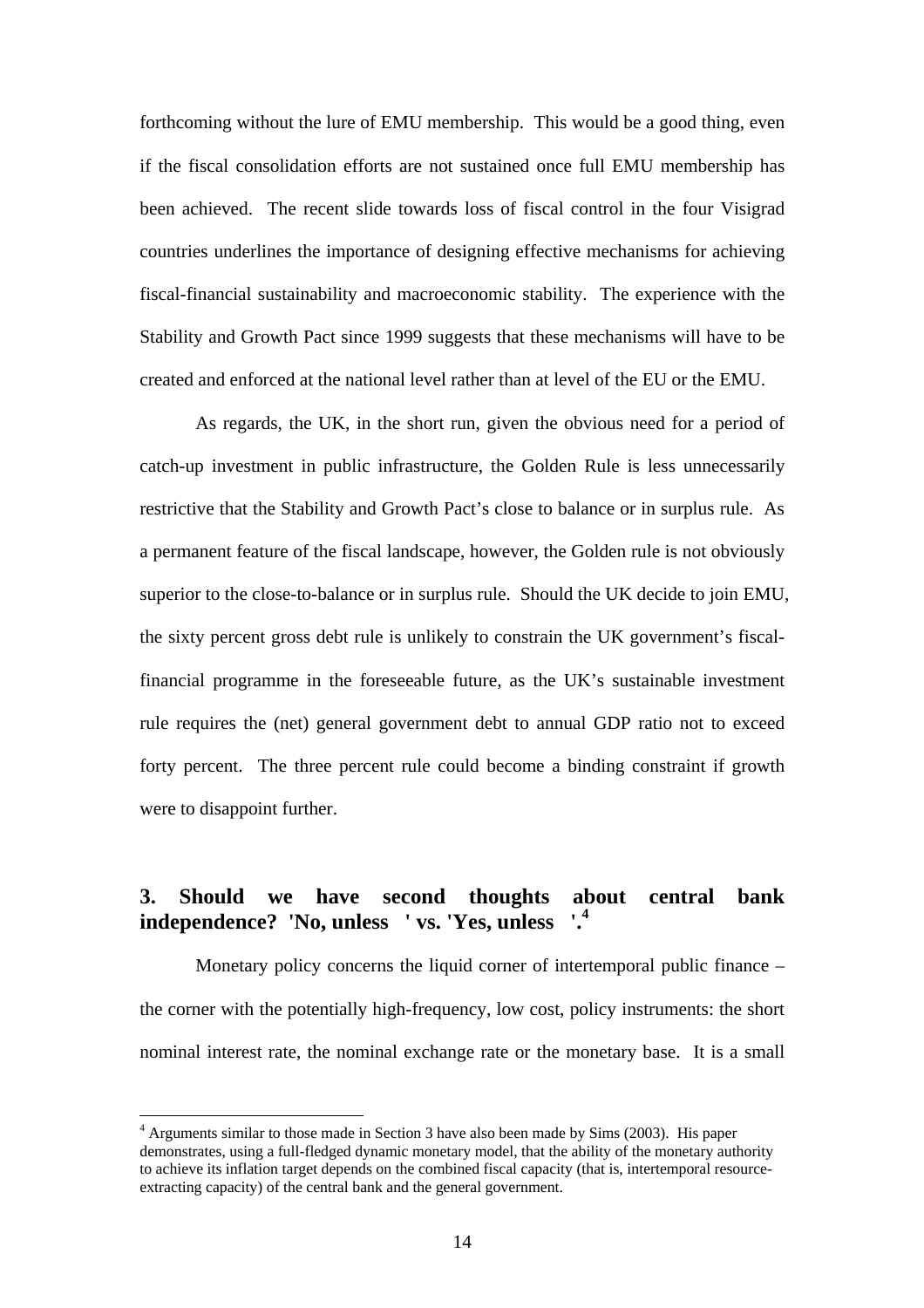but important part of public finance; its importance should neither be understated nor exaggerated. What matters for economic performance is the fiscal-financial-monetary programme of the consolidated general government and central bank. The determination of the rules governing the behaviour of the fiscal-financial-monetary instruments may be institutionally centralised or decentralised in varying degrees. In the UK, the setting of the Repo rate and the management of the liquid end of the financial balance sheet of the state (the monetary base, some 'public deposits', part of the foreign exchange reserves, some government securities and some 'other securities') have been delegated to the Bank of England. The UK Debt Management Office does the remainder of the central government's portfolio management – this used to be part of the remit of the Bank of England.

Operationally independent central banks have become a common feature of the macroeconomic landscape.<sup>5</sup> Few if any central banks are 'goal independent' as regards the ultimate goals they pursue. In the UK, the price stability objective of the Bank of England is enshrined in the Bank of England Act. In the Euro zone, the ECB's price stability mandate is laid down in the Maastricht Treaty and its successors. The three objectives of the Federal Reserve Board, maximum employment, stable prices and moderate long-term interest rates, are laid down in the Full Employment and Balanced Growth Act of 1978 (a.k.a., the Humphrey-Hawkins Act). <sup>[6](#page-16-1)</sup> The Bank of Japan's objectives - the stability of the financial system and price stability – are laid down in the Bank of Japan Law.

<span id="page-16-0"></span> <sup>5</sup>  $<sup>5</sup>$  Operational independence sometimes rests on tradition and convention rather than having a legal or</sup> constitutional basis. The Federal Reserve Board is a creature of Congress. Its operational independence is neither based on statute law, nor on common law, but on tradition and convention. The Bank of England's operational independence rest on the Bank of England Act and that of the Bank of Japan on the Bank of Japan Law. The operational independence of the ECB is grounded most securely in the Maastricht Treaty, and will become part of the new EU constitution.

<span id="page-16-1"></span><sup>&</sup>lt;sup>6</sup> The Humphrey-Hawkins Act actually expired in mid-2000. Although the Federal Reserve chairman is no longer required to testify before the Senate and Housing Banking Committees, nonetheless, the semi-annual testimonies continue.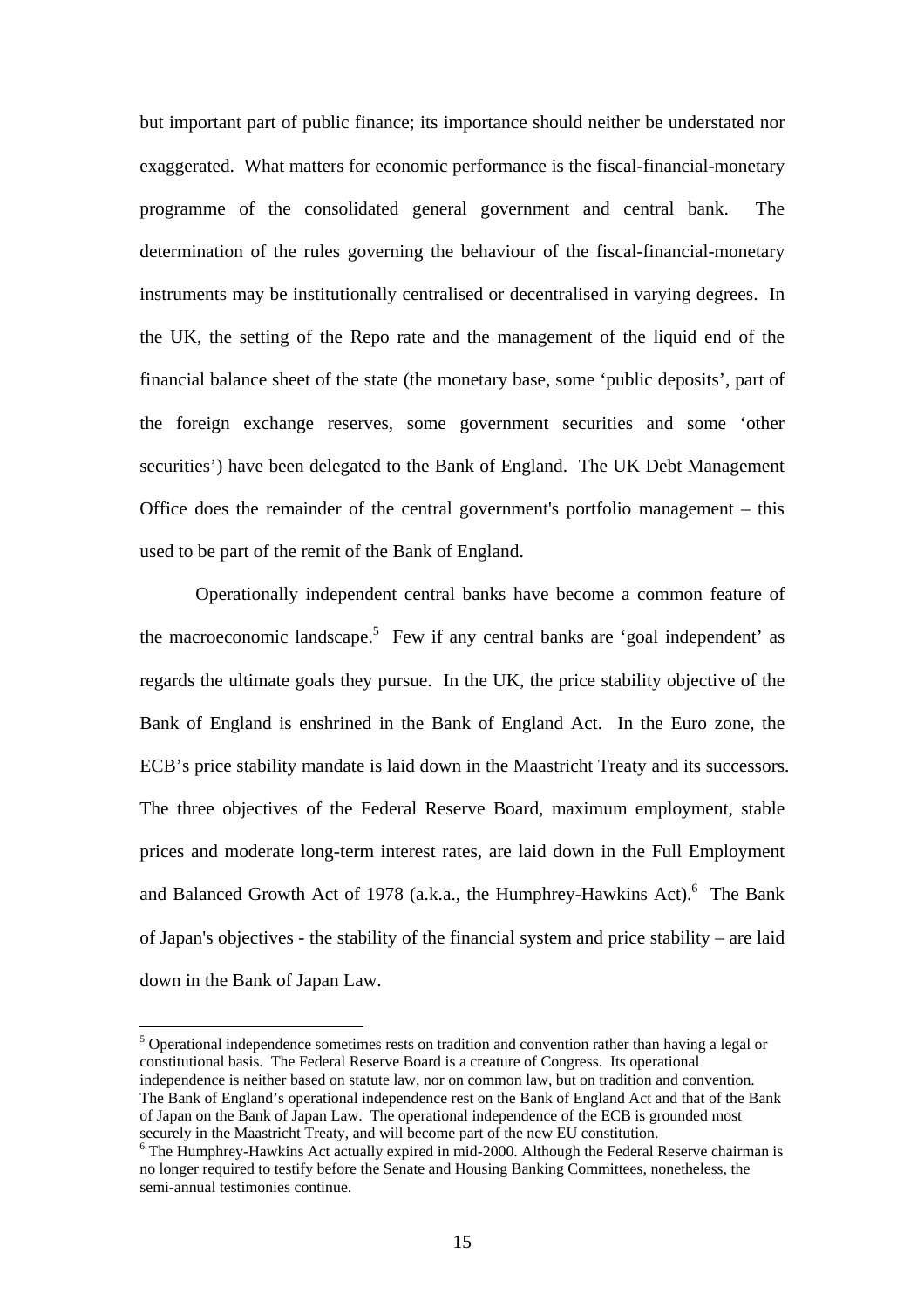Some central banks also have publicly announced proximate or operational objectives. In the case of the Bank of England, the proximate objective, currently a symmetric inflation target of 2.5 percent per annum for the RPIX index, is set by the Chancellor of the Exchequer.<sup>7</sup> The ECB defines the quantitative operational expression of its price stability objective itself; currently, it is an annual inflation rate of less than but close to 2.0 percent on the HICP index. Neither the Federal Reserve Board nor the Bank of Japan have quantitative operational targets for inflation or any other variable.

Regardless of the degree of *de jure* and *de facto* operational or goal independence of the central bank, the balance sheet and the profit and loss account of the central bank are not independent of those of the rest of government. They are part of the balance sheet and profit and loss account of the state, for all practical purposes theconsolidated general government and central bank.<sup>8</sup> The fact that the balance sheet and profit and loss account of the central bank are inextricably intertwined with those of the general government manifests itself in a number of different ways.

First, the operating profits of the central bank are transferred automatically to the Treasury.<sup>[9](#page-17-2)</sup> In a number of countries this is formally underlined by the fact that the central bank is a joint stock company all of whose shares are held by the Treasury. This is, for instance, the case in the UK. $^{10}$  However, the fact that the central bank is,

<span id="page-17-0"></span><sup>-&</sup>lt;br>7  $\frac{7}{1}$  The RPIX is the Retail Prices Index excluding mortgage interest payments. On December 10, 2003, the Chancellor of the Exchequer changed the Bank of England's target for the inflation rate to 2 percent per annum for the Consumer Price Index (CPI), formerly known as the Harmonised Index of Consumer Prices or HICP.

<span id="page-17-1"></span> $8$  From the perspective of macroeconomic management – fiscal-financial-monetary sustainability and macroeconomic stabilisation - the appropriate treatment of state owned enterprises (SOEs) and similar publicly-owned bits of the enterprise sector is in principle clear but in practice often complicated. If and to the extent that they represent contingent general government liabilities or assets, their accounts should be consolidated with those of the general government.

<span id="page-17-2"></span><sup>&</sup>lt;sup>9</sup> The ECB distributes its profits to its shareholders, the National Central Banks. The National Central Banks distribute their profits to the respective ministries of finance.<br><sup>10</sup> The Bank of England is a body corporate incorporated by Royal Charter pursuant to the 1694 Act.

<span id="page-17-3"></span>The Bank was nationalised by the 1946 Act and its capital stock transferred to the Treasury.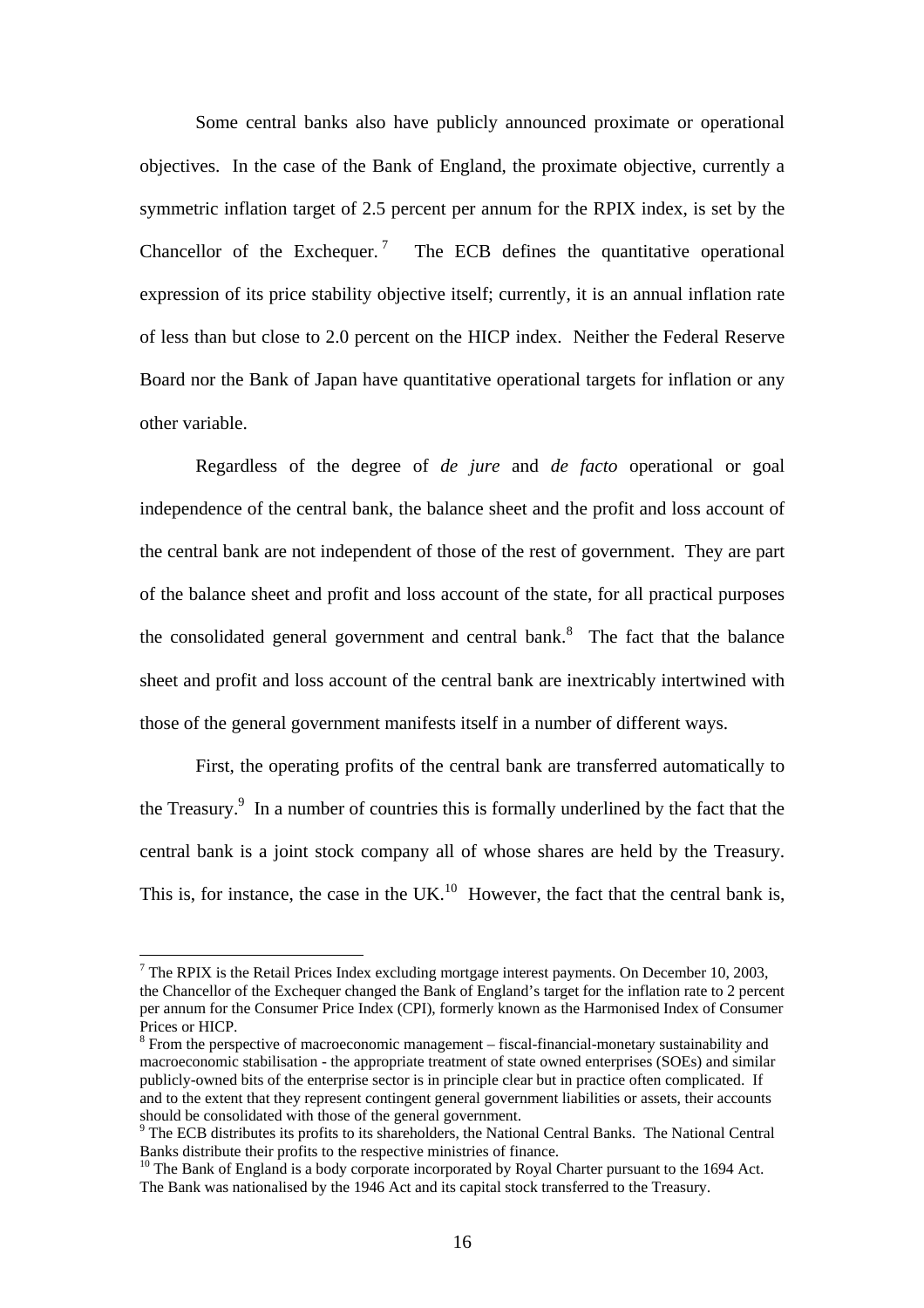from a financial point of view, an integral part of the state, does not depend on the formal legal niceties of stock ownership. The Federal Reserve System is an independent entity within the US Federal government[.11](#page-18-0) The ECB is owned by the national central banks (NCBs) that make up the EU's European System of Central Banks (ESCB). The NCB's themselves have a variety of formal ownership structures, but their balance sheets and profit and loss accounts all are effectively integral parts of the consolidated financial accounts of the nation state to which they belong. The Bank of Japan's capital is one hundred million yen, subscribed by both the government and non-governmental persons, in exchange for subscription certifications (shares), with the government providing no less than 55 million yen.

Second, the national Treasury 'stands behind' the national central bank. What this means is that resources of the general government, in particular its capacity to tax, now and in the future, can and will be used, if required, to recapitalise a central bank whose financial net worth has been depleted to an undesirable extent. Even when the Treasury is the sole shareholder of the central bank, there is no de-facto limited liability. If it has the necessary resources, the ministry of finance (Treasury) can, at its discretion, assume part or all of the (contingent and/or deferred) liabilities of the central bank.

There is also a flip side to this implicit or explicit guarantee of the balance sheet of the central bank by the ministry of finance, which manifests itself when the ministry of finance tries to appropriate (part of) the assets of the central bank. For a while, the central bank may be able to resist a claim on its assets by the Treasury. The Bundesbank did this in 1997 when the German Federal Government attempted to raid

<span id="page-18-0"></span> $11$  The stock of the twelve regional Federal Reserve Banks is owned by (private) member banks. Ownership of a certain amount of stock is, by law, a condition of membership in the System. The stock may not be sold or traded or pledged as security for a loan; dividends are, by law, 6 percent per year.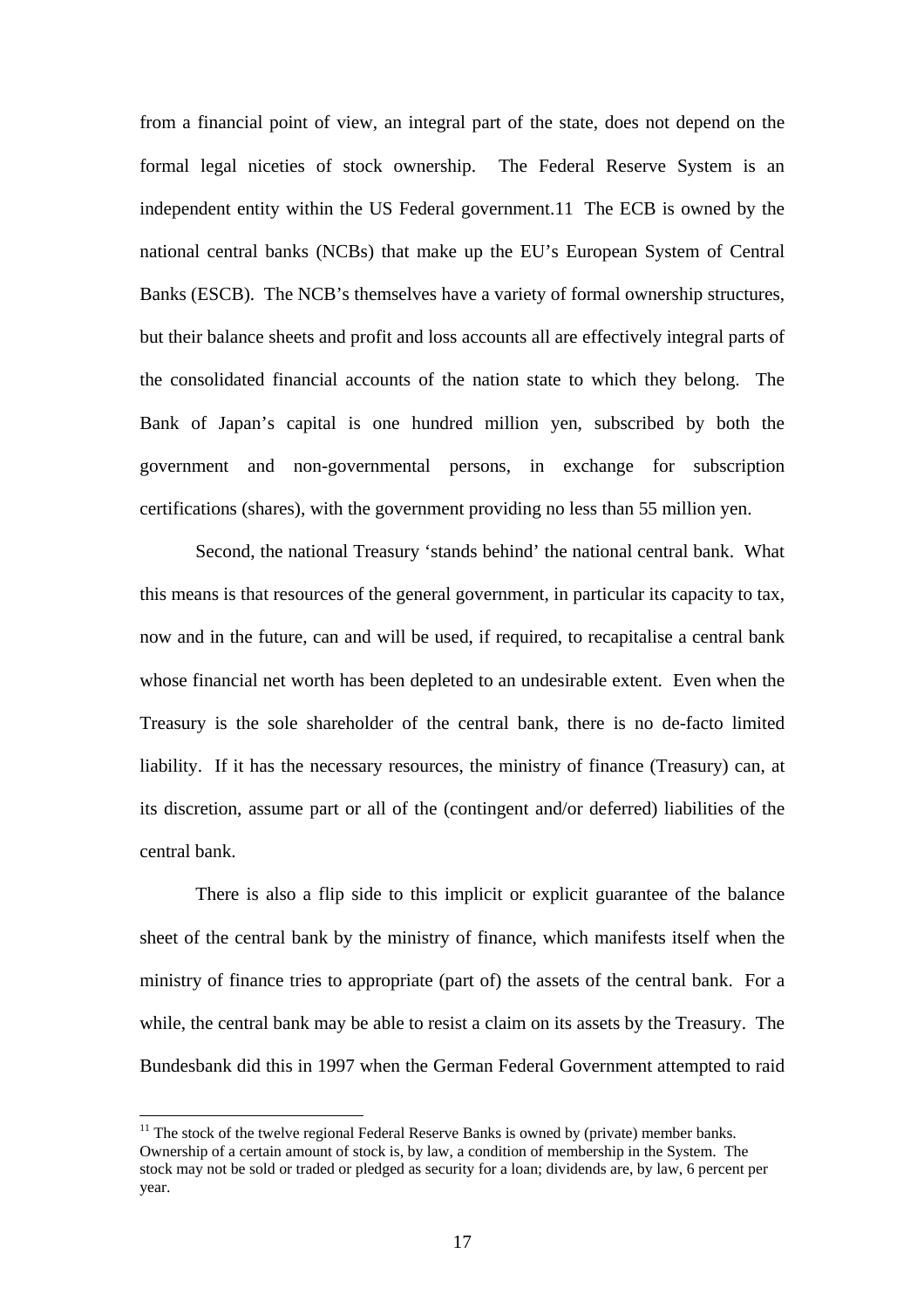(the revaluation of) the Bundesbank's gold and official foreign exchange reserves in an attempt to improve its chances of meeting the Maastricht Criteria for EMU membership.<sup>12</sup> The National Bank of Poland successfully rebuffed an attempt, in 2003, by the Polish ministry of finance attempts to appropriate a part of (the capital gains incurred on) its foreign exchange reserves. Ultimately, a determined the government will be able to overcome such obstacles, be they conventions, laws or constitutional arrangements.

Because of the exceptional status of certain of the financial liabilities of the central bank (typically currency) as legal tender, the central bank can create any amount of liquidity at negligible cost and virtually instantaneously. The central bank is therefore the agency of the state with the short-term 'deep pockets'. Such 'shortterm deep pockets' are all that is required for a central bank to be able to confront a liquidity crisis (say a run on the commercial banks) that is not expected to turn into a solvency crisis for a significant part of the banking/financial system.

However, if in the view of the central bank and the government, the banking/financial system requires a permanent capital injection, it may not be possible for the central bank to do this on its own without recourse to monetary injections that would result in excessive inflationary pressures. In that case, provided the comprehensive balance sheet (that is, the intertemporal budget constraint, including future revenue-raising capacity and public spending obligations) of the general government is sufficiently robust, the Treasury can recapitalise the central bank and thus prevent excessive inflation resulting from a financial rescue operation by the central bank. The Treasury, the agency of the state with the capacity to tax, has the

<span id="page-19-0"></span><sup>&</sup>lt;sup>12</sup> See Duckenfield (1999) and Appendix 1 for a most interesting statement by the Bundesbank on this matter.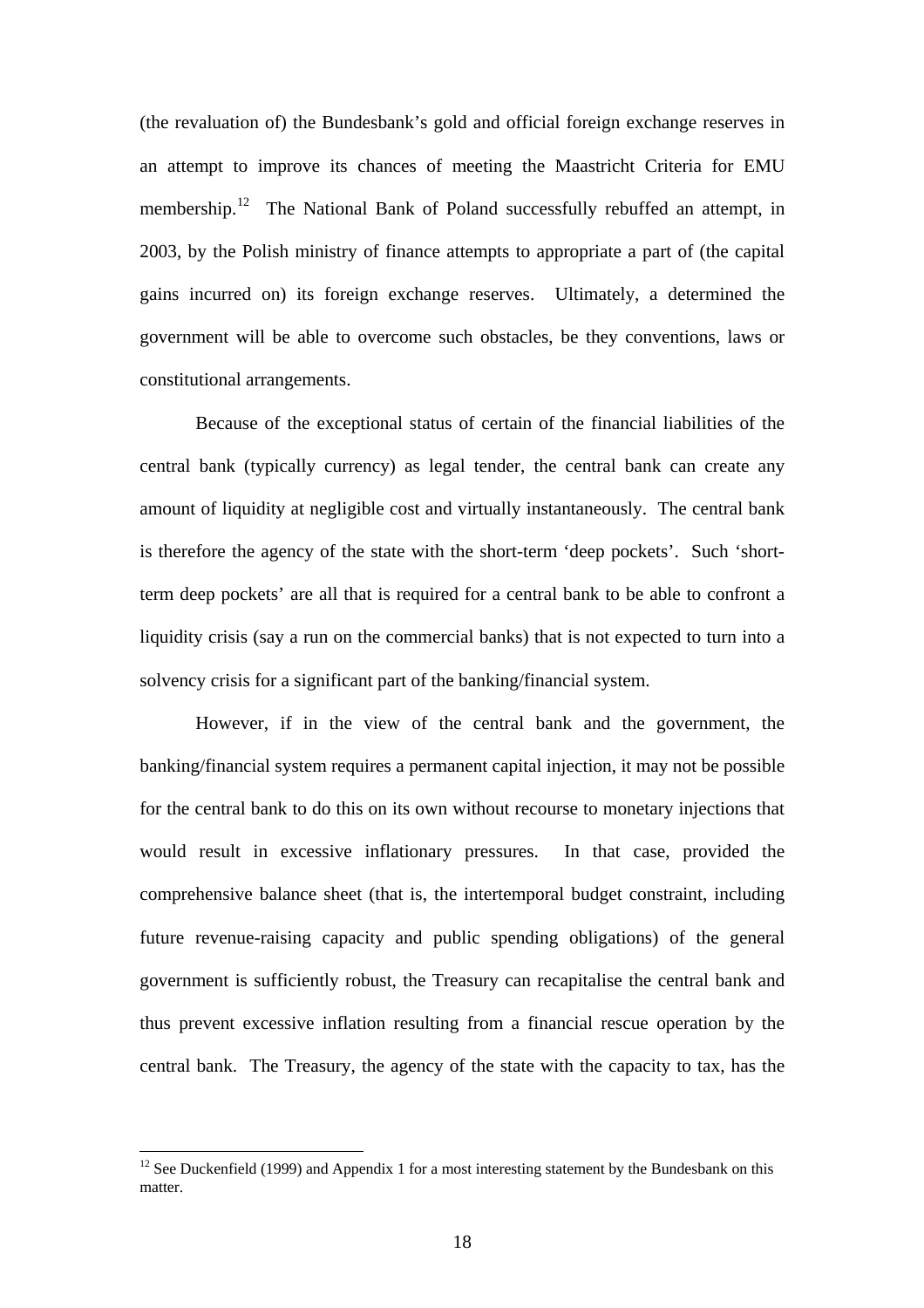long-term deep pockets that complement the short-term deep pockets of the central bank.

The argument thus far is easily formalised and made precise with a stylized set of accounts for the central bank and the ministry of finance. For simplicity, we ignore the financial return the general government may earn on the general government capital stock, that is, I assume  $\Theta = 0$ .

The central bank has the monetary base *M ,* (currency plus commercial bank reserves with the central bank) on the liability side of its financial balance sheet.<sup>13</sup> On the asset side it has the stock of international foreign exchange reserves,  $R^*$ , earning a nominal interest rate  $i^*$  and the stock of domestic credit *D*, which, for simplicity, is assumed to consist solely of central bank holdings of nominal, interest-bearing Treasury bills.<sup>14</sup>  $T<sup>P</sup>$  is real value of the tax payments by the domestic private sector to the general government;  $T^{cb}$  is the real value of taxes paid by the central bank to the general government;  $T^s = T^p + T^{cb}$  is the real value of total general government tax receipts; *H* is the real value of the transfer payments made by the central bank to the private sector ('helicopter drops');  $T = T^p - H$  is total taxes received by the state, that is, the consolidated general government and central bank and  $\tau = T/Y$ ; *E* is the value of the spot nominal exchange rate (the domestic currency price of foreign exchange);

<span id="page-20-1"></span><span id="page-20-0"></span>

 $13$  For simplicity, all of the monetary base is treated as non-interest bearing.<br> $14$  For simplicity, I consider only short maturity bonds. Generalisations to longer maturities, indexlinked debt or foreign-currency denominated debt are straightforward. In many transition countries and developing countries the central bank also holds private sector debt instruments among its assets and interest-bearing, non-monetary liabilities among its liabilities.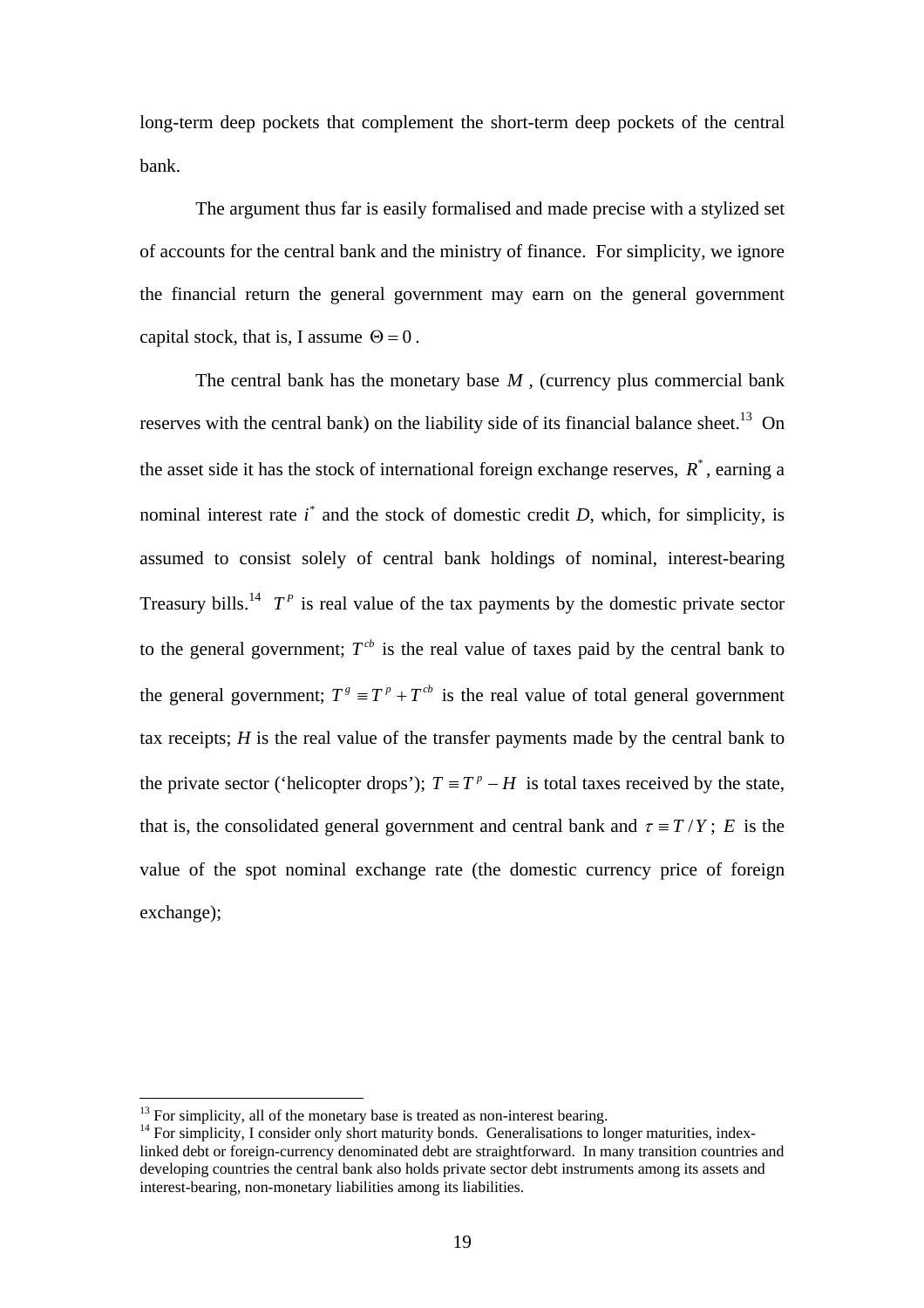Equation [\(14\)](#page-21-0) is the budget identity of the general government and equation [\(15\)](#page-21-1) that of the central bank.<sup>15</sup> For notational simplicity, I assume that the central bank is exceedingly frugal and does not require any current outlays to function.<sup>[16](#page-21-6)</sup>

<span id="page-21-1"></span><span id="page-21-0"></span>
$$
\frac{B_t + D_t}{P_t} \equiv G_t - T_t^p - T_t^{e^b} + (1 + i_t) \frac{(B_{t-1} + D_{t-1})}{P_t}
$$
(14)

$$
\frac{M_t}{P_t} - \frac{D_t}{P_t} - E_t \frac{R_t^*}{P_t} = T_t^{cb} + H_t + \frac{M_{t-1}}{P_t} - (1 + i_t) \frac{D_{t-1}}{P_t} - (1 + i_t^*) E_t \frac{R_{t-1}^*}{P_t}
$$
(15)

The usual solvency constraints, ruling out Ponzi finance by both the government and the central bank, imply the following intertemporal budget constraints for the general government (equation [\(16\)\)](#page-21-2) and for the central bank (equation  $(17)$  $(17)$  $(17)$ ).<sup>17</sup>

<span id="page-21-3"></span><span id="page-21-2"></span>
$$
\frac{B_{t-1} + D_{t-1}}{P_{t-1}} = \sum_{j=t}^{\infty} \prod_{s=t}^{j} \left( \frac{1}{1+r_s} \right) \left( T_j^p + T_j^{cb} - G_j \right)
$$
(16)

$$
-\left(\frac{D_{t-1} + E_{t-1}R_{t-1}^*}{P_{t-1}}\right) \equiv \sum_{j=t}^{\infty} \prod_{s=t}^{j} \left(\frac{1}{1+r_s}\right) \left(-T_j^{cb} - H_j + \frac{\Delta M_j}{P_j}\right)
$$
(17)

Summing [\(14\)](#page-21-0) and [\(15\)](#page-21-1) gives the budget identity of the state, that is, of the consolidated general government and central bank, in equation [\(18\);](#page-21-4) summing [\(16\)](#page-21-2) and [\(17\)](#page-21-3) given the intertemporal budget constraint of the state in equation [\(19\).](#page-22-0)

<span id="page-21-4"></span>
$$
M_t + B_t - E_t R^* = P_t (G_t - T_t) + M_{t-1} + (1 + i_t) B_{t-1} - E_t (1 + i_t^*) R^*_{t-1}
$$
(18)

<span id="page-21-5"></span> $15$  Note that the familiar proposition that the change in the monetary base equals domestic credit expansion plus the value of the change in the stock of foreign exchange reserves is correct if and only if the central bank makes no *after-tax* profits, that is, its before-tax profits,  $\frac{D_{t-1}}{D} + E_t i_t^* \frac{R_{t-1}^*}{D}$  $t$   $\frac{1}{t}$  $i_{t} \frac{D_{t-1}}{T} + E_{t} i_{t}^* \frac{R}{T}$  $\frac{P_{t-1}}{P_t} + E_t i_t^* \frac{R_{t-1}}{P_t} - H_t$ , are paid as taxes to the Treasury or Ministry of Finance:  $\Delta M_t \equiv \Delta D_t + E_t \Delta R_t^*$  iff

$$
T_t^{cb} = i_t \frac{D_{t-1}}{P_t} + E_t i_t^* \frac{R_{t-1}^*}{P_t} - H_t.
$$

<span id="page-21-6"></span><sup>16</sup> Allowing for this would require the addition of  $C_t^{\phi}$ , real consumption spending by the central bank, on the right-hand-side of equation (15).

<span id="page-21-7"></span><sup>17</sup> For simplicity we assume that Uncovered Interest Parity (UIP) holds, that is,  $1 + i = (1 + i^*)$ 1  $1 + i_t = (1 + i_t^*) \frac{L_t}{R}$ *t*  $i_{t} = (1 + i_{t}^{*}) \frac{E}{I}$  $E_{t-}$  $+i_{i} = (1 + i_{i}^{*}) \frac{L_{t}}{2}$ .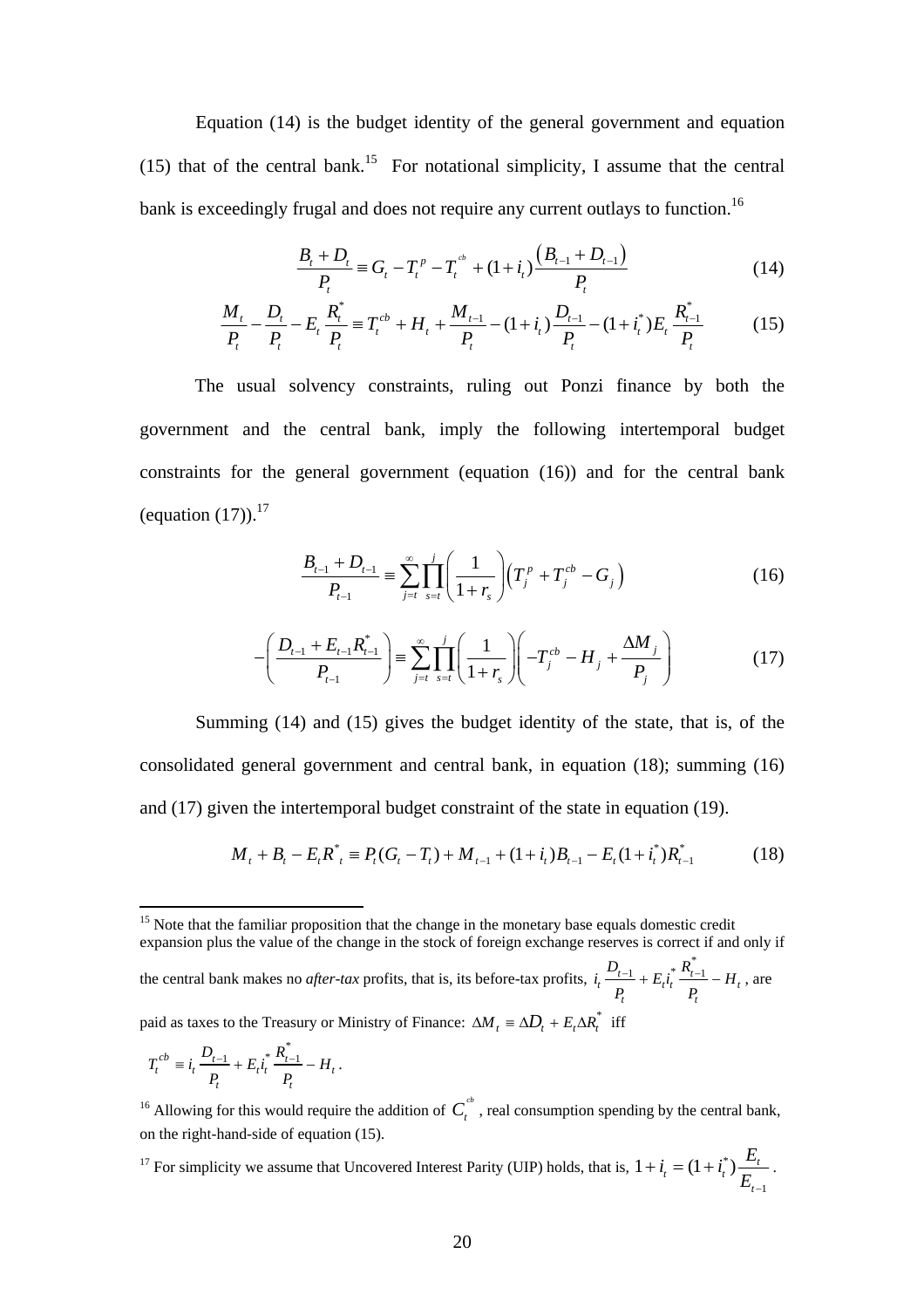$$
\frac{B_{t-1} - E_{t-1}R_{t-1}^*}{P_{t-1}} = \sum_{j=t}^{\infty} \prod_{s=t}^{j} \left( \frac{1}{1+r_s} \right) \left( T_j - G_j + \frac{\Delta M_j}{P_j} \right)
$$
(19)

Consider the financial balance sheet of the central bank in Table 1, that of the general government in Table 2, and that of the state in Table 3.

<span id="page-22-0"></span>

| Table 1<br><b>Central Bank Financial</b><br><b>Balance Sheet</b> |                    |  |
|------------------------------------------------------------------|--------------------|--|
| Assets                                                           | <b>Liabilities</b> |  |
| D                                                                | $\boldsymbol{M}$   |  |
| $ER^*$                                                           |                    |  |
|                                                                  | $W^{cb}$           |  |

| Table 2<br><b>General Government</b><br><b>Financial Balance Sheet</b> |                    |
|------------------------------------------------------------------------|--------------------|
| Assets                                                                 | <b>Liabilities</b> |
|                                                                        | D                  |
|                                                                        |                    |
|                                                                        | B                  |
|                                                                        | $W^s$              |

| Table 3                           |                    |  |
|-----------------------------------|--------------------|--|
| <b>Financial Balance Sheet of</b> |                    |  |
| the State (consolidated           |                    |  |
| general government and            |                    |  |
| central bank)                     |                    |  |
| <b>Assets</b>                     | <b>Liabilities</b> |  |
|                                   |                    |  |
| $\overline{F}R^*$                 | B                  |  |
|                                   |                    |  |
|                                   | $\boldsymbol{M}$   |  |
|                                   |                    |  |
|                                   |                    |  |
|                                   |                    |  |
|                                   |                    |  |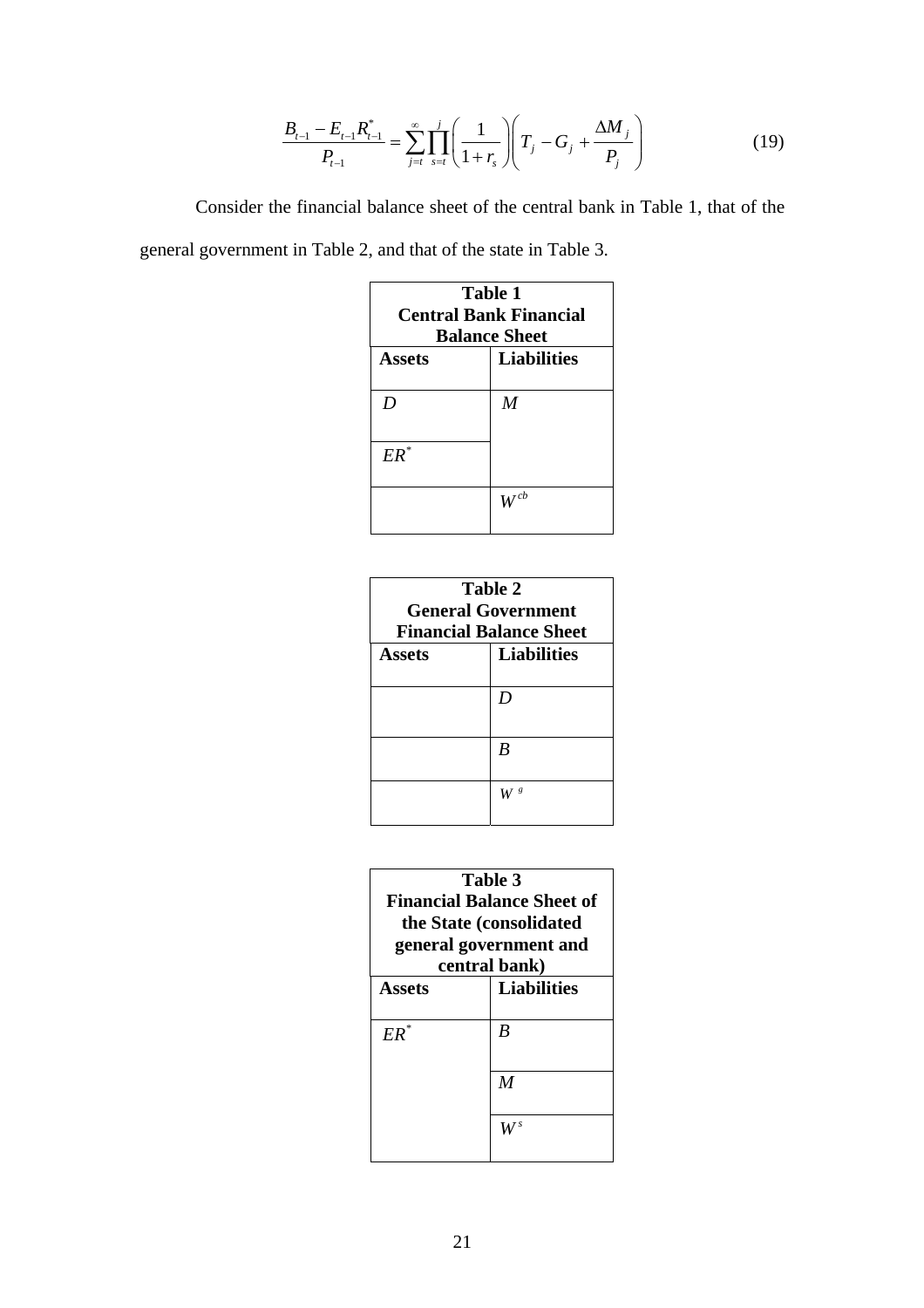The central bank's financial net worth,  $W^{cb} = D + ER^* - M$ , is the excess of the value of its financial assets, general government debt, *D* , and foreign exchange reserves,  $ER^*$ , over its monetary liabilities,  $M$ . Note that, in principle, there is nothing to prevent  $W^{cb}$  from being negative. Financial net worth excludes the present value of anticipated or planned future non-contractual outlays and revenues (the righthand side of equation [\(17\).](#page-21-3) It is therefore perfectly possible, for the central bank to survive and thrive with negative financial net worth. This might, however, require the central bank to raise so much real seigniorage,  $\frac{\Delta u_i}{\Delta x_i}$ , *j M*  $j \geq t$ *P* ∆  $\geq t$ , through current and future nominal base money issuance, that, given the demand function for real base money, unacceptable rates of inflation would result. The financial net worth of the general government,  $W^g = -(D + B)$ , is negative for most governments. The financial net worth of the state, the consolidated general government and central bank,  $W^s \equiv W^g + W^{cb} = ER^* - B - M$ , is also likely to be negative for most countries. None of this need be a source of concern, unless the gap between the outstanding contractual non-monetary debt of the state and the present discounted value of the future primary (non-interest) surpluses of the state,  $\tau_j - g_j$ ,  $j \ge t$  is so large, that it

either cannot be filled at all at all (the maximum value of the discounted future real seigniorage stream is too low) and the state defaults, or can only be closed at very high rates of inflation.

The only intertemporal budget constraint that ought to matter, that is, the only one that would matter in a well-managed economy, is that of the consolidated general government and central bank, given in equation [\(19\).](#page-22-0) Its breakdown into the general government's intertemporal budget constraint (equation [\(16\)\)](#page-21-2) and the central bank's intertemporal budget constraint (equation [\(17\)\)](#page-21-3) is without macroeconomic interest,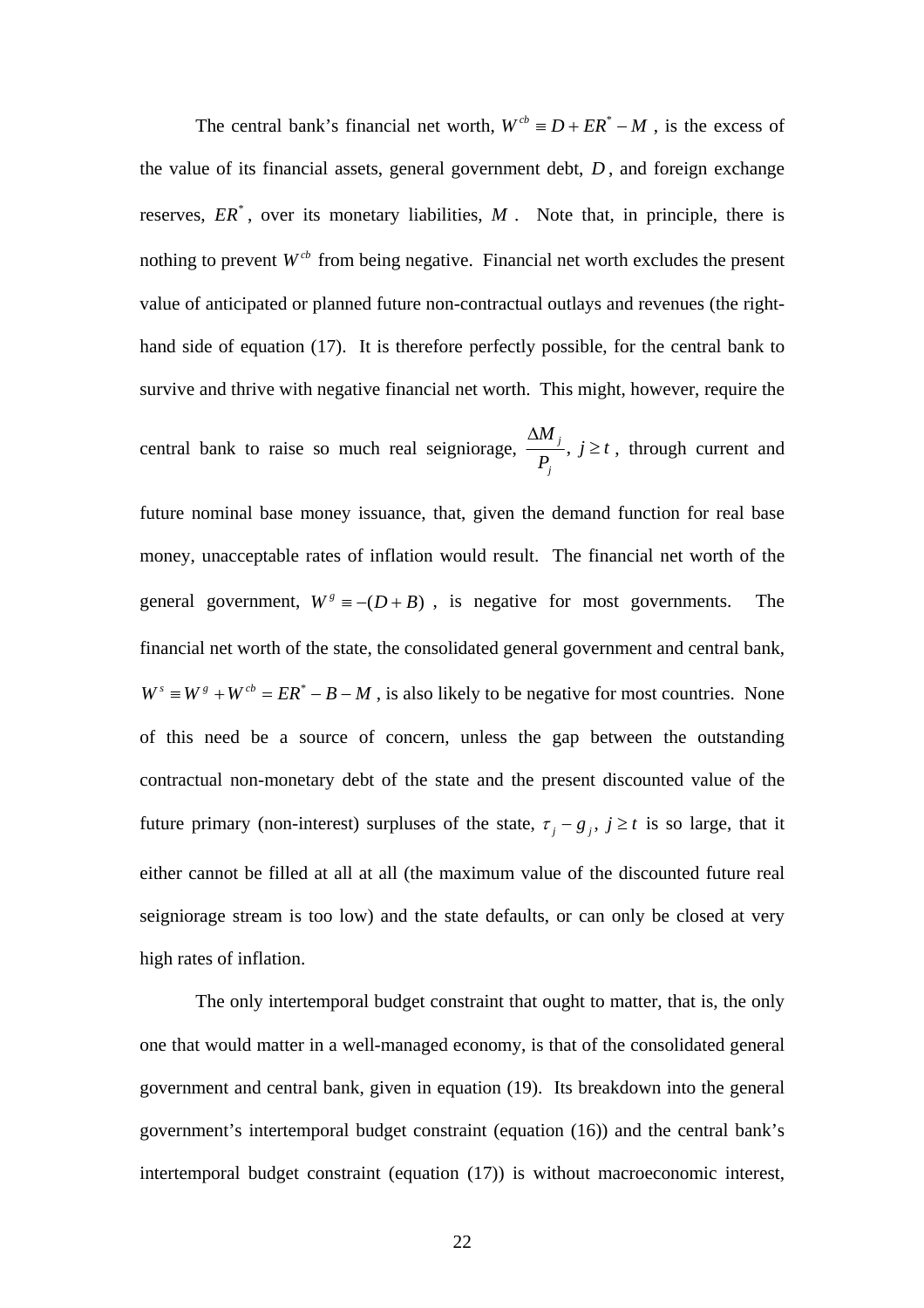unless there is a failure of cooperation and coordination between the monetary and fiscal authorities, that is, between the central bank and the Treasury.

Following Rogoff (1985) there is a by now quite extensive literature on undesirable (welfare-reducing) co-operation. Most of this relates to co-operation between independent national monetary authorities, but co-operation between monetary and fiscal authorities can be addressed using the same framework. The analytical core of the argument is an application of the theory of second best. If there is more than one distortion in the economy, policies that do not eliminate all distortions fully need not be welfare-improving. Co-operation between national monetary authorities need not be welfare improving if national monetary authorities do not co-operate with, or cannot credibly commit themselves vis-à-vis, domestic wage or price setters such as trade unions.

The co-ordination and co-operation problem I consider here is not one of lack of credible pre-commitment vis-à-vis the domestic private sector. Rather it concerns the inability or unwillingness to co-operate between a monetary and a fiscal authority, each of which may severally be perfectly capable of pre-commitment vis-à-vis the private sector.

There are two instances in which co-operation between the monetary and fiscal authorities is essential. The first case occurs when the (threat of) a serious banking crisis or financial crisis with systemic implications forces that central bank to act as a lender of last resort, and the problem turns out to be (or becomes), for a significant portion of the banking/financial system, a solvency crisis as well as a liquidity crisis. It could happen that recapitalising the insolvent banks or financial institutions with just the financial resources of the central bank (including a given sequence of net payments to the government,  $T^{cb}$ ) would require the central bank to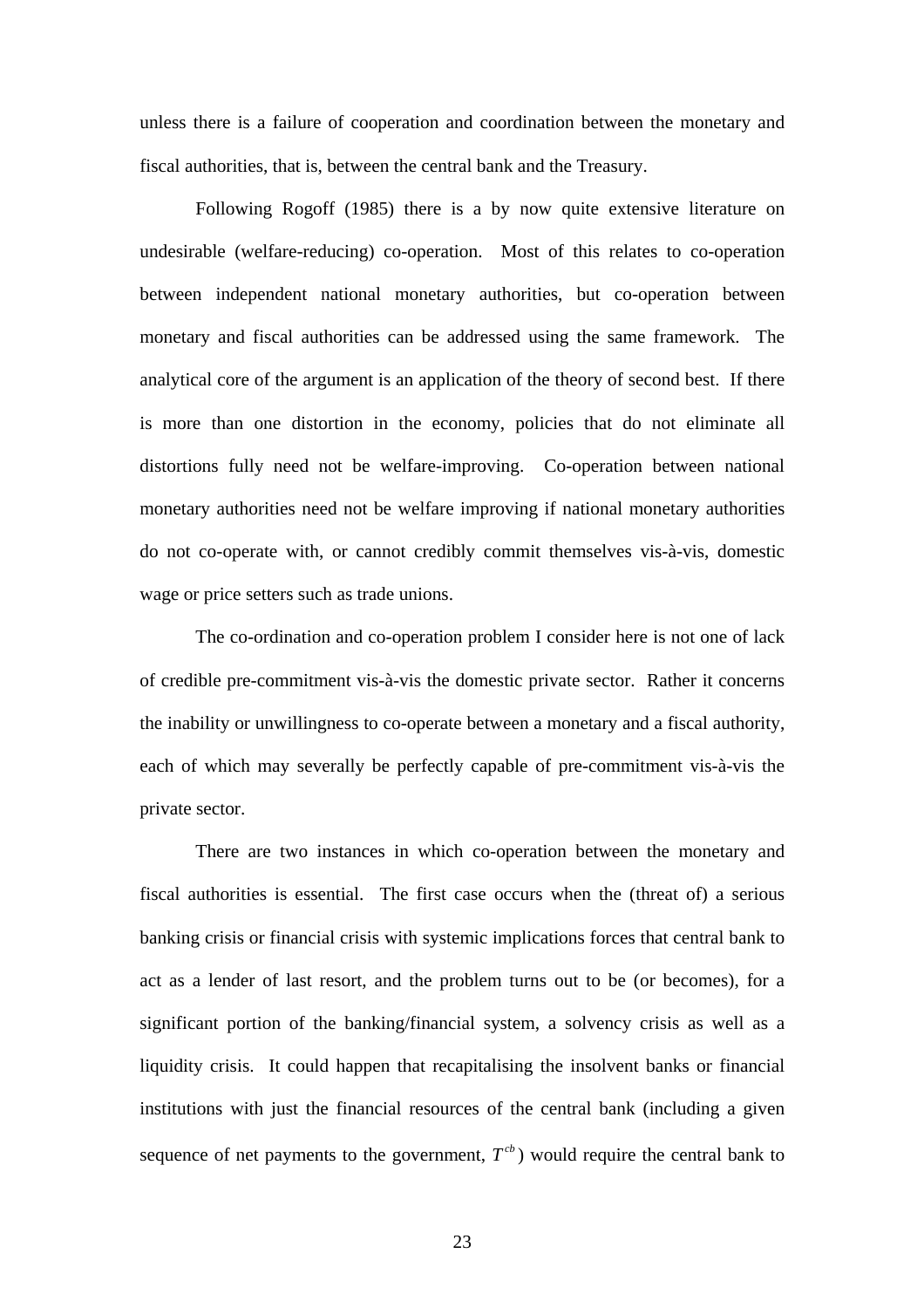engage in excessive base money issuance, which would result in unacceptable rates of inflation. As long as the resources of the consolidated general government and central bank are sufficient, the Treasury should either recapitalise the central bank (if the central bank recapitalised the private banking/financial system in the first instance), or the Treasury should directly recapitalise the banking/financial system. In the accounts set out above, this would amount to one or more large negative realisations of  $T^{cb}$ .

Special problems occur when the insolvency of (part of) the financial system is due to an excess of foreign-currency liabilities over foreign-currency assets. In that case the Treasury, in order to recapitalise the central bank (or some other part of the financial sector directly), has to be able to engineer both an internal fiscal transfer and an external transfer of resources of the required magnitude. If the external credit of the state is undermined, this may only be possible gradually, if and as the state can lay claim to (part of) the external current account surplus of the nation.

In the usual nation state setting, a single Treasury or national fiscal authority stands behind a single central bank. Unique complications arise in the EMU, where each national fiscal authority stands financially behind its own national central bank, but no fiscal authority stands directly behind the ECB. The lender of last resort function in the EMU is assigned to the NCB members of the ESCB (see Padoa-Schioppa (1999), Goodhart (1999) and Lastra (2000)). This will work fine when a troubled or failing bank or other financial institution deemed to be of systemic importance has a clear nationality, as most EMU domiciled banks and other financial institutions do today. Likewise, banks that are subsidiaries of institutions domiciled outside the EMU will be the responsibility of their respective central bank (be it the Bank of England, the Federal Reserve System or the Bank of Japan) and of the national fiscal authority that stands behind each of these central banks.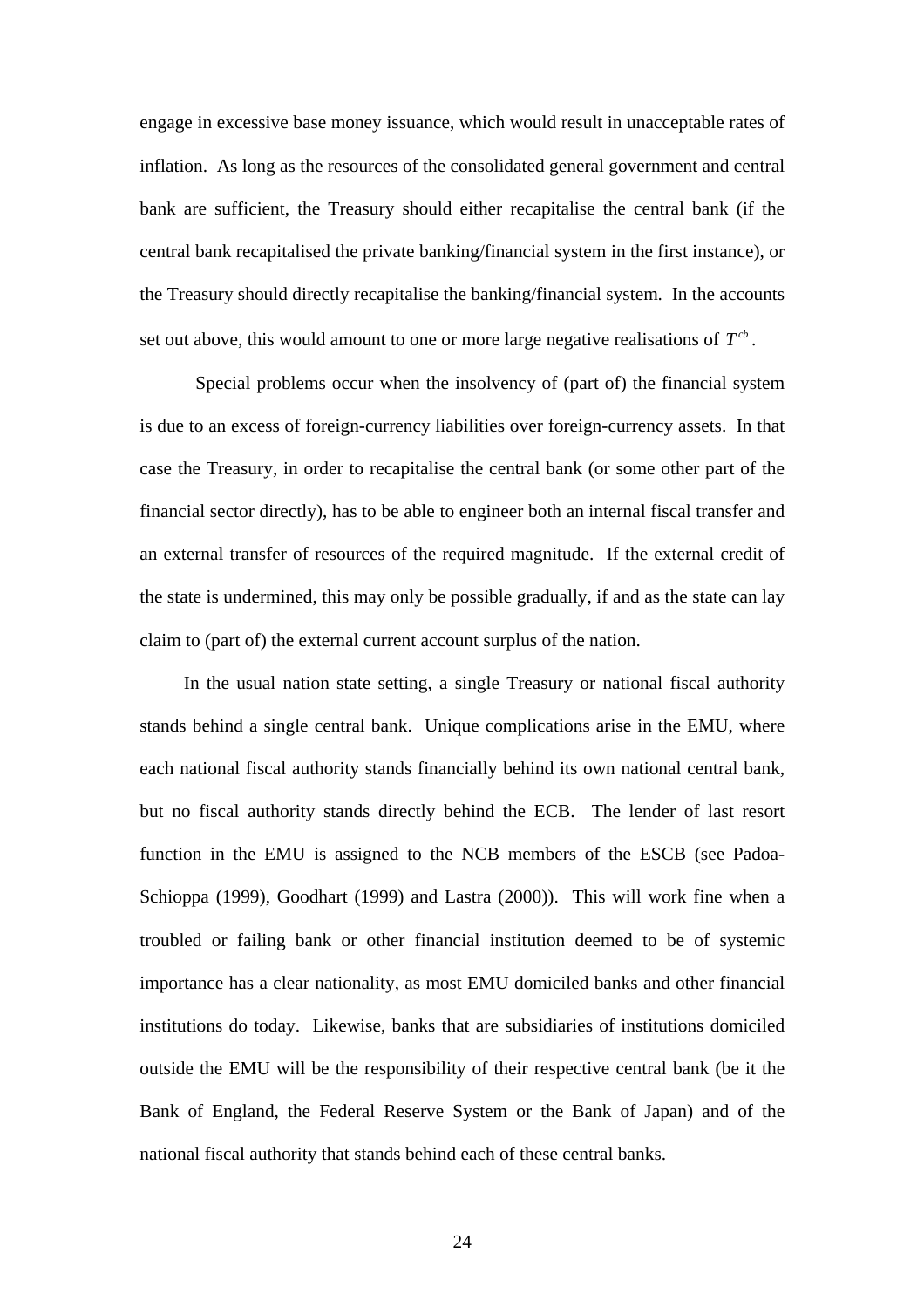Trouble arises when EMU area domiciled banks emerge that do not have a clear national identity, say banks incorporated solely under European Law. As there is no fiscal authority, national or supranational, standing behind the ECB, who would organise and fund the bail-out and recapitalisation of such a 'European bank'? Whether this potential vulnerability will in due course be remedied by the creation of a serious supra-national fiscal authority at the EMU level that would stand behind the ECB, or by implicit or explicit agreements between the ECB, the NCBs (the shareholders of the ECB) and the national fiscal authorities is as yet unclear.

The second set of circumstances when cooperation and coordination between the monetary and fiscal authorities is essential is when an economy is confronting the need to avoid unwanted deflation or, having succumbed to it, to escape from it. In principle, the potential benefits from cooperation between the monetary and fiscal authority apply to stabilisation policy in general, that is to counter-inflationary as well as to counter-deflationary policies. The issue is particularly urgent, however, when deflation is the enemy and conventional monetary policy has run out of steam.

Faced with deflation, the central bank on its own can cut the short nominal interest rate - the primary monetary policy instrument in most economies with a floating exchange rate. It can engage in sterilised foreign exchange market operations. If there are reserve requirements imposed on commercial banks or other financial institutions, they can be relaxed, as can the collateral standards in Repos and the eligibility requirements that must be met by potential counterparties.

Once the short nominal interest rate is at the zero floor, conventional monetary policy is effectively exhausted. The central bank can then engage in generalised open market purchases, monetising the outstanding stock of non-monetary public debt, of all maturities, nominally denominated or index-linked, held outside the central bank.

25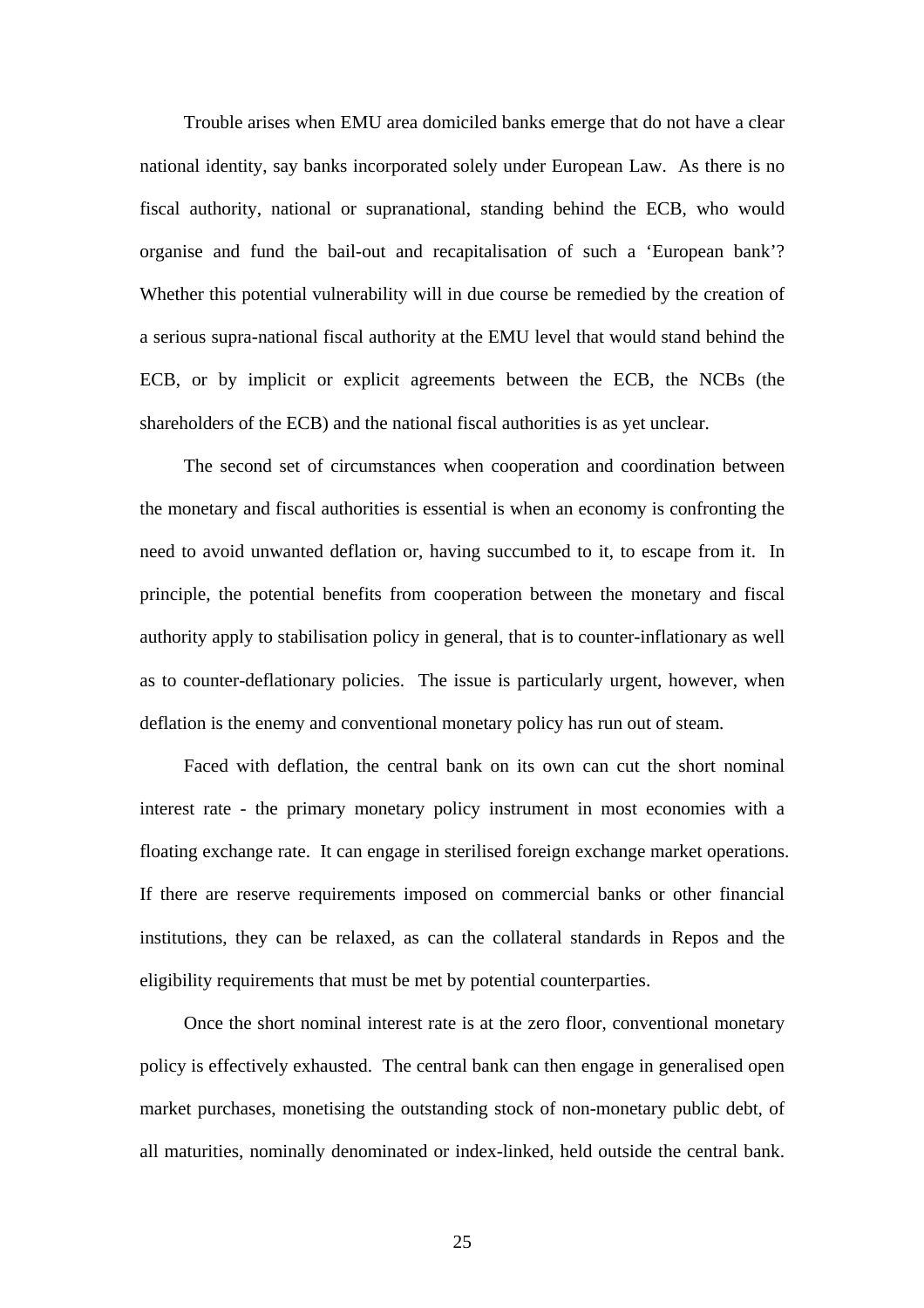Once all outstanding public debt has been absorbed by the central bank, it could turn its attention to the purchase and monetisation of private securities, from foreign currency-denominated securities, to stocks and shares, land, property or contingent claims. Clearly, such socialisation of private wealth would be subject to all kinds of moral hazard, adverse selection and governance problems.

Should this too fail to boost aggregate demand and end deflation, the monetary authority on its own has one remaining exotic instrument and the combined monetary and fiscal authorities have one conventional but truly effective instrument. The unconventional instrument is to lower the zero floor on nominal interest rates (which is a result of the zero nominal interest rate paid on currency and often on all base money), by paying a negative nominal interest rate on base money. For commercial banks' reserves with the central bank, paying a negative nominal interest rate is technically and administratively trivial. Imposing a 'carry tax' on currency is administratively cumbersome and intrusive, but not impossible. Silvio Gesell (1916) recommended it many years ago, and as great an economist as Irving Fisher (1933) thought the proposal had merit (see also Goodfriend (2000) and Buiter and Panigirtzoglou (2001, 2003)).

There is, however, a very conventional policy alternative. Milton Friedman referred to it as (base) money dropped from a helicopter (Friedman (1969)). If the recipients of this largesse do not expect it to reversed (in present discounted value terms) in the future, that is, if they do not expect the helicopter drop of money to be followed by a vacuum cleaner sucking up the currency notes again, this would, at a given price level, represent an increase in the real net wealth of the private sector (see Buiter (2003c). Because base money does not have to be redeemed *ever*, it does not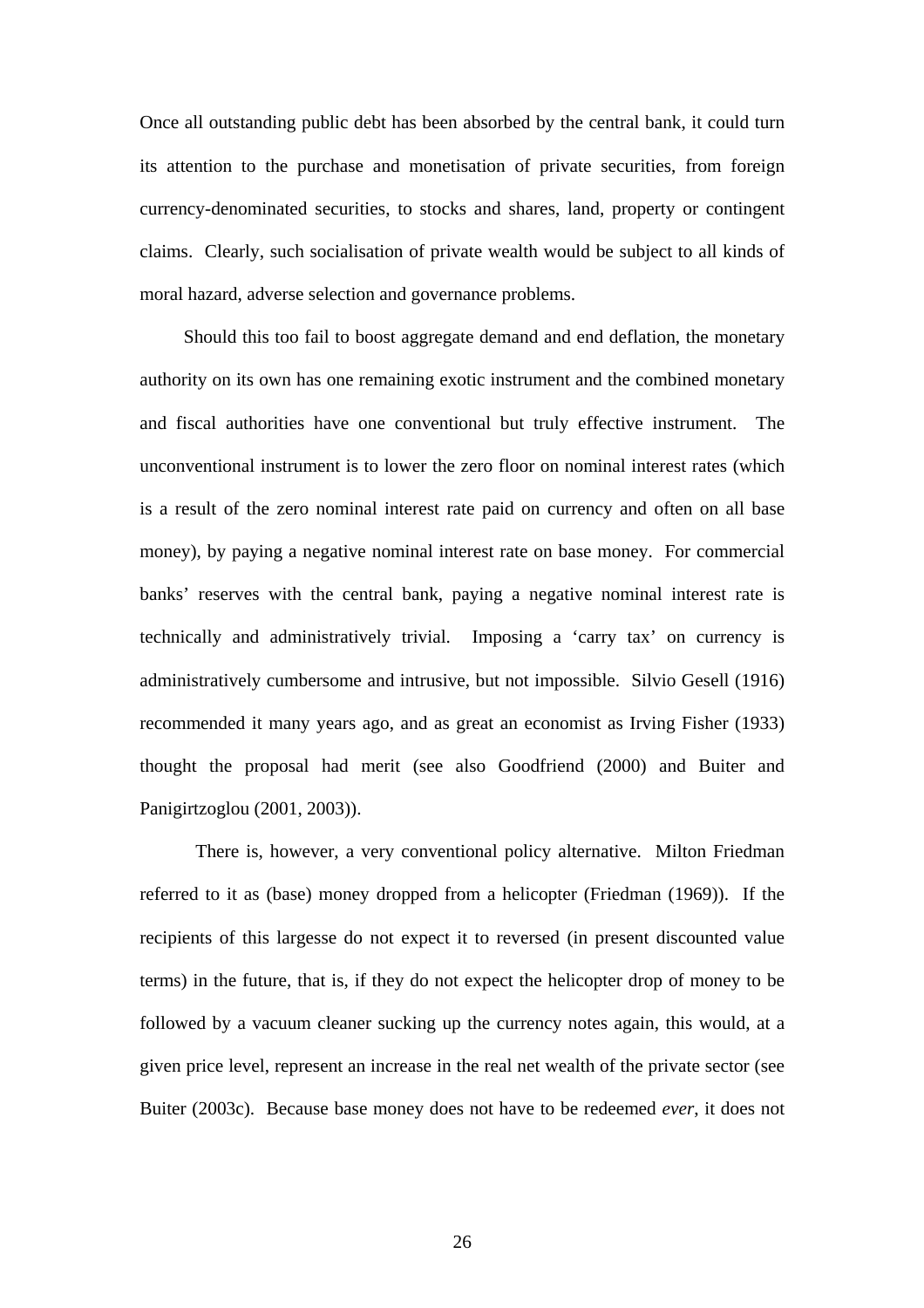constitute an effective liability of the state. The increase in net private wealth is also in the most liquid form possible.

An example of a helicopter drop, in the UK context, would be for the Governor of the Bank of England issue a £1,000 cheque, drawn upon the Bank of England to every man, woman and child in the country. On the balance sheet of the Bank this would show up as an increase in the stock of base money and a corresponding reduction in the financial net worth of the central bank. In its budget constraint it would be a one-off transfer payment to the private sector (*H* in our notation).

Would it work? If the money rain is not expected to be reversed in present value, it surely would. It does not rely on the strength of the intertemporal substitution effect in private consumption or on the interest sensitivity of private investment demand. All that it requires is that aggregate consumption today is a normal good. If the wealth effect is weak and the £1,000.00 cheque does not do the job, the Governor can add zeros in front of the decimal point on the cheque until the private consumer surrenders and goes out and spends.

Unwanted deflation ('bad deflation') is deflation that occurs in response to contractionary demand shocks. Bad deflations are likely to be characterised by excess capacity, low profitability, falling employment and a weak stock market. Private investment is likely to be both depressed and unresponsive to reductions in the cost of capital. It therefore makes sense under such conditions to view the stimulation of consumer demand (though a helicopter drop of money) as the natural means for combating deflation by strengthening aggregate demand. The helicopter drop is also not dependent on the presence of a sound banking sector and effective financial intermediation. This makes it an even more attractive policy option in a country like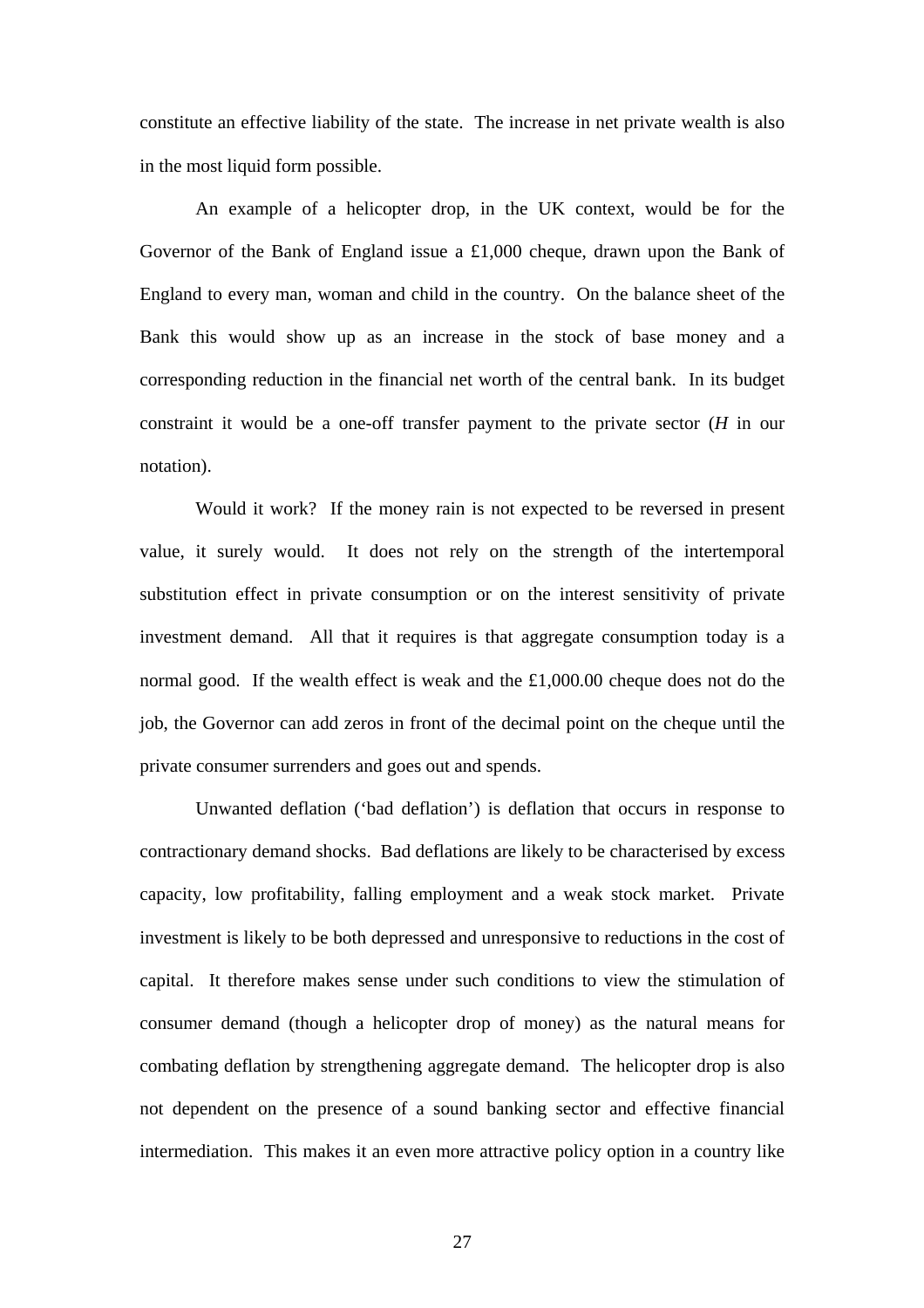Japan which combines 'bad deflation' with a major non-performing loan problem in the banking sector.

### **When co-operation between the monetary and fiscal authorities is essential: (1) generalised open market purchases.**

Most central banks can buy and sell most securities issued by the general government, and are permitted to buy or sell foreign exchange reserves; however, many or even most central banks are not permitted, by law or custom, to buy and sell private financial sector instruments such as corporate bonds or stocks and shares. Whenever the central bank is not permitted to buy a particular financial instrument (private or public, domestic or foreign), the economically equivalent outcome can be achieved by the general government (typically the Treasury or the Ministry of Finance) buying that financial instrument and borrowing from the central bank to finance that purchase. The central bank can then monetise the transaction.

In the Euro area, the ECB and the other members of the ESCB are not permitted to extend credit directly to the general government sector or to purchase general government securities directly (in the primary issue market). However, the economically equivalent result can always be achieved by the general government selling its debt instruments in the market and the central bank purchasing the same amount of general government debt in the secondary market.

#### **When cooperation between the monetary and fiscal authorities is essential: (2) helicopter drops of money.**

Technically, if the central bank could make transfer payments to the private sector, the entire Friedmanian helicopter money drop could be implemented by the central bank alone. At time *t* there would be a large increase in  $H(t)$  financed by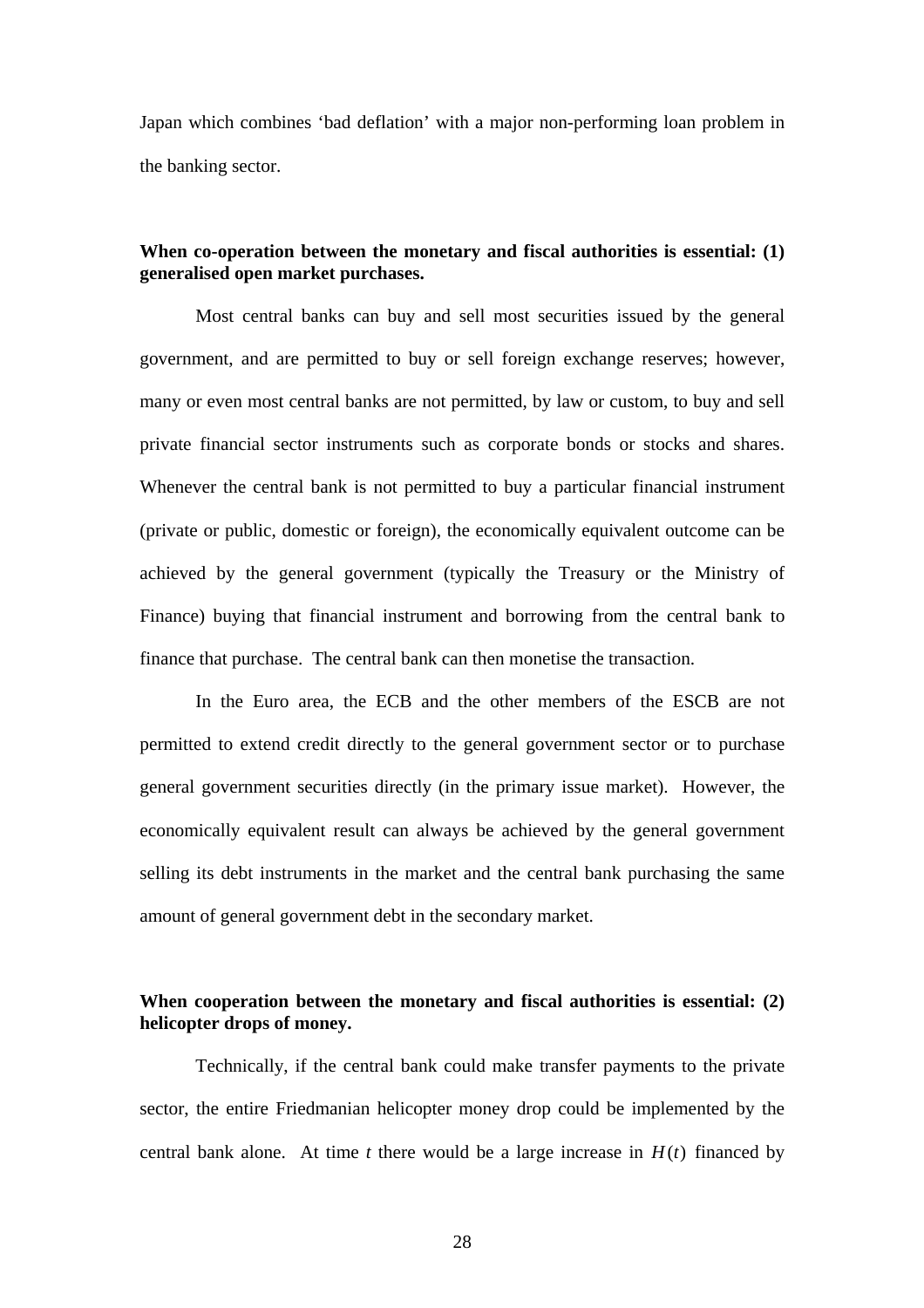increasing the monetary base ('printing money'). The central bank would be acting as a fiscal agent of the state.

The legality of such an implementation of the helicopter drop of money by the central bank alone would be dubious in most countries with clearly drawn institutional boundaries between the central bank and the Ministry of Finance or the Treasury. The central bank would be undertaking an overtly fiscal action, which is normally the exclusive province of the Treasury or the Ministry of Finance. In most industrial countries, legal considerations or convention impose the constraint that the central bank cannot make transfer payments to the private sector (or levy taxes on it), that is,  $H_t \equiv 0$ . An economically equivalent (but less entertaining) implementation of the helicopter drop of money would be a temporary tax cut (or a one-off transfer payment) implemented by the general government, financed through the sale of government debt to the central bank, which then would monetise the transaction. If the direct sale of general government debt to the central bank (or central bank lending to the general government) is prohibited (as it is for the countries that belong to the Euro area), the monetisation of the government tax cut or transfer payment could be accomplished by the general government financing the tax through the sale of interest-bearing debt to the domestic private sector or to the overseas sector, with the central bank purchasing that same amount of interest-bearing debt in the secondary markets.

How likely is it that the monetary-fiscal policy coordination required to effectively counter deflation will be forthcoming? In key areas of the industrial world, the prospects do not appear too bright.

In the USA, co-ordination of monetary and fiscal policy is very difficult to achieve in practice, because the political-institutional process through which Federal

29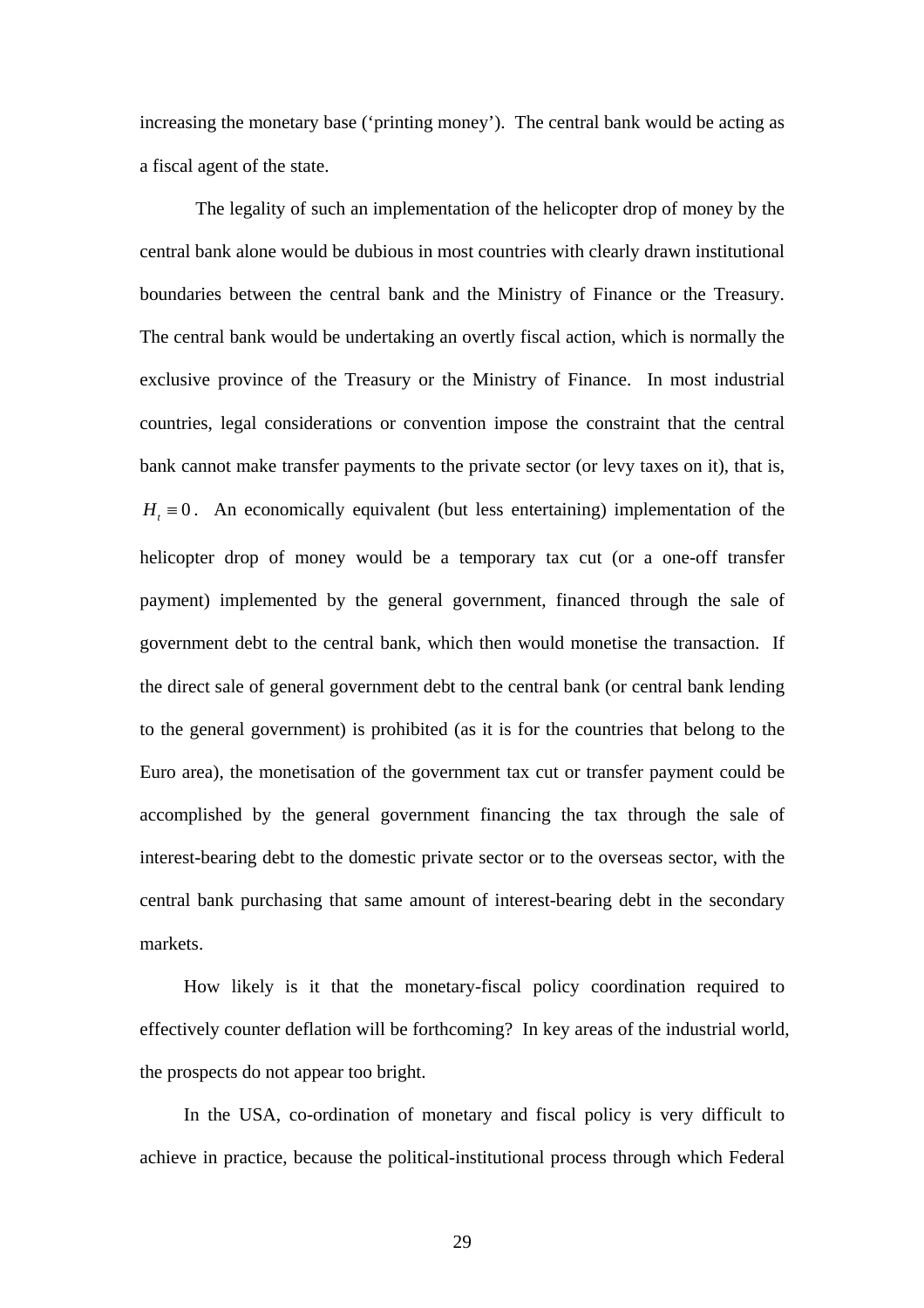fiscal policy is designed, voted and implemented is too cumbersome, slow and unpredictable to make discretionary fiscal demand management policy a tool that can be effectively coordinated with the Fed's monetary policy. US Federal fiscal policy is not made - it happens. If the timing and magnitude of the effects on aggregate demand of fiscal policies driven mainly by efficiency, redistributive or ideological considerations happens to be conjuncturally appropriate, this is by luck rather than design. The three-cornered fiscal tag-wrestling matches between the White House, the House of Representatives and the Senate do not provide an effective institutional vehicle for delivering co-ordinated fiscal and monetary policy. Beyond the operation of the automatic fiscal stabilisers, there is little evidence in the past three decades of the effective intentional rather than accidental use of fiscal policy for stabilisation purposes, let alone of coordinated stabilisation with the monetary authority.

In Japan, under the previous Governor of the Bank of Japan, central bank independence appeared to be interpreted in a way that effectively precluded cooperation and co-ordination (and at times probably even communication) with the ministry of finance. While things have improved with the appointment of the new Governor, it will be some time before the legacy of mistrust is overcome.

In the UK, the odds on timely and effective coordination of monetary and fiscal policy appear to be better, although there has not yet been a real test. It is also important to realise that communication, co-operation and co-ordination need not lead to better policies. Before Bank of England independence in 1997, monetary and fiscal policy were both under the control of the Treasury. In addition, British governments could (and still can) make drastic and radical changes in fiscal policy at very little notice - indeed more swiftly than anywhere else in the industrial world. Despite this *prima facie* extremely favourable institutional setting for the co-ordinated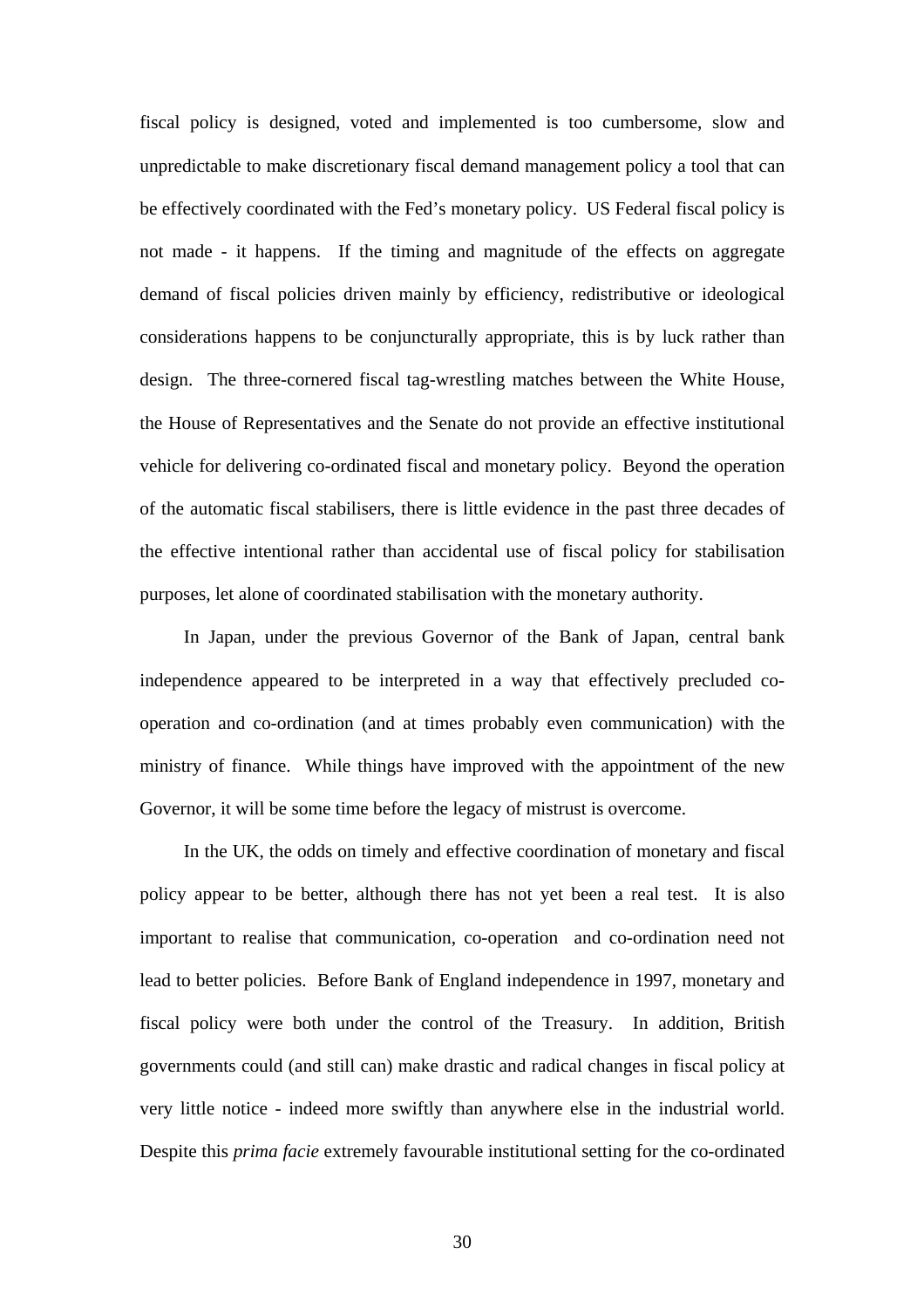use of monetary and fiscal stabilisation policy, the design and implementation of macroeconomic stabilisation policy in post-World War II and pre-Bank of England independence Britain is generally reckoned to have been among the worst in the industrial world.

The euro area shares most of the problems of co-ordination and co-operation between the monetary and fiscal authorities found elsewhere in the industrial world. Inevitably, it also faces some special and unique problems when it comes to the coordination of monetary and fiscal policy. In the euro area, public communication between the ECB and the finance ministries consists of each side lecturing the other on the performance of their duties, with the ECB admonishing finance ministers and ministers of economic affairs on the need for tighter fiscal policy and enhanced structural reforms, and the finance minister (sometimes assisted by the minister of the economy or the prime minister) reminding the central bank to boost economic activity through lower interest rates. While this is an old tradition, it hardly qualifies as communication. One hopes that private communications are more productive.

Furthermore, the ECB, like many other new or newly operationally independent central banks, appears to interpret its independence in a way that makes it less likely that a particular course of action will be adopted, regardless of its intrinsic merits, if that course of action has been recommended by a finance minister or minister of economic affairs. What appears to motivate such a response is the central bank's concern with its reputation for being able and willing to act independently. As it is conceivable that finance ministers occasionally get it right, this response of the central bank is not optimal. It is true that only costly signals can be credible, but it should be possible to come up with signal that is costly to the central bank without being costly to the economy as a whole. Central bank independence means that no-one, including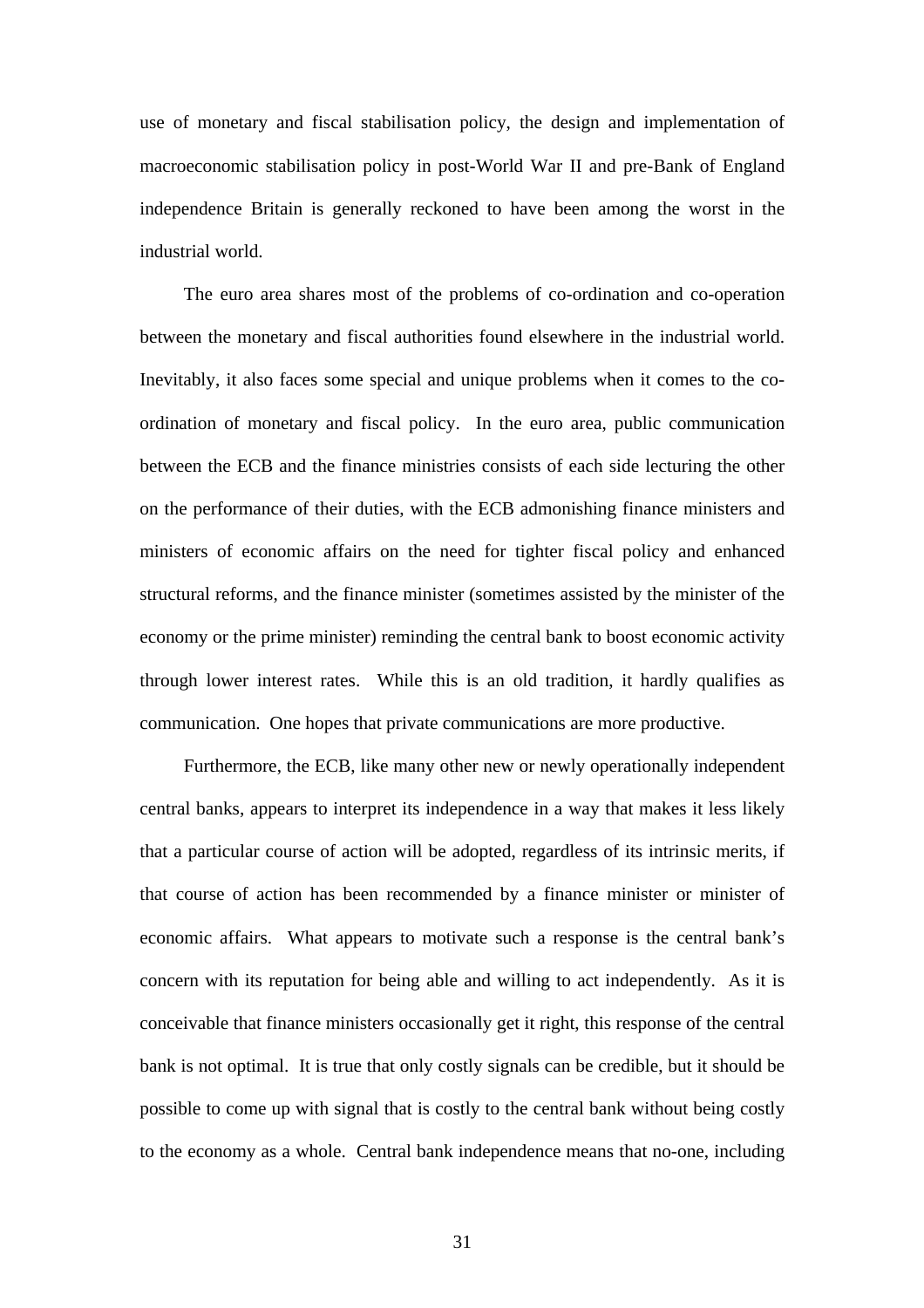a minister of finance (Ecofin or the euroXII group of finance ministers), can instruct and compel the central bank to pursue a particular course of action. It does not mean that the central bank does not answer the phone when a finance minister rings. Independence is perfectly consistent with regular communication, co-operation in the pursuit of congruent objectives and co-ordination of policies.

The unique problem faced by the euro area when it comes to the co-ordination of fiscal and monetary policy is the logistic challenge of co-ordinating the actions of the ECB with those of twelve (and soon more than twelve) national fiscal authorities, each one of which is subject to a different set of national constraints on its ability to act in a timely and appropriate manner. This 'technical' co-ordination problem will remain, even when the will to co-operate is there, until a serious supranational (Federal) fiscal authority is created in the EMU. Such a development is most unlikely in the foreseeable future.

Does this mean that a candidate for full EMU membership should strive to stay outside the monetary union arrangements until a workable framework for EMU-wide co-ordination of monetary and fiscal policy has been established? Not necessarily. The net effect of these 'communication, co-operation and co-ordination' problems on the cost-benefit analysis of adopting the euro depends on two factors. First, the likelihood of the occurrence of either a financial calamity requiring a fiscal bail-out of the central bank, or of a conjunctural emergency calling for closely coordinated fiscal and monetary stabilisation policy. Second, the ability and willingness of the existing (pre-EMU) national fiscal authorities to provide the necessary fiscal bail-out or conjunctural impulse.

Of the eight East and Central European transition countries that are scheduled to accede to the EU in 2004, the four largest are, to varying degrees, in serious fiscal

32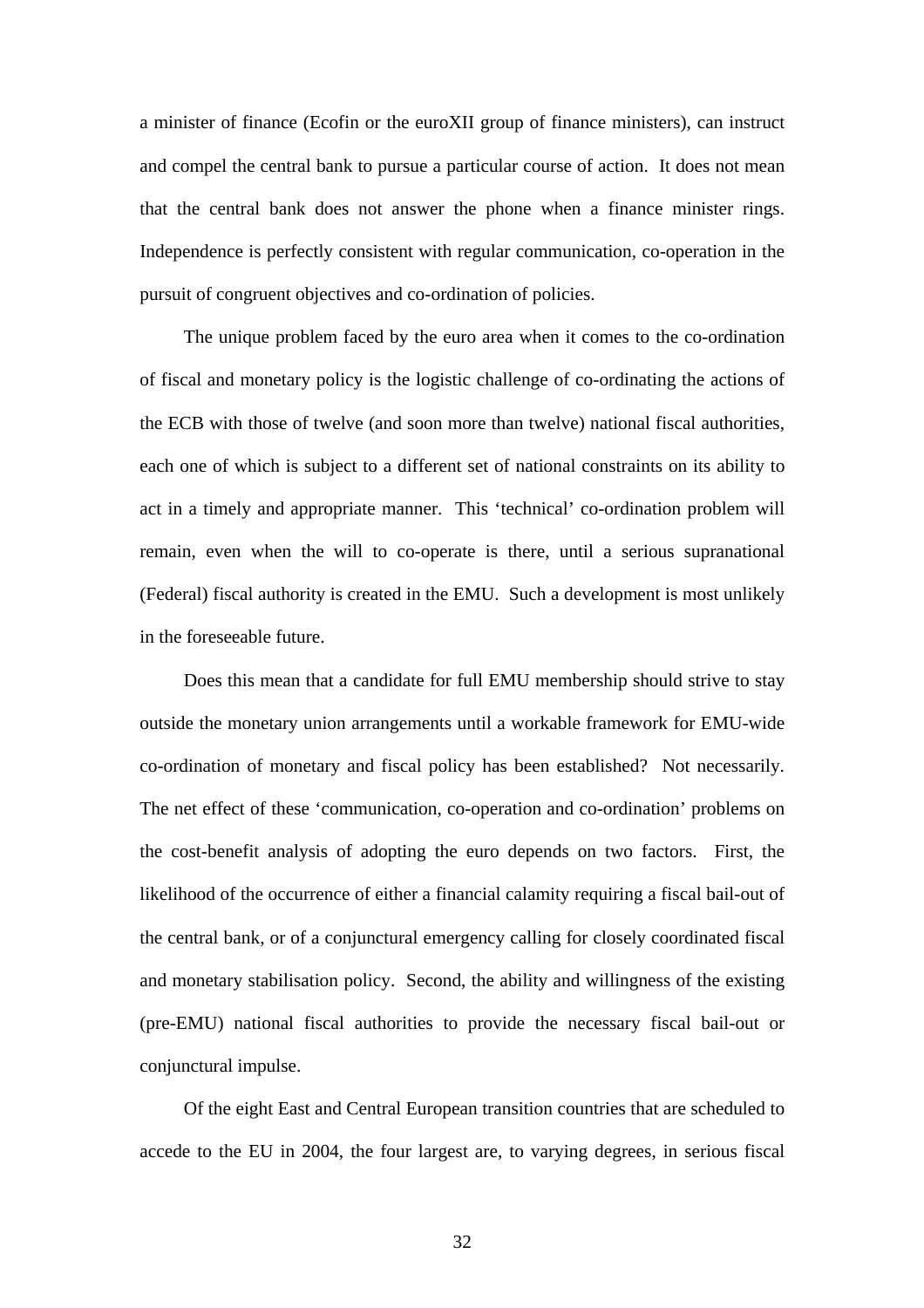trouble, with large and unsustainable public sector financial deficits and strong political opposition to public spending cuts and tax increases. In one of these countries, the Czech Republic, the large government budget deficits of the past two years have in part mirrored one-off (one hopes) budgetary outlays associated with the re-capitalisation of insolvent commercial banks. Only a solvent fiscal authority can supply the option of a non-inflationary means of recapitalising an insolvent banking system or financial sector.

The other argument for a willing and capable fiscal back-up for the monetary authority is the likelihood of the need for a combined monetary and fiscal 'helicopter drop' of base money to counter a deflationary threat. In this case, the fiscal capability test is not stringent at all. Even a borderline insolvent fiscal authority can do the job of providing a temporary tax cut or increase in transfer payments. Since the resulting increase in the financial deficit of the consolidated fiscal and monetary authorities is financed entirely by printing base money, the solvency of the state will not be adversely affected. Indeed, if the helicopter drop is successful in boosting economic activity, tax revenues could rise and the solvency of the state would be enhanced.

For the three existing non-EMU EU members, each of which has a solvent national fiscal authority, the effect of the 'communication, co-operation and coordination' argument on the net benefit from euro adoption is, on balance, negative. Despite this, the overall net balance of EMU membership benefits over costs continues, in my view, to be in favour of the earliest possible adoption of the euro. For the UK, Bank of England independence has led to a better performance than would have been likely under continued UK monetary independence but with monetary policy determined by the Treasury, as it was before 1997. The unpredictable, intractable and unmanageable behaviour of the sterling-euro exchange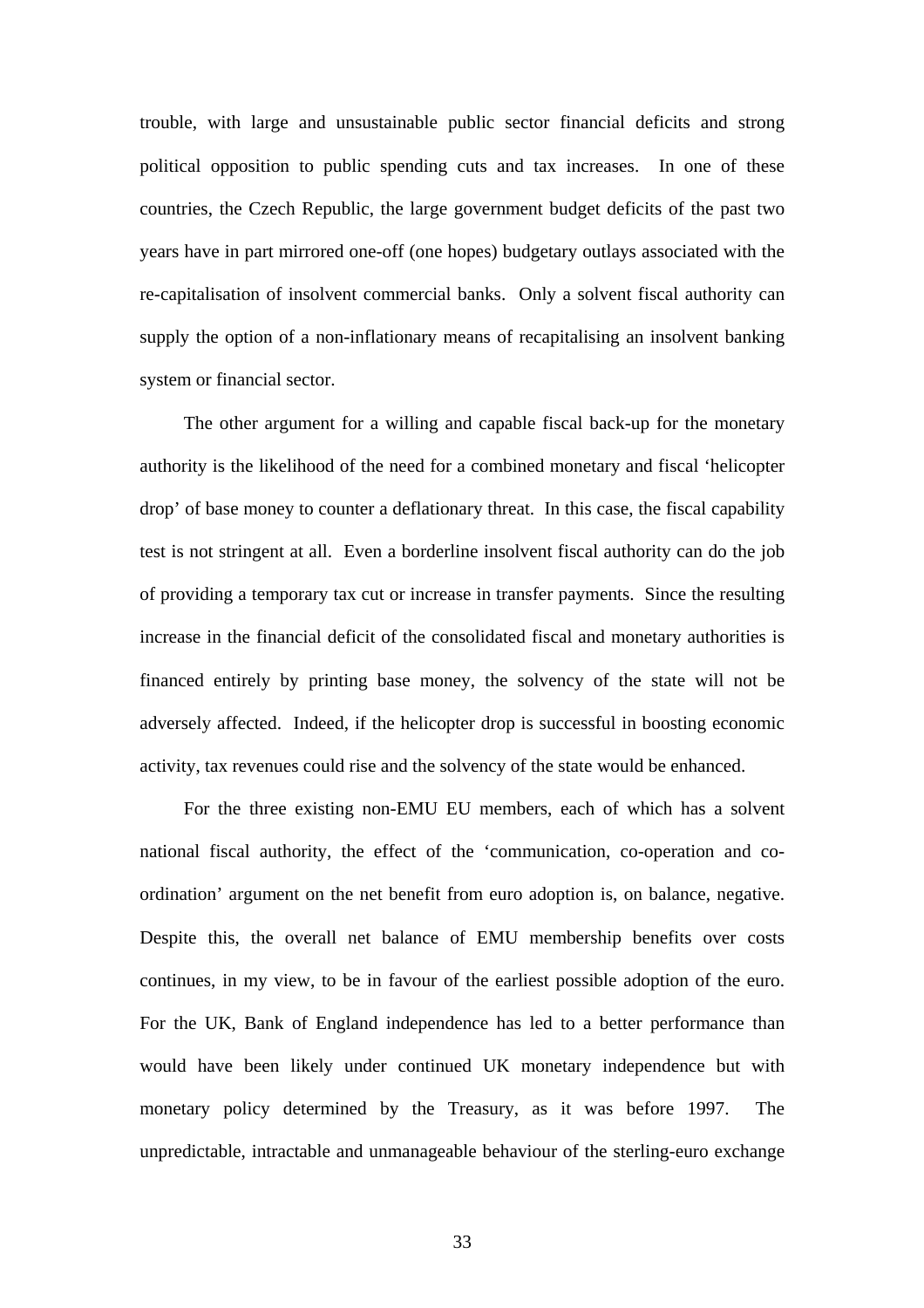rate since 1997 has, however, contributed significantly to the unbalanced character of the UK's economic performance during this period, which systematically favoured the internationally sheltered sectors at the expense of the internationally exposed sectors. Full participation in EMU since 1999 would have made for a more sectorally balanced growth performance.

#### **Back to the Stability and Growth Pact: debt and deficit constraints should apply to the non-monetary financial liabilities of the state.**

The macroeconomic implications of government debt issuance depend on whether the debt is purchased by the general public (including the rest of the world) or by the central bank. By issuing fiat base money (often with legal tender status), the state, through its agent the central bank, borrows at a zero nominal interest rate, using liabilities that will never have to be redeemed. These monetary liabilities of the state have a unique role in the determination of the general price level and in maintaining financial stability. All this is lost sight of when we consider just the general government sector, which excludes the central bank.

An implication of this line of argument is that both the Stability and Growth Pact deficit criteria, which involve the general government financial deficit and gross financial debt, and the Golden Rule and Sustainable Investment rule, which are specified in terms of, respectively, the general government's cyclically corrected current deficit and the general government's net financial debt, involve the wrong deficit and debt concepts.<sup>18</sup> The public sector financial deficit that matters is the financial deficit of the consolidated general government and central bank minus the

<span id="page-35-0"></span> $18$  The same holds true for the debt criterion that must be satisfied by aspiring EMU members. Gross general government debt is to be below sixty percent of annual GDP.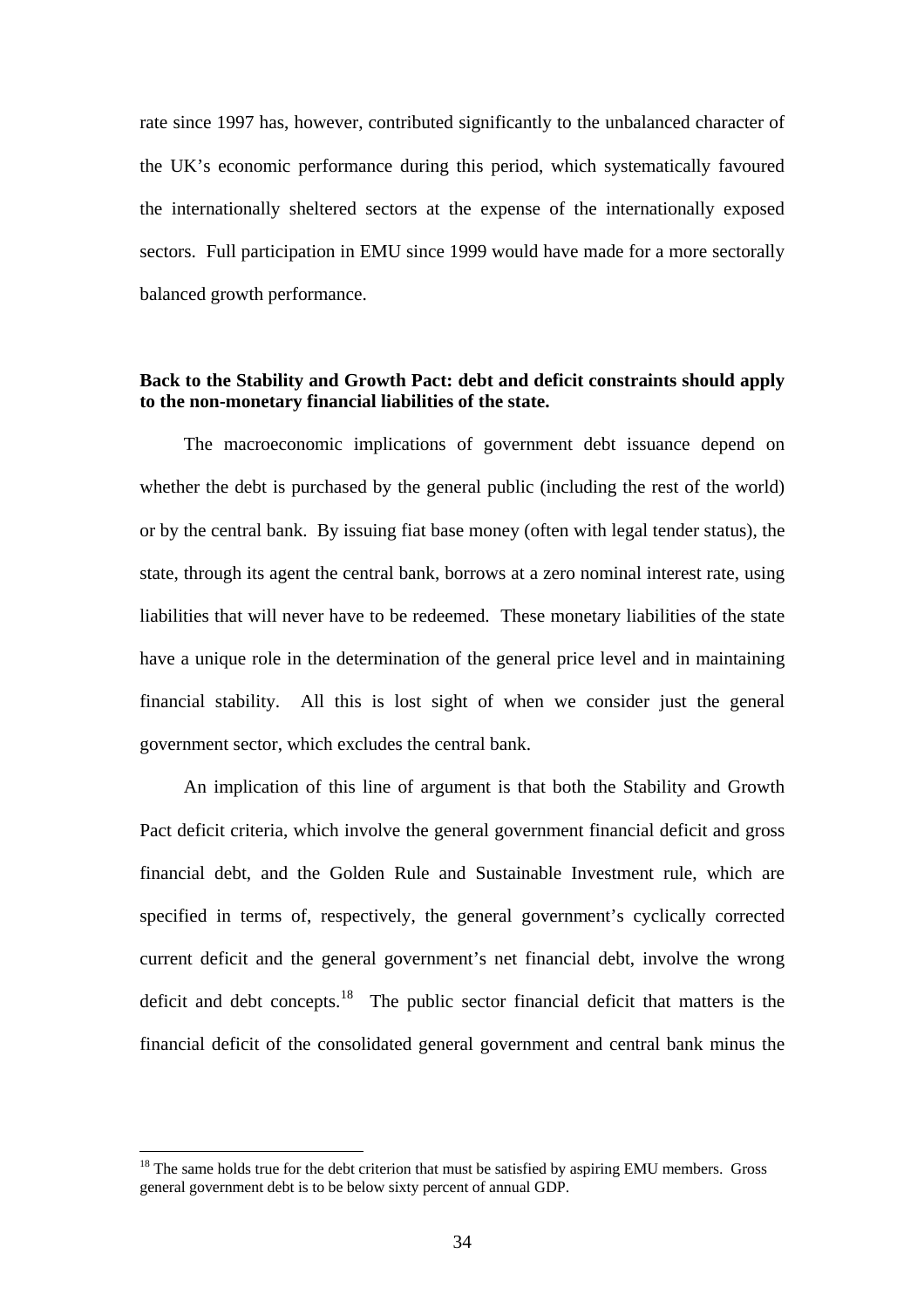increase in the stock of base money.<sup>19</sup> The public debt that matters is not the gross financial debt of the general government, but the non-monetary net financial debt of the consolidated general government and central bank.

The proposition that public debt and deficit constraints, targets or performance criteria should be specified in terms of the non-monetary debt of the consolidated general government and central bank and the financial deficit of the consolidated general government and central bank net of any increase in the base money stock, does not ignore the lessons of Sargent and Wallace's 'Unpleasant Monetarist Arithmetic' (Sargent and Wallace (1981)), that while inflation may always and everywhere be a monetary phenomenon, (base) money growth is ultimately a fiscal phenomenon. For a given primary (non-interest) financial deficit (as a proportion of GDP) of the consolidated general government and central bank, a higher ratio of net non-monetary public debt to GDP will tend to raise the need for future real seigniorage revenue. Unless we are on the wrong side of the seigniorage Laffer curve, higher real seigniorage requires a higher growth rate of the nominal stock of base money and, sooner or later, a higher rate of inflation.

Concerns about sovereign default and about financial crowding out, which are functions of the current and anticipated future path of the net non-monetary liabilities of the state, should not be mixed up with concerns about excessive future inflation or

$$
\lim_{N \to \infty} \sum_{j=t}^{N} \prod_{s=t+1}^{j} \left( \frac{1}{1+i_s} \right) \Delta M_j = \lim_{N \to \infty} \sum_{j=t+1}^{N} \prod_{s=t+1}^{j} \left( \frac{1}{1+i_s} \right) j M_{j-1} + \lim_{N \to \infty} \prod_{s=t+1}^{N} \left( \frac{1}{1+i_s} \right) M_N - M_{t-1}
$$

<span id="page-36-0"></span><sup>&</sup>lt;sup>19</sup> Seigniorage,  $\Delta M$ , and interest saved through the ability to issue non-interest-bearing base money, *iM* , are related as follows:

The present discounted value of current and future seigniorage equals the present discounted value of future interest payments saved, plus the difference between the present discounted value of the terminal stock of base money and the currently outstanding stock of base money. In any given period, however, the value of seigniorage and of interest saved can be quite different from each other.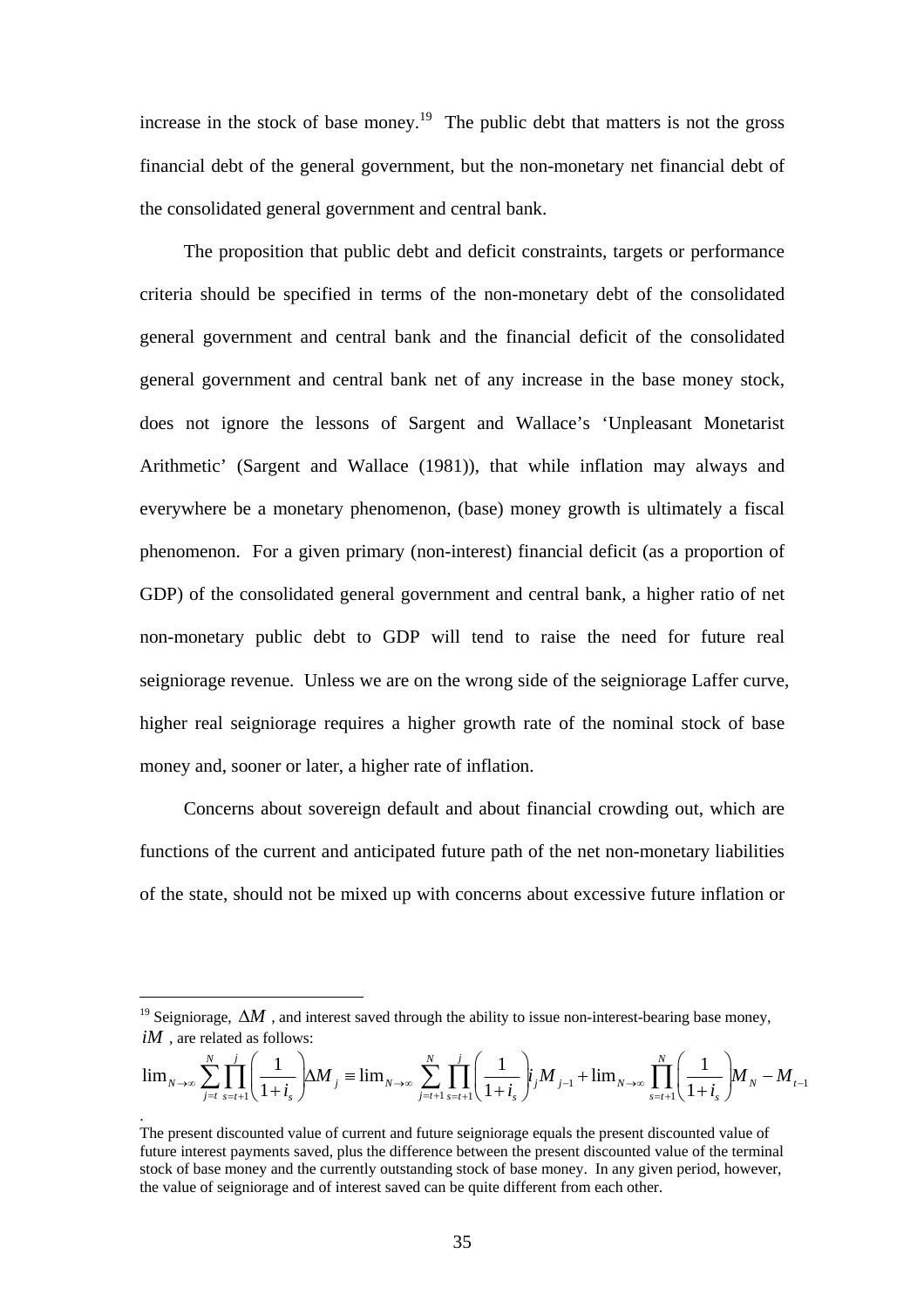deflation. A single set of public debt and deficit limits is unlikely to address both default and crowding out issues and inflation/deflation issues.

In advanced industrial countries with a sophisticated financial sector, the stock of base money represents a small share of the broader monetary aggregates (M1, M2, M3, M4, M16 etc.) and is small relative to annual GDP. In the UK, at the end of 2002, M0 was 3.8 percent of 2002 GDP and the change in M0 over the year was all of 0.21 percent of GDP.<sup>20</sup> Under deflationary conditions, however, it is not the historical magnitude of the stock of base money that matters, but the ability of the monetary authorities to increase it, effectively instantaneously and costlessly, by any amount. The ability to engineer the mundane, real-world counterpart of Milton Friedman's helicopter drop of money through a base money-financed temporary tax cut or transfer payment aimed at the household sector directly, is dependent on the willingness of the central bank to issue irredeemable base money. If such willingness is not forthcoming, and if the cost of unwanted deflation is judged sufficiently high, the ministry of finance could issue its own version of base money - irredeemable Treasury bearer notes.<sup>21</sup> This should, however, be the remedy of last resort, as it would present the public with direct evidence of a breakdown of communication, coordination and co-operation between the ministry of finance and the central bank. This could seriously damage private sector confidence.

It is important to note that nothing in the argument so far this implies any particular view on whether or not the central bank should be operationally independent (or operationally and target independent) from the general government.

<span id="page-37-0"></span><sup>20</sup> Source: *Monetary and Financial Statistics*, April 2003 and ONS. The money stock data are not seasonally adjusted.

<span id="page-37-1"></span> $21$  In the US, so-called US notes, issued by the Department of the Treasury since the Legal Tender Act of 1862 are part of the stock of US currency. Like Federal Reserve notes (authorised by the Federal Reserve Act of 1913), they are non-interest-bearing irredeemable bearer notes and constitute legal tender. They were issued until January 21, 1971. Those that remain in circulation are obligations of the U.S. government.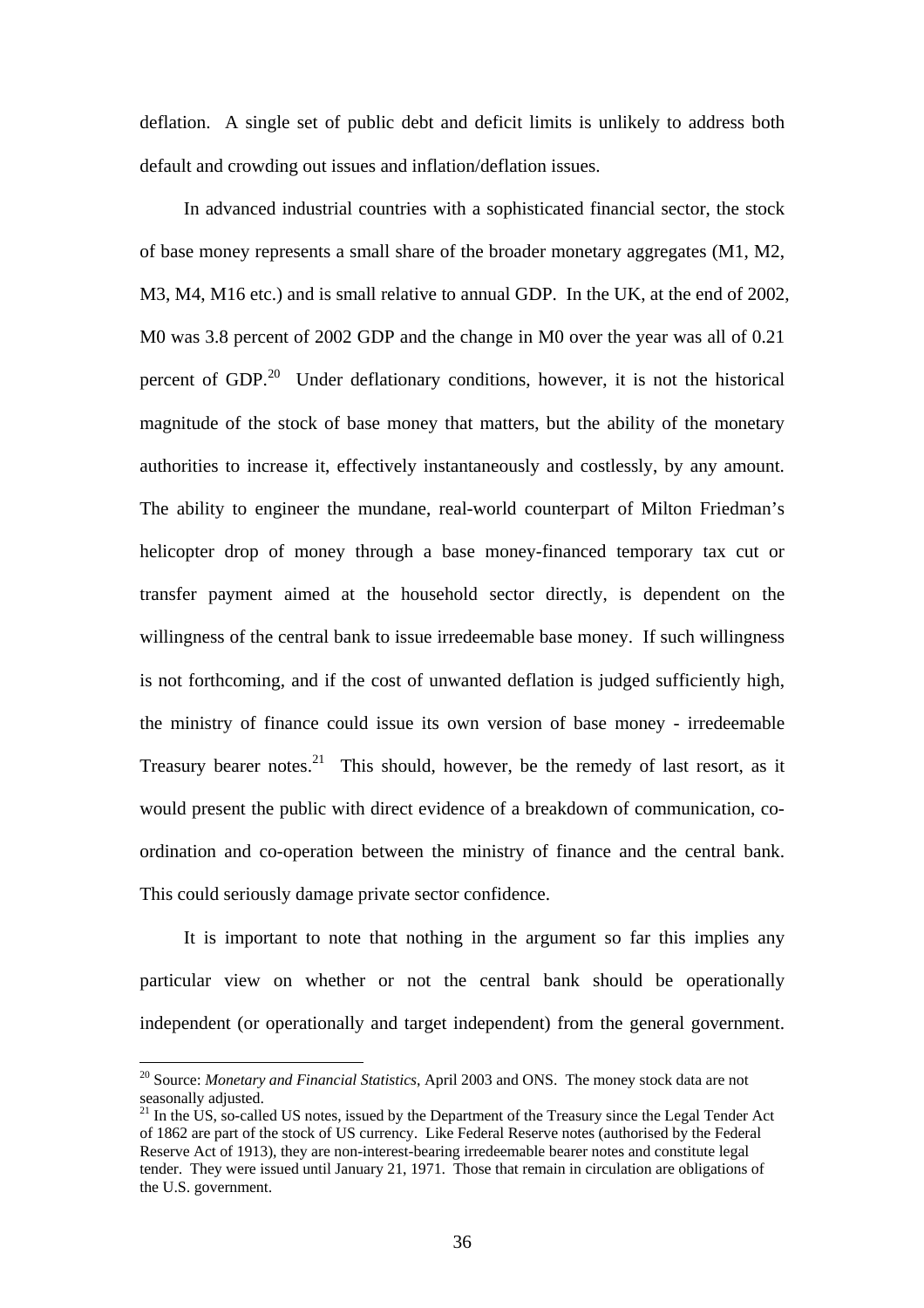It does point to the fact that the central bank's financial balance sheet, profit and loss account and intertemporal budget constraint are integral parts of the financial balance sheet, profit and loss account and intertemporal budget constraint of the state. Coordination of fiscal and monetary policy is not an optional extra. Without it, central bank operational independence can do more harm than good, especially during times when deflation rather than inflation is the main policy challenge. The central bank is always an agent of the state, even if it is not an agent of the government.

#### **4. Conclusion**

Both the EU accession candidates, for whom EMU membership is part of the 'Acquis', and the existing EU members that have either opt-outs (the UK and Denmark) or derogations (Sweden) from EMU membership will benefit from the reconsideration that is under way of the fiscal-financial performance criteria of the Stability and Growth Pact. They would be well advised to participate actively in this revision process.

It has become clear even to its most ardent supporters, that the Pact's arbitrary and rigid design provides a ready-made excuse for ignoring its restrictions to all those who consider themselves unduly constrained by them. Adherence to the Stability and Growth Pact rules would almost surely guarantee fiscal-financial sustainability, but would do so at the expense of macroeconomic stability and the efficient intertemporal allocation of public spending and taxation. These disadvantages of the Pact have now become so patently obvious that the Pact's enforcement is becoming impossible. A fiscal rule that is not credible and is honoured more in the breach than in the observance, undermines the very principles it is intended to promote. If the new Pact that will eventually emerge, whether through liberal reinterpretation of the existing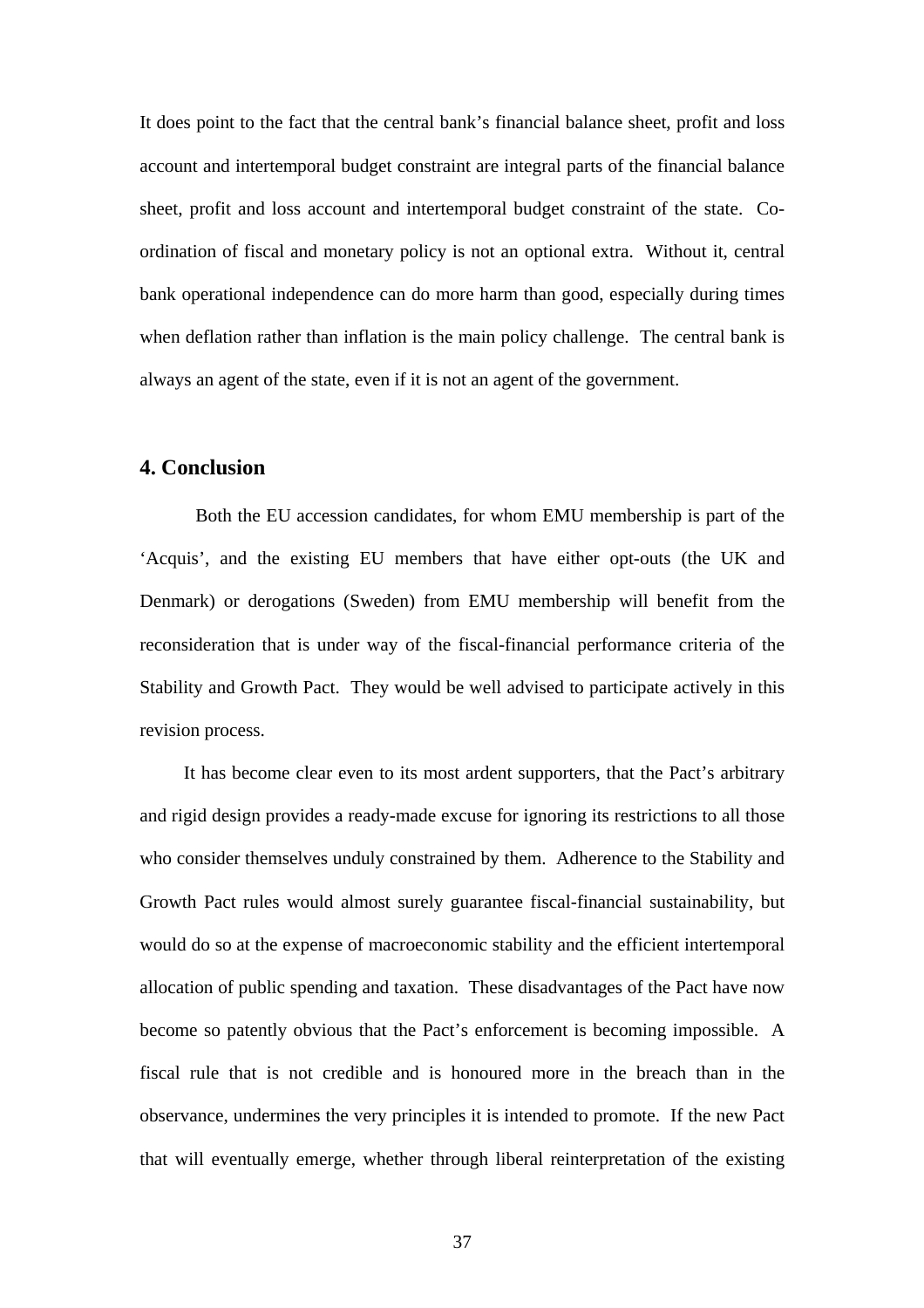rules or through a formal revision of the rules, is to fare better than its predecessor, its operating characteristics should be closer to those of the Permanent Balance Rule outlined in the first part of this lecture. It is clear that, as presented, the Permanent Balance Rule is not an operational fiscal-financial rule. Despite this, it does provide a useful benchmark against which the operating characteristics of the new Pact should be evaluated.

As regards the question asked at the beginning of the second part of this lecture: "Should we have second thoughts about central bank independence? 'No, unless ' vs. 'Yes, unless '", my present answer is: 'No, unless…' Operational independence of central banks has paid dividends in many countries facing the seemingly intractable challenge of eliminating excessive inflation and preventing its recurrence. The recent re-emergence, after almost sixty years, of deflation as a serious actual or potential policy challenge in the major industrial nations of the world has provided an important and necessary reminder that operational independence of the central bank does not mean that the central bank lives on an island – far from the madding crowd. The central bank's financial balance sheet, profit and loss account and intertemporal budget constraint are always and everywhere integral parts of the financial balance sheet, profit and loss account and intertemporal budget constraint of the state, that is, of the consolidated general government and central bank. The central bank is always an agent of the state, even if it is not an agent of the government.

When faced with the reality or threat of unwanted deflation, and especially when faced with the reality or threat that its traditional key instrument, the short term nominal interest rate, will become ineffective because it is close to or at its zero lower bound, co-operation between the central bank and the ministry of finance is essential.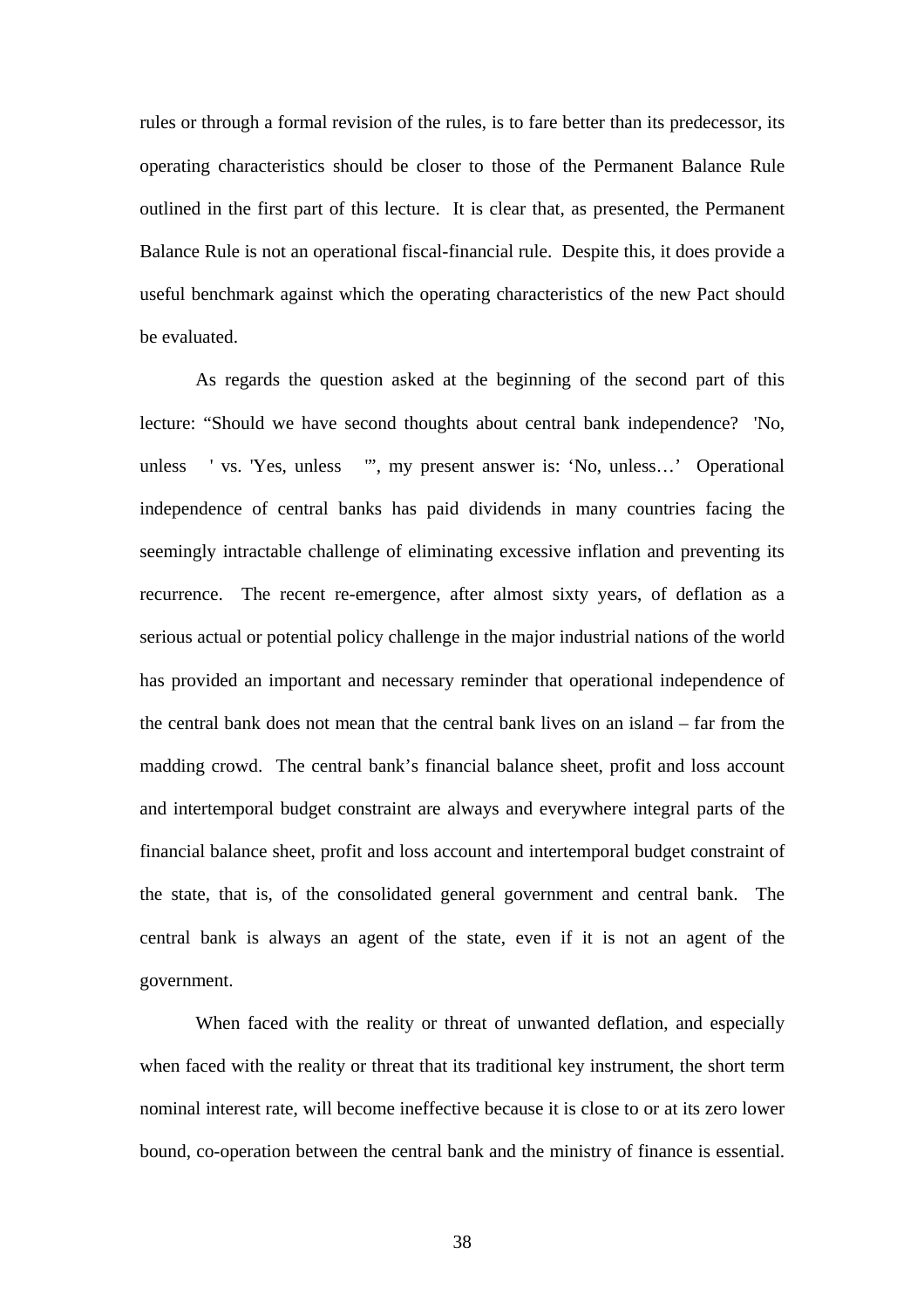Generalised open market purchases may require their active co-operation. The implementation of real-world versions of the deflation-killer of last resort – Milton Friedman's helicopter drop of money – requires the co-operation of the central bank and the fiscal authorities. If central bank independence, misinterpreted as requiring lack of communication, co-operation and co-ordination with the fiscal authorities, were to prevent effective anti-deflationary policies from being implemented, the inevitable consequence, following an unnecessary period of deflation and stagnation, would be the end of central bank independence. Those who believe, as I do, that operationally independent central banks can enhance the quality of monetary policy design and implementation, can only hope that those in charge of the key central banks will recognise that without effective communication, co-operation and coordination with the fiscal authorities, central bank independence does not deserve to, and will not, survive.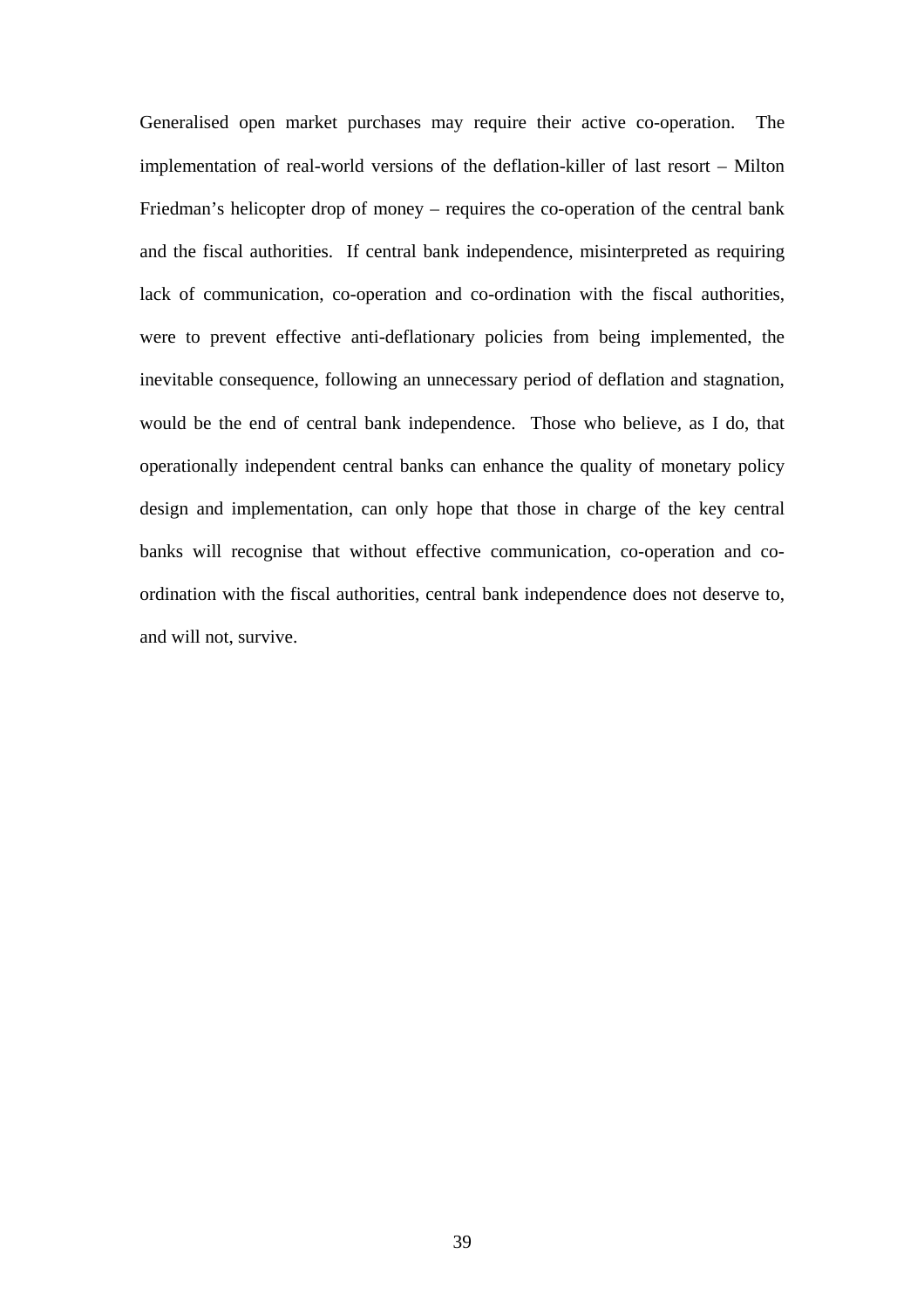## **Appendix 1**

## **Statement by the Central Bank Council of the Bundesbank on the Revaluation of Gold and Foreign Exchange Reserves**

Frankfurt am Main, May 28, 1997

Revaluation of gold and foreign exchange reserves

The following statement of the Central Bank Council has been transmitted in advance to the Federal Government:

At its meeting on May 28, 1997, the Central Bank Council of the Deutsche Bundesbank considered the concept put forward by the Federal Minister of Finance concerning the Bundesbank's accounting procedure.

That concept proposes that a distinctly higher valuation should be applied to the gold and foreign exchange reserves and that part of the resulting valuation gains should be distributed to the Federal Government to repay some of the debt of the Redemption Fund for Inherited Liabilities. The concept envisages that the distribution is to be made already in 1997 and in 1998 and, in addition, that the Bundesbank's capital base and reserves should be restructured.

The Central Bank Council's statement is as follows:

- 1. Hitherto, the Bundesbank has applied the lowest cost valuation principle in line with German law. The current state of negotiations within the European Monetary Institute suggests that it is likely that valuation at market prices will be adopted for the European Central Bank (ECB) and for the Consolidated Balance Sheet of the European System of Central Banks (ESCB), although unrealised valuation gains will not be distributed but will be allocated instead to a revaluation account. A binding decision on the valuation method to be adopted in the monetary union can be made only by the ECB Governing Council. The same applies to the valuation of that portion of each country's reserves which the respective national central banks are to transfer to the ECB. It should be noted, incidentally, that the portion of the reserves remaining at the Bundesbank will continue, in principle, to be available for national usage.
- 2. The concept proposed by the Federal Minister of Finance for the years 1997 and 1998 does not accord with the arrangements envisaged for the ESCB because it combines the revaluation of the reserves with a distribution of unrealised gains.
- 3. The Bundesbank's functions will change once European monetary union (EMU) is launched. The amendment of the valuation rules and of the required capital resources should likewise take effect from that point in time. The Bundesbank's capital base should be restructured and its equalisation claims liquidated. In that context it is also possible to envisage a distribution that is acceptable from a monetary policy point of view. It is the task of the legislators to create the prerequisite legal basis. The Central Bank Council considers, in agreement with the concept put forward by the Federal Minister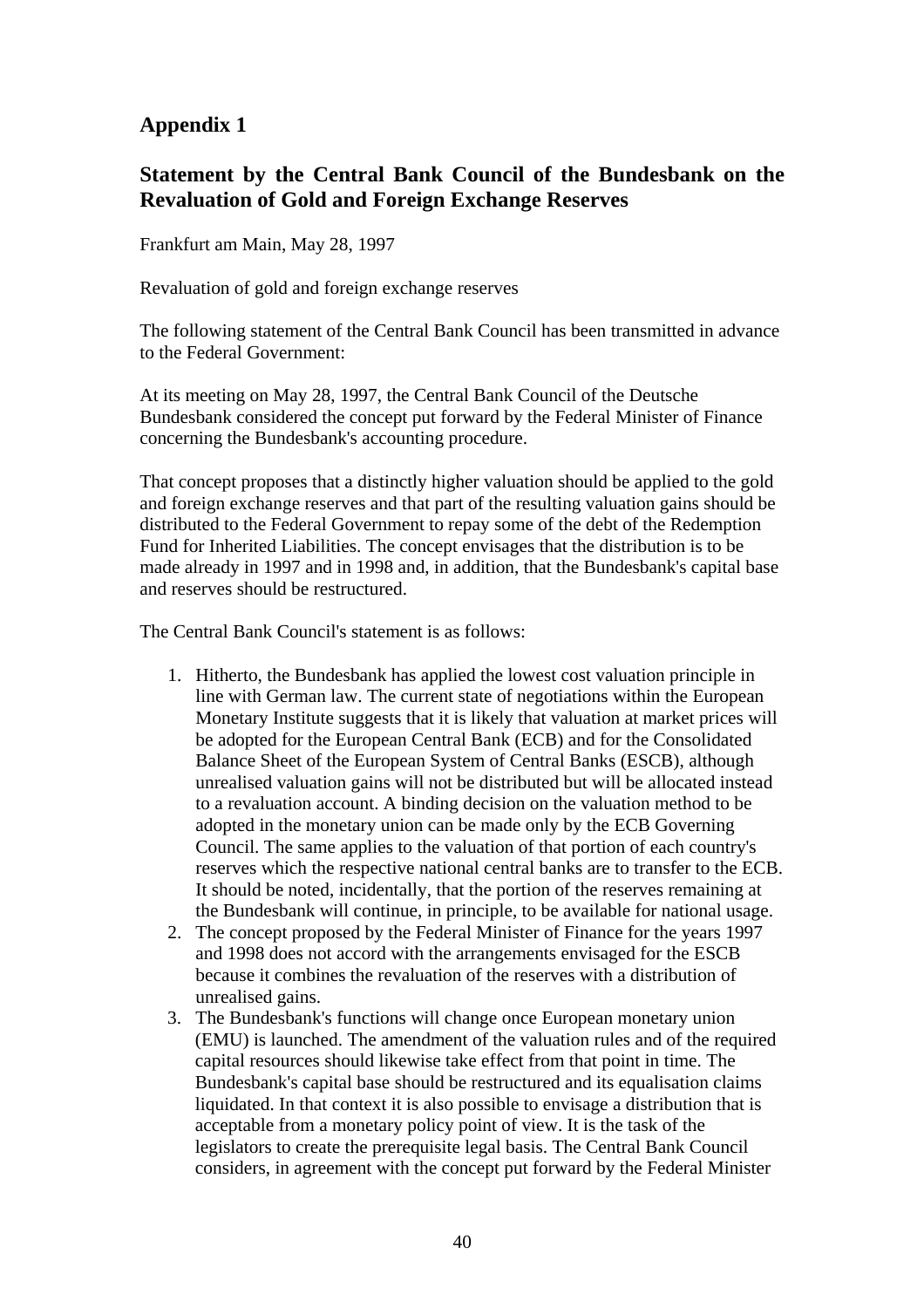of Finance, that it is correct to use this distribution exclusively to repay the debt of the Redemption Fund for Inherited Liabilities.

The detailed special provision for the years 1997 and 1998 envisaged so far in the concept of the Federal Minister of Finance may be regarded as constituting interference in the task of compiling and approving the balance sheet, which falls within the Bundesbank's field of responsibility, and hence as an infringement of the Bundesbank's independence.

Following the selection of the group of countries that will participate in EMU from the outset, the Bundesbank will take due account, if necessary, of a possible change in the risk position in its annual accounts for the year 1997 on the basis of applicable law.

- 4 If a distribution of a valuation gain were to be made already in 1997, the reference year for selecting the EMU participating countries, there is a danger of a loss of public confidence in the stability of the future European currency. Hitherto, the Federal Government and the Bundesbank have always emphasised that the convergence criteria set out in the Maastricht Treaty must be met credibly and durably in order to ensure that European monetary union is placed on a firm footing. The Bundesbank believes that a formal satisfaction of the fiscal policy criteria through the distribution of the revaluation gain would not do justice to these requirements. The distribution can make only a limited contribution to a sustained improvement of the public finance situation. On the other hand, such a move would almost inevitably have negative repercussions on the interpretation of the entry criteria and on the stability policy credibility of the group of candidates selected in May 1998.
- 5 A distribution of hidden reserves would be manageable in monetary policy terms, depending on the size of the distribution. If, however, such a distribution is prescribed by law, that would constitute interference in the Bundesbank's monetary policy. Such a move would run counter not only to German tradition but also to the ideas set out in the Maastricht Treaty on the independence of central banks.

#### *[Bundesbank](http://www.bundesbank.de/index_e.html)*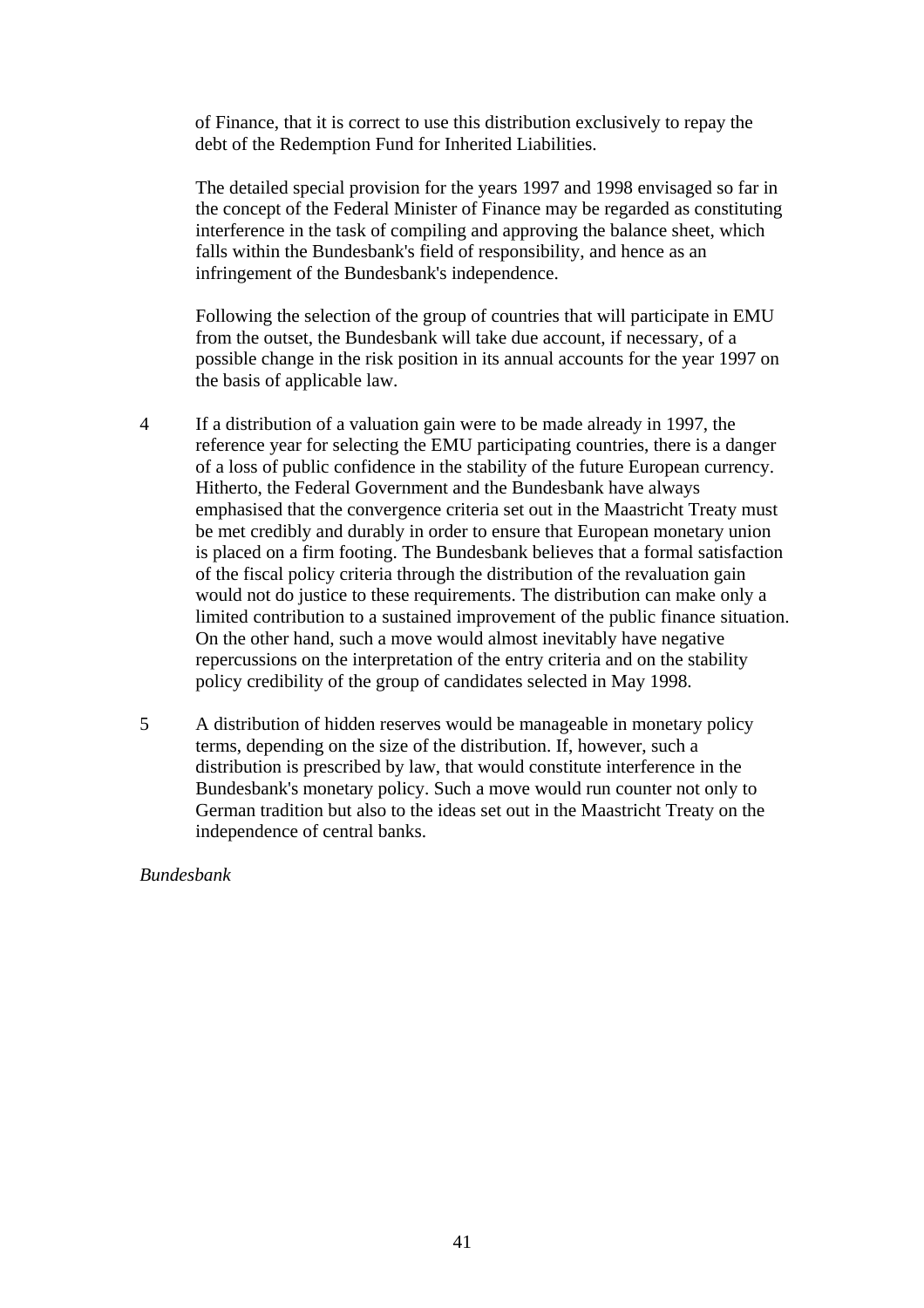## **References**

Balassa, Bela. (1964), "The Purchasing Power Parity Doctrine: A Reappraisal", *Journal of Political Econom*y, December.

Buiter, Willem H. (2003a), ["How to reform the Stability and Growth Pact"",](http://www.nber.org/%7Ewbuiter/banker.pdf) *Central Banking*, Vol XIII, No. 3, February 2003, pp. 49-58.m H

Buiter, Willem H. (2003b), ["Ten Commandments for a Fiscal Rule in the E\(M\)U"](http://www.nber.org/%7Ewbuiter/orep.pdf), *Oxford Review of Economic Policy*, Vol. 19, No. 1, Spring 2003, pp. 84-99.

Buiter, Willem H. (2003c) "Deflation: Prevention and Cure", NBER Working Paper No. 9623, April.

Buiter, Willem H. and Clemens Grafe (2003a), ["Patching up the Pact; Some](http://www.nber.org/%7Ewbuiter/trans.pdf) [Suggestions for Enhancing Fiscal Sustainability and Macroeconomic Stability in an](http://www.nber.org/%7Ewbuiter/trans.pdf)  [Enlarged European Union"](http://www.nber.org/%7Ewbuiter/trans.pdf), forthcoming in *Economics of Transition*.

Buiter, Willem H. and Clemens Grafe (2003b), ["Reforming EMU's fiscal policy rules;](http://www.nber.org/%7Ewbuiter/pact.pdf) [some suggestions for enhancing fiscal sustainability and macroeconomic stability in](http://www.nber.org/%7Ewbuiter/pact.pdf)  [an enlarged European Union",](http://www.nber.org/%7Ewbuiter/pact.pdf) forthcoming in Marco Buti ed. *Monetary and Fiscal Policies in EMU: Interactions and Coordination*, Cambridge University Press, 2003.

Buiter, Willem H. and Nikolaos Panigirtzoglou (2001), [""Liquidity Traps: How to](http://www.nber.org/~wbuiter/geselllast.pdf)  [Avoid Them and How to Escape Them",](http://www.nber.org/~wbuiter/geselllast.pdf) with, in *Reflections on Economics and Econometrics, Essays in Honour of Martin Fase*, edited by Wim F.V. Vanthoor and Joke Mooij, pp. 13-58, De Nederlandsche Bank NV, Amsterdam.

Buiter, Willem H. and Nikolaos Panigirtzoglou (2003) "["Overcoming the Zero Bound](http://www.nber.org/~wbuiter/liqnew.pdf)  [on Nominal Interest Rates with Negative Interest on Currency: Gesell's Solution"](http://www.nber.org/~wbuiter/liqnew.pdf), forthcoming *Economic Journal*, October 2003.

Chamley, Christophe (1986), "The Welfare Cost of Capital Income Taxation in a Growing Economy," *Econometrica,* 54(3), May, pp. 607-622.

Duckenfield, Mark (1999), "The *Goldkrie*g: Revaluing the Bundesbank's Reserves and the Politics of EMU", *German Politics* , Vol. 8, No. 1, April, pp. 113-137.

Fisher, Irving (1933), *Stamp Scrip*, Adelphi Company, New York.

Friedman, Milton (1969), "The Optimum Quantity of Money", in Milton Friedman, *The Optimum Quantity of Money and Other Essays*, Chapter 1, pp.1-50, Adline Publishing Company, Chicago.

Gesell, Silvio (1916), *Die Natuerliche Wirtschaftsordnung durch Freiland und Freigeld*, Bern, Rudolf Zitzman Verlag, available in English as *The Natural Economic Order*, Peter Owen Ltd, London, 1958.